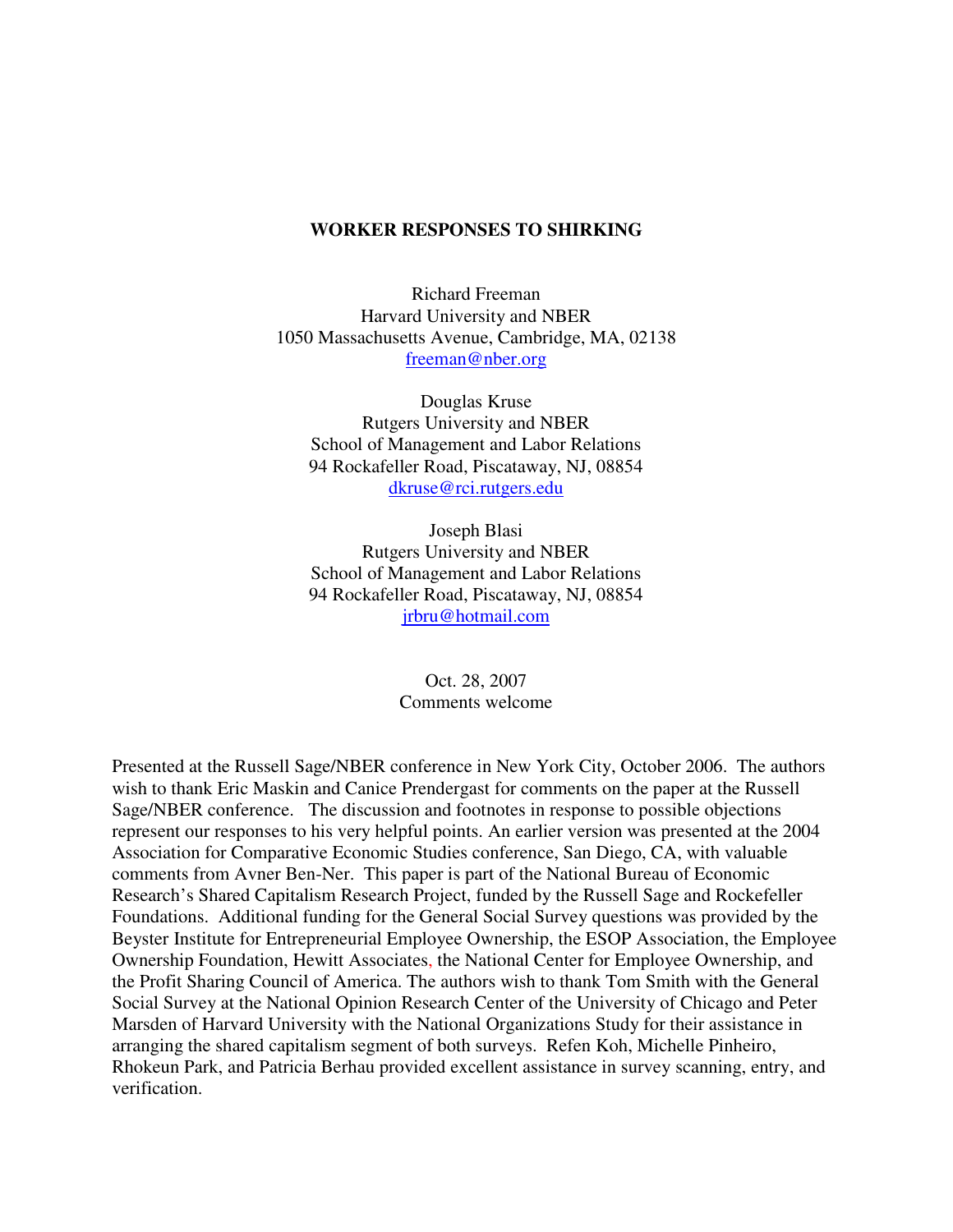#### **Abstract**

Group incentive systems have to overcome the free rider or 1/N problem, which gives workers an incentive to shirk, if they are to succeed. This paper uses new questions on responses to shirking from the General Social Survey and a special NBER survey of workers in 14 companies and over 300 worksites with some form of group incentive pay to examine how well workers can monitor their peers and what they do when the peers are not working up to speed. Most workers say that they can detect fellow employees who shirk. Many report that they would speak to the shirker or report the behavior or a supervisor, and many report doing so in the past.

The proportion that takes action against shirkers is greatest among workers paid under group incentive systems, in smaller companies, and in companies with good employeemanagement relations. The group incentives interact with high-performance human resource policies such as employee involvement teams, training, task variety, low levels of supervision, and good fixed wages to induce more workers to act against shirking. In addition, workers in workplaces where there is more anti-shirking behavior report that co-workers work harder, encourage other workers more, and report that their workplace facility is more effective in several dimensions related to productivity and profits. We cast doubt on the alternative theory that anti-shirking behavior and shared capitalism are not causally related but are both consequences of production processes based on certain technologies.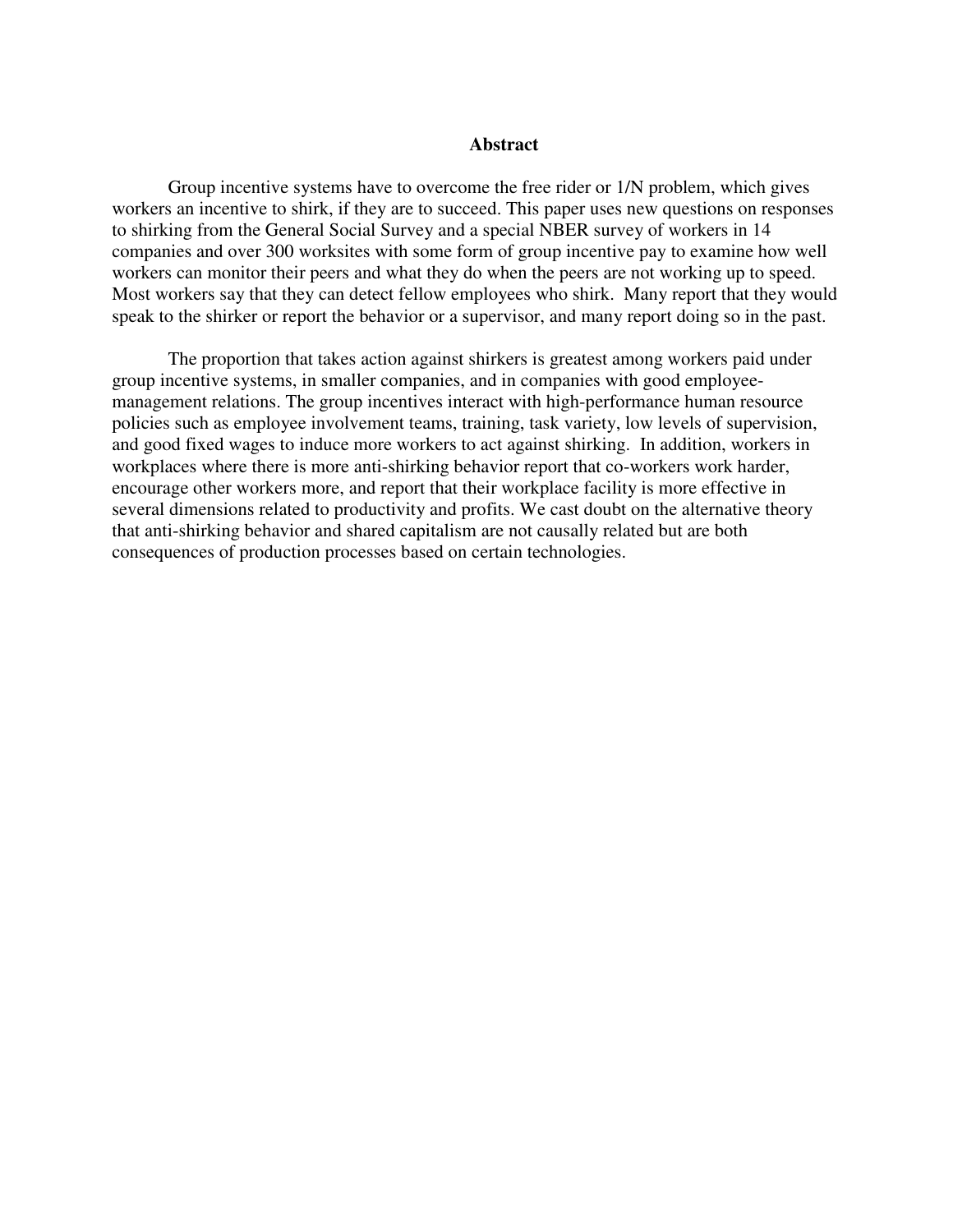What do workers do when they see someone slacking off in ways that reduce the productivity of their work group and enterprise?

The rational response depends on the circumstances. In a tournament race for promotion, having a competitor slack off is good news. You don't have to go all out to win the promotion. In a piece-rate pay system where the firm lowers the rate per piece when workers produce more than expected, you will also welcome the shirker. The more other workers shirk, the less likely it is that management will lower the rate per piece and make it harder to earn your weekly pay.

But when part of workers' pay comes in the form of some group incentive such as profitsharing or share ownership or stock options, a worker who does not do his or her job takes "money out of the pocket" of other workers. The group would be better off if someone acted against the shirker. Someone has to be willing to punish the shirker. But standard analysis suggests that it will rarely be rational for anyone to intervene. The costs of intervening with the shirker fall on the intervener but that person gets only part of the benefit (in an N worker group the worker who intervenes gains 1/Nth of the benefit going to workers and none of the benefit that goes to capital). The implication is that rational workers will not act against a shirker just as rational players should not cooperate in a prisoner's dilemma game. Group incentive systems are thus doomed to failure.

The facts for labor practices as for prisoner's dilemma and other games of cooperation are different. Team production and group incentive plans, which succeed only if they overcome free riding and shirking, are widespread in modern economies. Since workers often have better information than management on what fellow workers are doing, worker responses to shirking are critical to the success or failure of these schemes. Many workplaces develop cultures where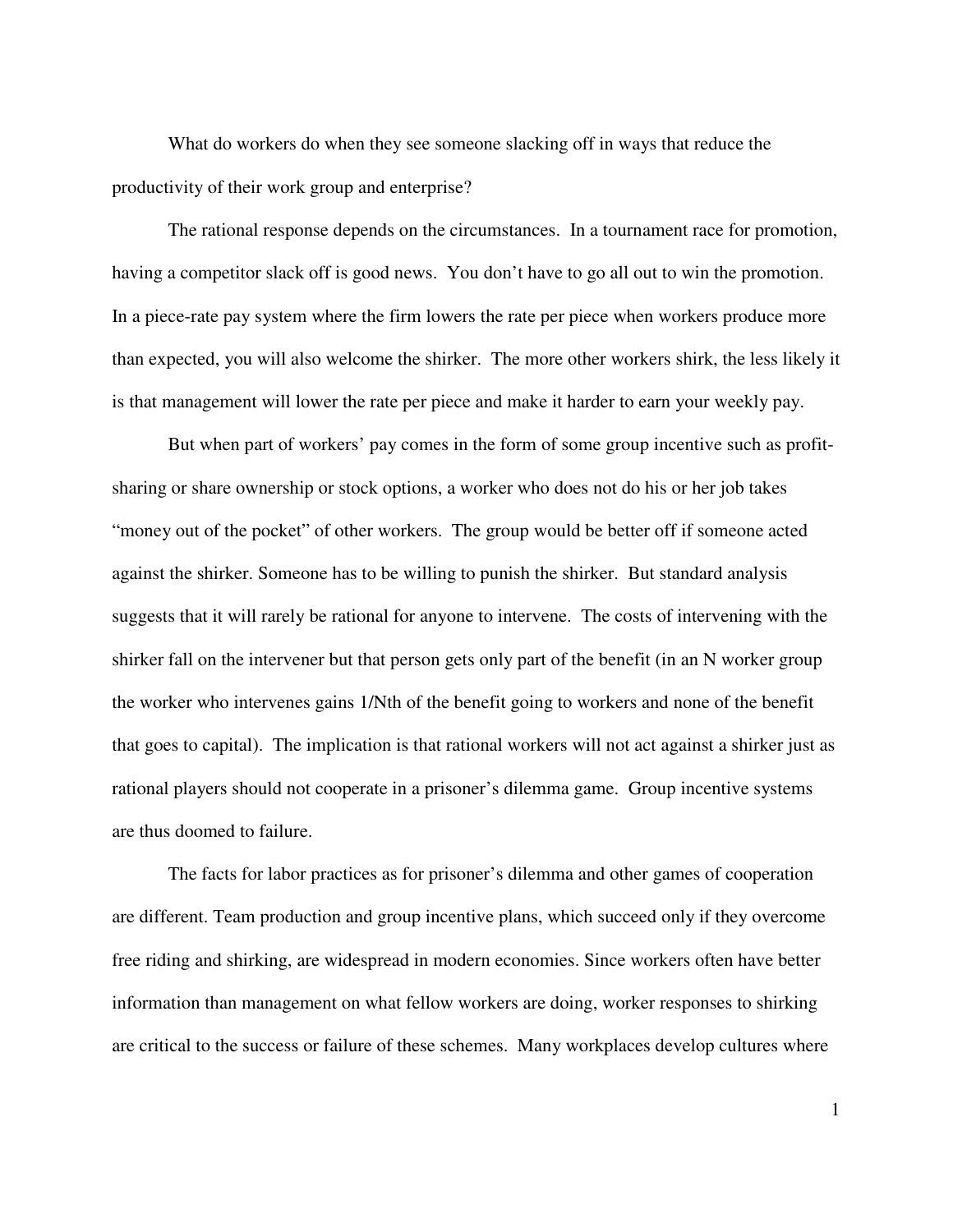workers discourage others from shirking. Lab experiments find cooperative behavior in collective goods games when game theory rationality predicts that the rational player defects. Directly relevant to our analysis, Fehr and Gachter (2000) have found that individuals punish defectors in laboratory experiments even when it is not in their individual self-interest to do so, due to norms of reciprocity that are strong among many individuals. Peer monitoring has also been found in group loans in Third World credit markets (Stiglitz 1990). Punishing free riders at a workplace may also benefit the intervener in the long run if other members of the group appreciate that person's action against free riders. They may reap long term rewards in the form of higher esteem and greater influence within a group. Self-interest aside, the evidence from anthropologists that voluntarily "policing" cooperation occurs in many societies suggests that it may be hardwired from evolution. Some economists have suggested how ostracism can be effective in promoting cooperation (Hirshleifer and Rasmussen (2003).

This study examines worker reactions to shirking by analyzing questions on this form of behavior that we developed and put on the 2002 and 2006 General Social Surveys (GSS) and on surveys of 14 companies containing over 300 worksites with some forms of group incentive plans that we conducted through the NBER. We asked workers about the ease of observing coworkers'performance, and the likelihood of responding to poor work performance. Our analysis of these questions, together with questions about incentive systems, firm human resource policies, and other aspects of the workplace, show:

1. Most workers believe that they can readily detect shirking by fellow employees.

2. Workers are most likely to take action against shirkers in workplaces where employees are paid by some form of "shared capitalism" – by which we mean profit sharing,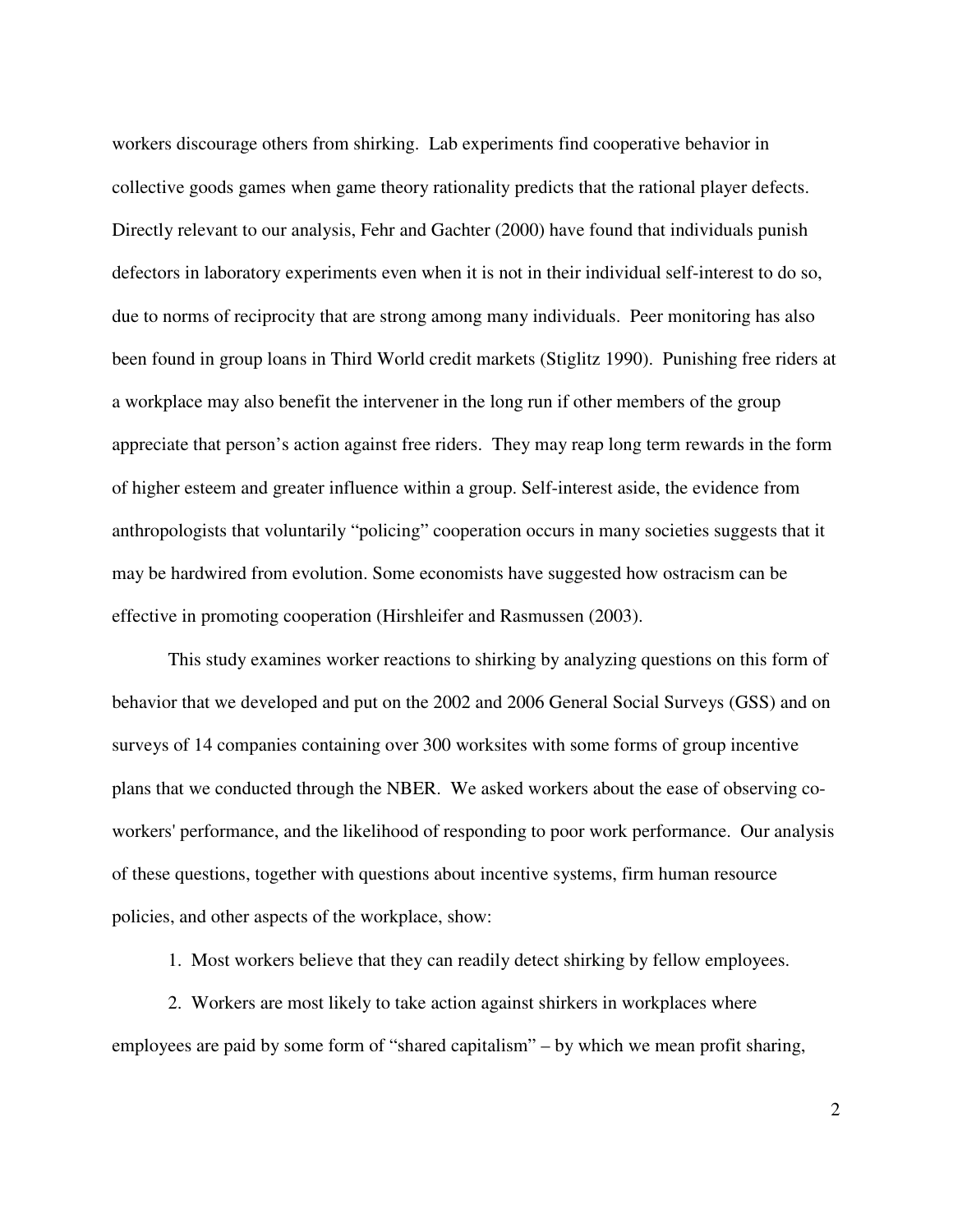gain sharing, stock options, or other forms of ownership – and they participate in decisions or work in team settings.

3. Responses to these forms of group incentive pay are largest when they trust management and have good employee management relations, and when the firm adopts highperformance human resource policies, low levels of supervision, and pays fixed wages at or above market levels along with the incentive pay.

4. Consistent with the theory of free riding, anti-shirking behavior is greater in smaller firms and is particularly strong in small firms with shared capitalist pay.

5. Workers in workplaces where there is more anti-shirking behavior report that coworkers work harder, encourage other workers more, and report that their workplace facility is more effective in several dimensions related to productivity and profits.

The bottom line is that "shared capitalist" arrangements – defined broadly as those in which firms share rewards and decision-making with workers -- and positive labor relations encourage workers to act against shirking behavior and thus strengthen the potential for group incentive systems and team production to overcome the free rider problem and succeed.

#### **Group incentives and monitoring colleagues**

When will a worker act against a shirking fellow employee?

The natural economics answer is that a worker will so act when it pays off for that person, which almost invariably requires group incentive pay. Building on Drago and Garvey (1998), it is easy to show that workers are more likely to intervene the higher the amount of the group incentive, the higher the probability that intervening increases the performance of the coworker, the lower the cost of intervening (which may depend on individual incentives), and the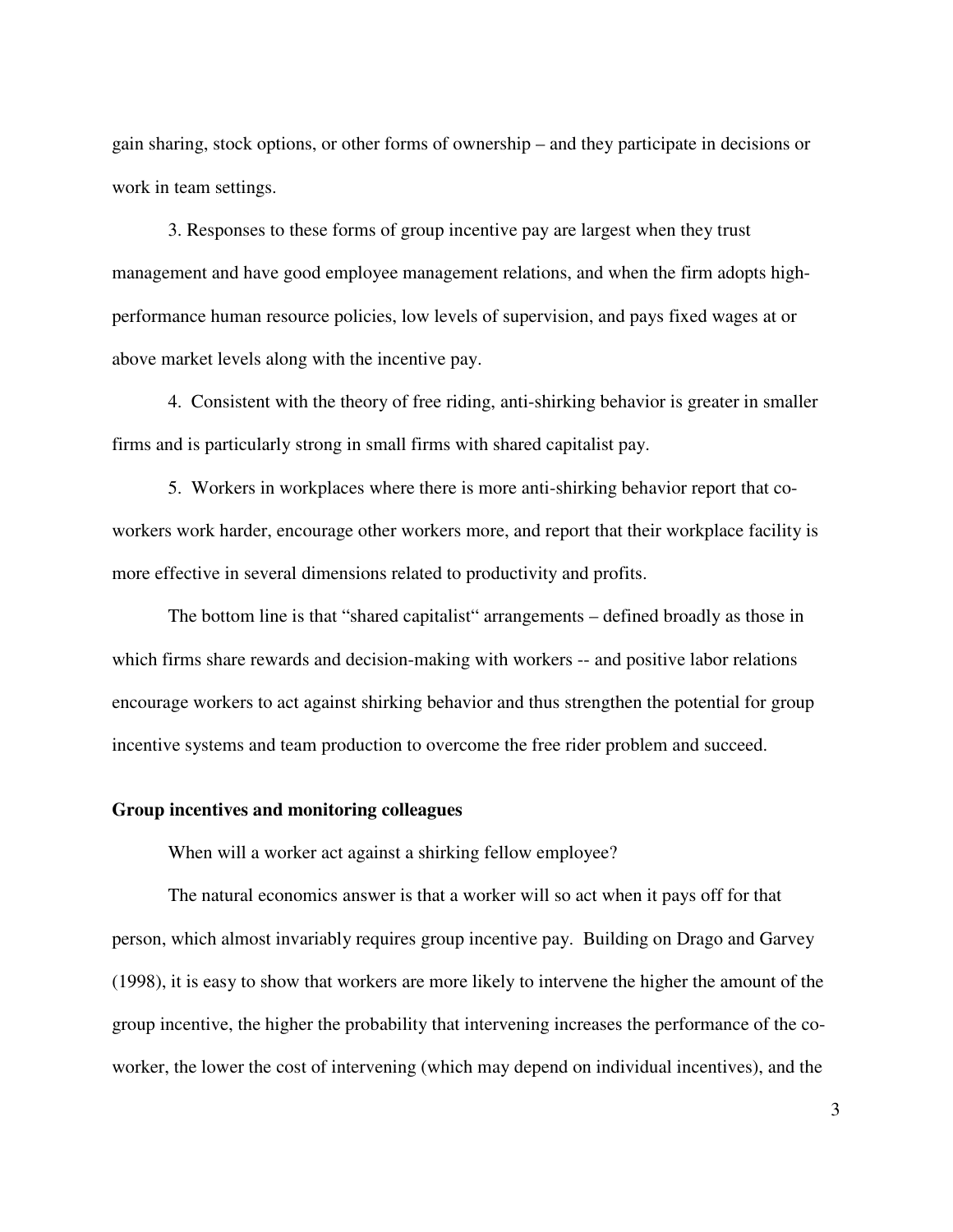smaller the number of co-workers. In addition, workers may gain respect from fellow workers and supervisors, which can translate into greater chances of promotion in the future. Workers may discourage "shirkers" through peer pressure and non pecuniary sanctions such as social ostracism, personal guilt, or shame (Kandel and Lazear 1991). Since the 1/N problem is smaller at small workplaces, cooperative agreements should be easier to establish and maintain in small companies than in large ones.

Workers can also engage in punishing behavior in order to enforce group norms of high effort, and change the behavior of free riders. Punishment may be effective in counteracting the free rider effect as found in the experimental results of Carpenter (2004). He explains his results by noting that an increase in the size of a group has two opposing effects: it "forces monitors to spread their resources thinner which might lead to more free riding," but "there are also more people monitoring each free rider so it is not obvious whether the total amount of punishment each free rider receives will increase or decrease" (2004: 4). Prendergast has suggested that monitoring with a sufficiently low cost can negate the free rider problem but notes that "empirical evidence on peer pressure reveals behavioral responses different from those posited in the theory". $<sup>1</sup>$ </sup>

Finally in the workplace setting, management may seek to develop a corporate culture that emphasizes company spirit, promotes group cooperation, encourages social enforcement mechanisms, and so forth in order to encourage cooperative actions (Weitzman and Kruse, 1990; Blasi, Conte, and Kruse, 1996; Blasi, Kruse, and Bernstein, 2003: 226-228). Fudenberg and

<sup>1</sup> Prendergast cites Weiss' study of workers in a pharmaceutical company (1987) and Hansen's examination (1997) of the incentives of telephone operators for a large financial corporation. Both found that group incentives improved the performance of workers who were less productive under individual schemes but decreased the performance of more productive workers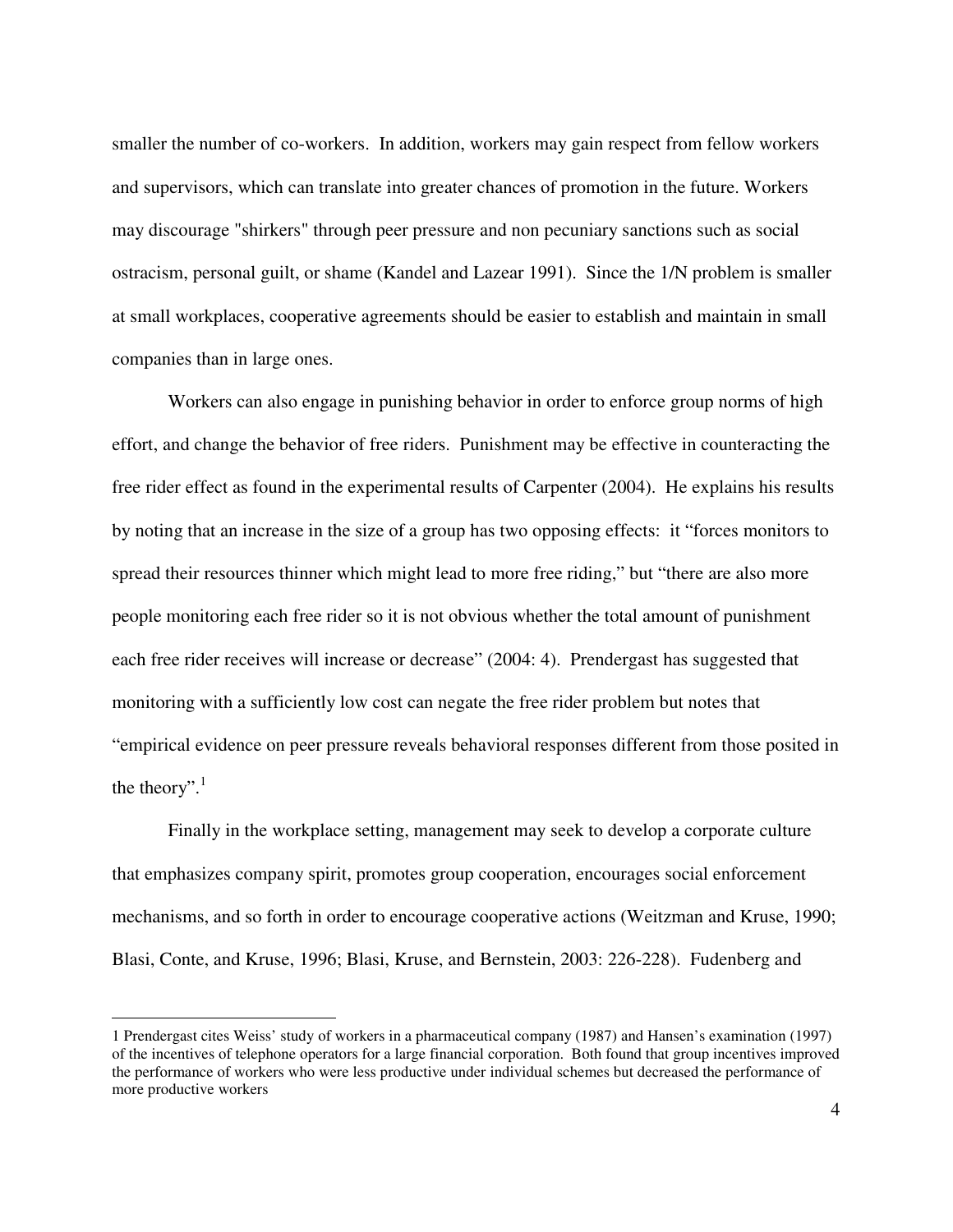Maskin (1986) show theoretically how the free rider problem can be overcome in an ongoing relationship by a cooperative agreement among participants. Using artificial agent modeling with small groups, Axelrod (1997) has shown how mutual cooperation can develop among agents through reciprocity. Klos and Nooteboom (2001) explore the creation of interaction networks that have trust as a major component.

Whatever model one uses to explain punishment of free riders, workers should be more likely to act against shirker when they: a) have some financial interest in the performance of the firm; b) regularly participate in workplace decisions, which should reduce the cost of speaking out; and c) have trust in management and good labor-management relations, since in those situations, they can reasonably expect the firm to reward them for helping shirking. If you don't trust management, you can hardly be expected to report shirking to management. If you regard labor-management relations as poor, you may regard shirking as a justifiable response to management's poor treatment of workers.

#### **Data**

Our study asked about worker responses to shirker behavior on two datasets. The first is the General Social Survey (GSS) conducted by NORC. This is a national area probability sample of non institutionalized adults. The first is the 2002 and 2006 General Social Surveys (GSS), on which we placed several questions on shared capitalism programs. The 2002 GSS has a sample of 1,145 employees, and the 2006 GSS has a sample of 1,081 employees, in for-profit companies. The second dataset is based on surveys of employees in 14 companies with over 300 worksites that had one or more shared capitalist incentive program in 2001-2006, as part of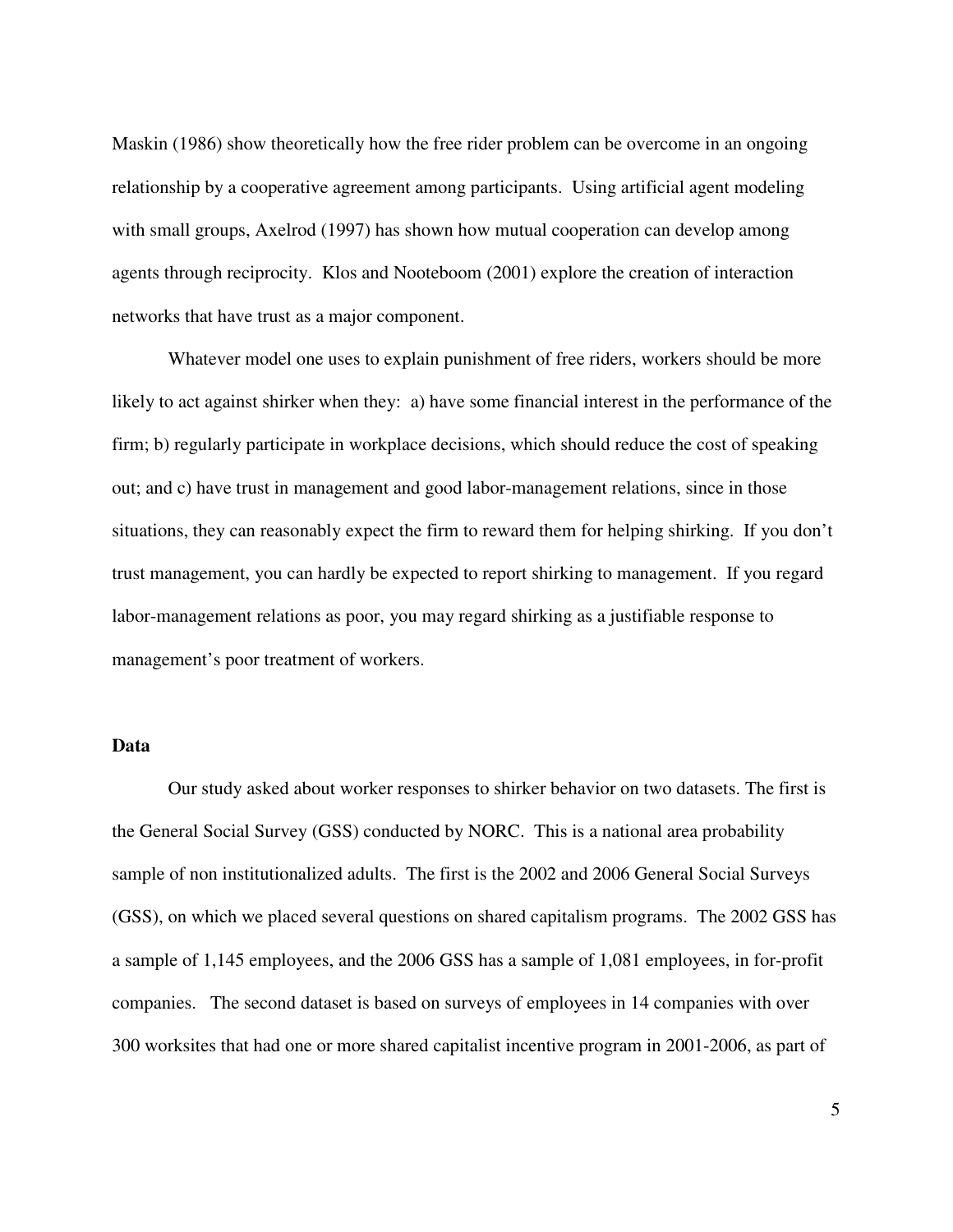the NBER Shared Capitalism research program.<sup>2</sup> It is drawn from a larger sample of firms varying in size, industry, and type of program, which we contacted in various ways to participate; we were unable, however, to convince some to participate. Once firms agreed to the survey, we surveyed either all employees or a random sample of employees. The response rates from employees averaged 53% across the 14 companies. A total of 41,206 respondents provided usable surveys.

Neither survey is ideal. The GSS's virtue is that it is nationally representative. Its weakness is that it has limited numbers of persons with different forms of compensation arrangements, which makes it hard to reach statistically valid conclusions in some areas. Because it is a small national sample, comparisons among workers can be viewed as comparisons across firms. The NBER's virtue is that it has a large number of respondents. Its weakness is that the sample of firms is non random. Because it covers a small number of firms, most of our analyses include firm fixed effects, so that it gives information on workers within firms. By combining analyses of the small national sample that lives on cross-company variation and the larger non-random sample of workers from participating companies that lives on withincompany variation, we hopefully surmount these weaknesses and can reach conclusions that have general validity.

The innovation of our study is the new questions about workers' ability to detect the performance of other workers at their workplace and their actions if they observed shirking. We

<sup>2</sup> The survey included core questions common across all companies, and some questions of special interest or relevance to that company. Six company surveys were conducted over the web, seven company surveys were done on paper, and one survey was done using both the web and paper surveys. Two firms that agreed to participate were bought out by other firms, who did not want to cooperate with the study.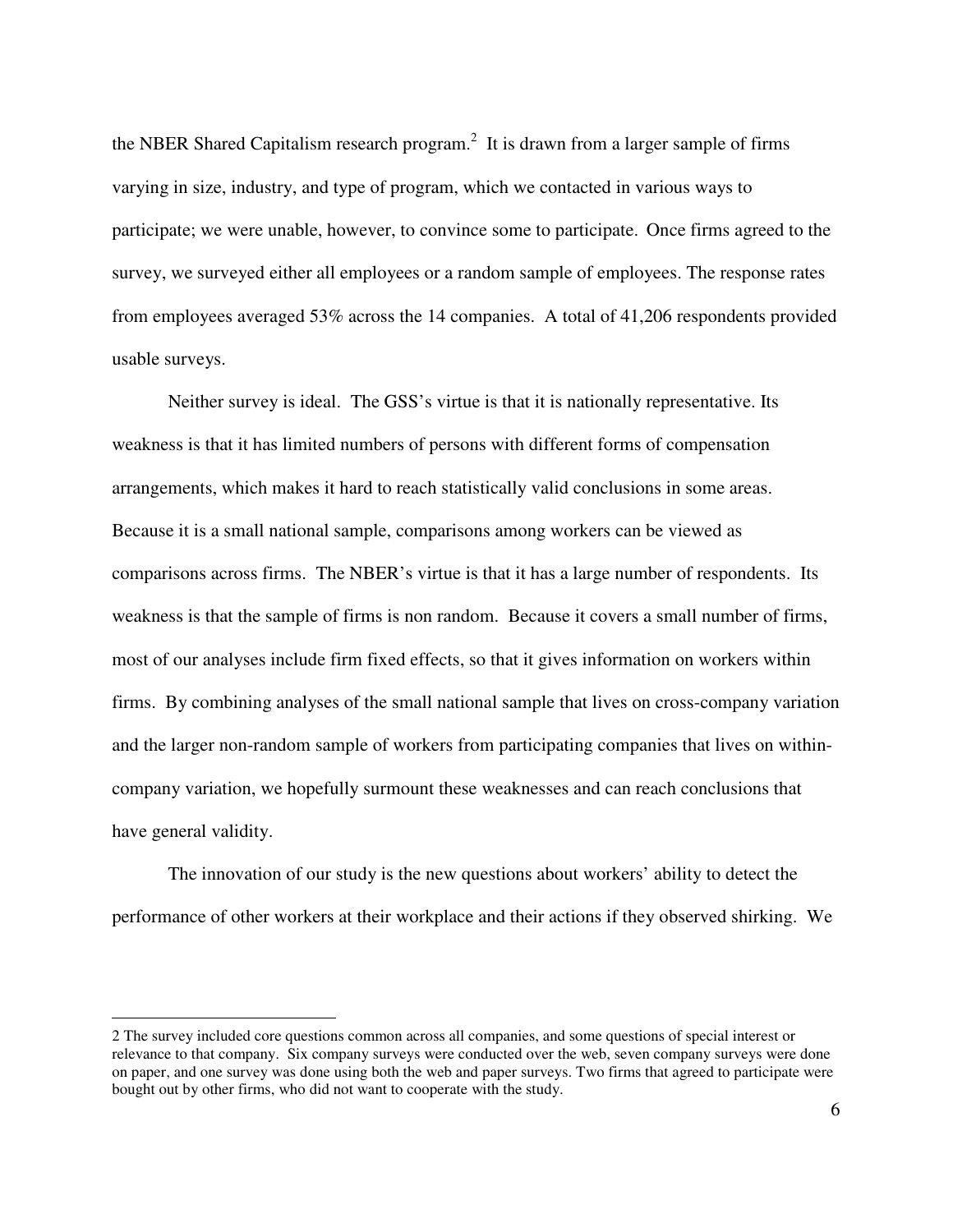asked about the ability of workers to observe their peers' effort because that is a necessary precondition for acting against shirking.

Our question about the perceived performance of other workers was:

*In your job how easy is it for you to see whether your co-workers are working well or* poorly? On a scale of 0 to 10 please describe with 0 meaning not at all easy to see and 10 *meaning very easy to see*

Figure 1A displays the frequency distribution of answers from the GSS. The distribution is concentrated at the upper end, with 49% of workers giving the highest possible answer (10) about the ease of detecting how co-workers are doing, and another 28% giving answers in the 7- 9 categories. Responses are also bunched at the 0 category as well, with 8% of workers giving the lowest score for being able to tell how others are doing, but otherwise there is a paucity of responses at the low end. The overall pattern shows that the vast majority of workers think they have a good idea of how hard their fellow employees are working. Looking at which employees report being able to observe co-workers shows a priori sensible variation among employees. Workers who answered with a 7 or more to the question reported disproportionately that they work in a team as opposed to by themselves, and that they rely on coworkers and supervisors for help, compared to workers who answered 3 or less on seeing how coworkers perform (data not shown but available). In addition, 13% who answered 7 or higher reported that they are managers compared to 7% of those answered 3 or less.

Figure 1B displays the frequency distribution of answers from the NBER survey. The largest single group of respondents gave the maximum answer to their ability to observe their fellow employees, but the distribution is much less concentrated than the distribution in the GSS,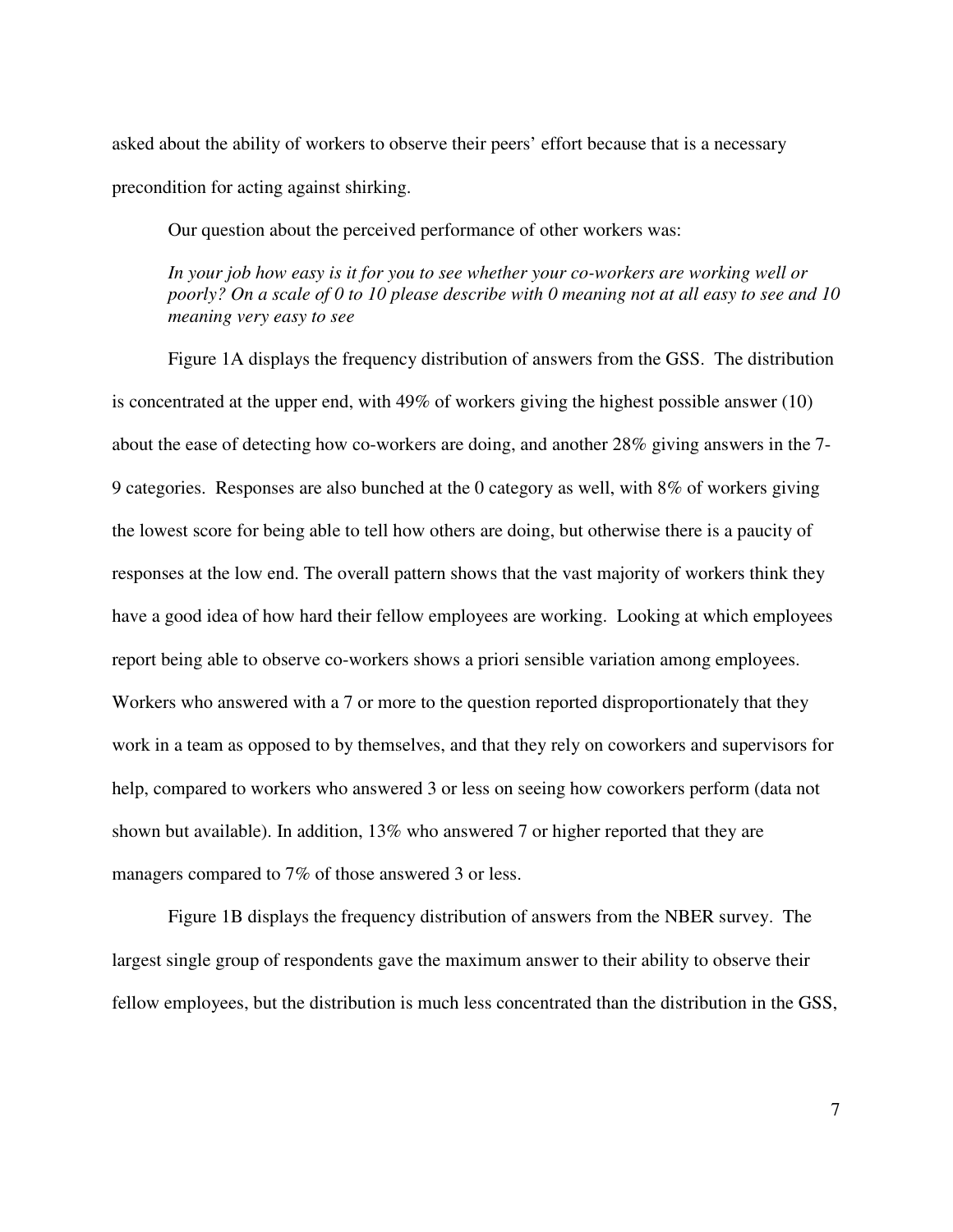with proportionately half as many workers giving the 10 response. Still, 62% of respondents

gave a response of 7 or more to the observability question.

Given that most workers say that they can observe the effort of co-workers, what do they do if they catch someone shirking?

Our question about how workers respond to seeing another employee shirk was:

*If you were to see a fellow employee not working as hard or well as he or she should, how likely would you be to:*

*A. Talk directly to the employee; B. Speak to your supervisor or manager; C. Do nothing D. (added later) Talk about it in a work group or team 3 ;*

The responses use a four-point scale: not at all likely, not very likely, somewhat likely, and very likely. As a simple way to display the responses to these questions, we formed an antishirking index reflecting the likelihood of intervention against shirkers (Bartholemew et al, 2002), using a 1 to 4 scale, where 1 measures the lowest intervention and 4 the greatest intervention. The anti-shirking index ranges from 3 to 12 for the observations based on the A to C responses and from 4 to 16 for the smaller sample for which we asked part D as well. In this ordering a 12 means that the worker reported that it was very likely they would talk to the shirking employee and very likely that they would talk to the supervisor and not at all likely that they would do nothing. A 3 means that they said it was very unlikely they would talk to the shirking employee, very unlikely they would talk to the supervisor, and very likely they would do nothing.

Figure 2A summarizes the responses from the GSS. It shows that the summary statistic differentiates people along the relevant dimension in a relatively continuous way. If we organize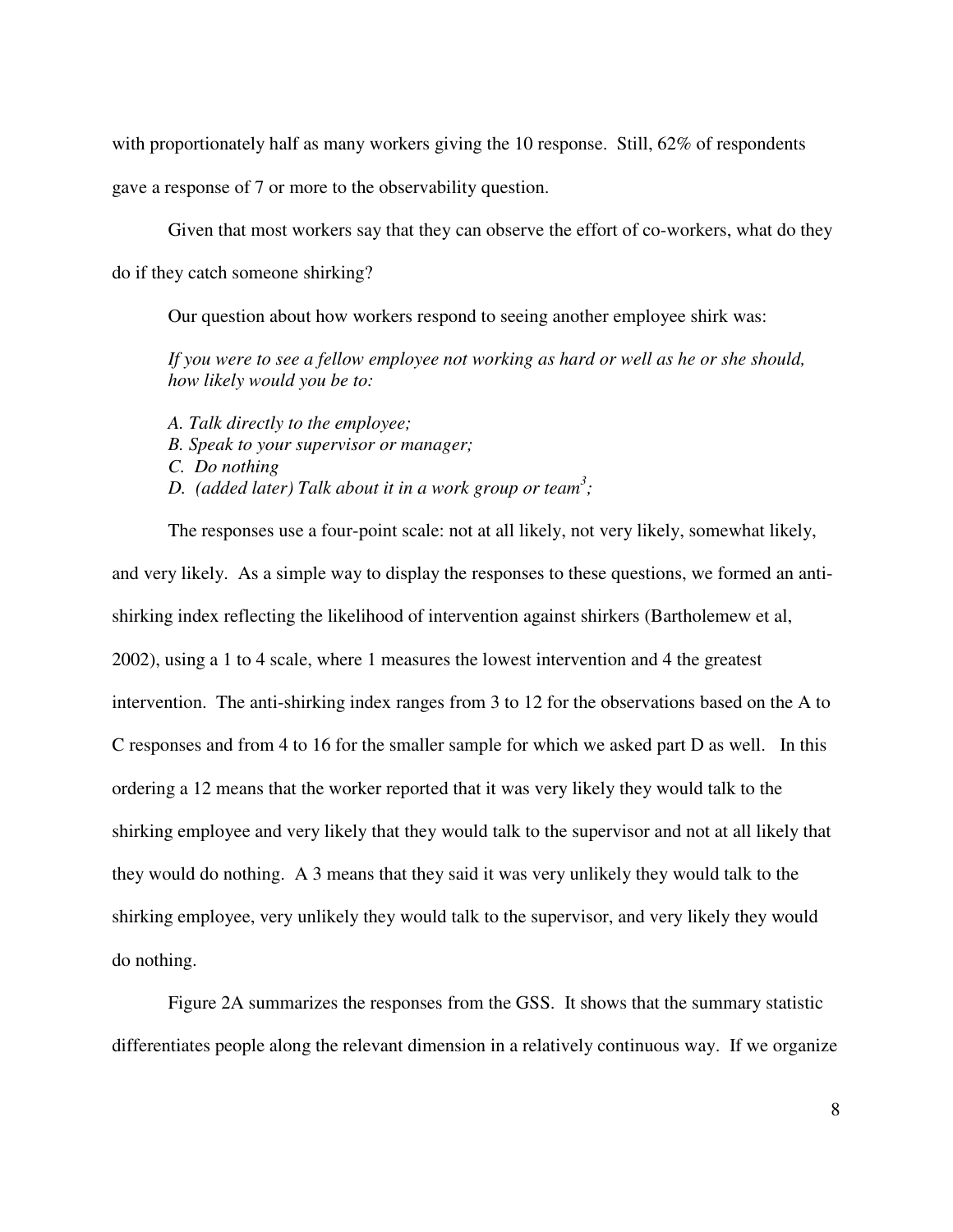the data into five bins, grouping the 3 and 4 responses, and the 5 and 6 responses, and so on, the distribution looks roughly uniform. The anti-shirking index has a mean of 7.81 and a standard deviation of 2.94. Figure 2B gives the anti-shirking index for the NBER survey data. With a much larger sample, the distribution has proportionately more persons in the middle of the distribution, which gives it a rough normal look. But again, there is wide variation. Some people are likely to take action against a shirker and some are likely to do little. Our goal is to find out what differentiates workers in this form of behavior.

Table 1 gives the responses that underlie the anti-shirking index variables. It shows for both the GSS and NBER data sets the proportions of workers who said it was likely or not likely that they would take one of the actions in response to shirking behavior by a fellow employee. Both data sets show a wide dispersion in responses. The table shows that the greater concentration of responses at the upper end of the distribution in the GSS is due to the greater proportion who say they would talk to the shirking employee: 32.4% in the GSS versus 16.7% in the NBER dataset. In the GSS proportionately more workers say that it is very likely that they would talk to an employee than would talk to a supervisor or manager, whereas in the NBER data set about the same proportion say it is very likely they would talk to the shirker as to a manager. 4

Are these responses valid? Might employees simply be saying they are likely to do something, but it remains hypothetical? To check this, in the later company surveys we added a

<sup>3</sup> This option was not included in the 2002 GSS and the early NBER surveys.

<sup>4</sup> Since some respondents said that they did not have a supervisor or manager the sample size of answers to that question is smaller than the sample size for the other questions. One possible objection to the anti-shirking index is that it combines disparate behaviors that may substitute for each other—for example, a worker may choose between talking to the shirker or supervisor but not want to do both. We find, however, that the responses are highly correlated (the alpha for the index is .80 in the GSS data and .69 in the NBER data). We also present results for each response separately in Table 4a and find results consistent with those using the anti-shirking index.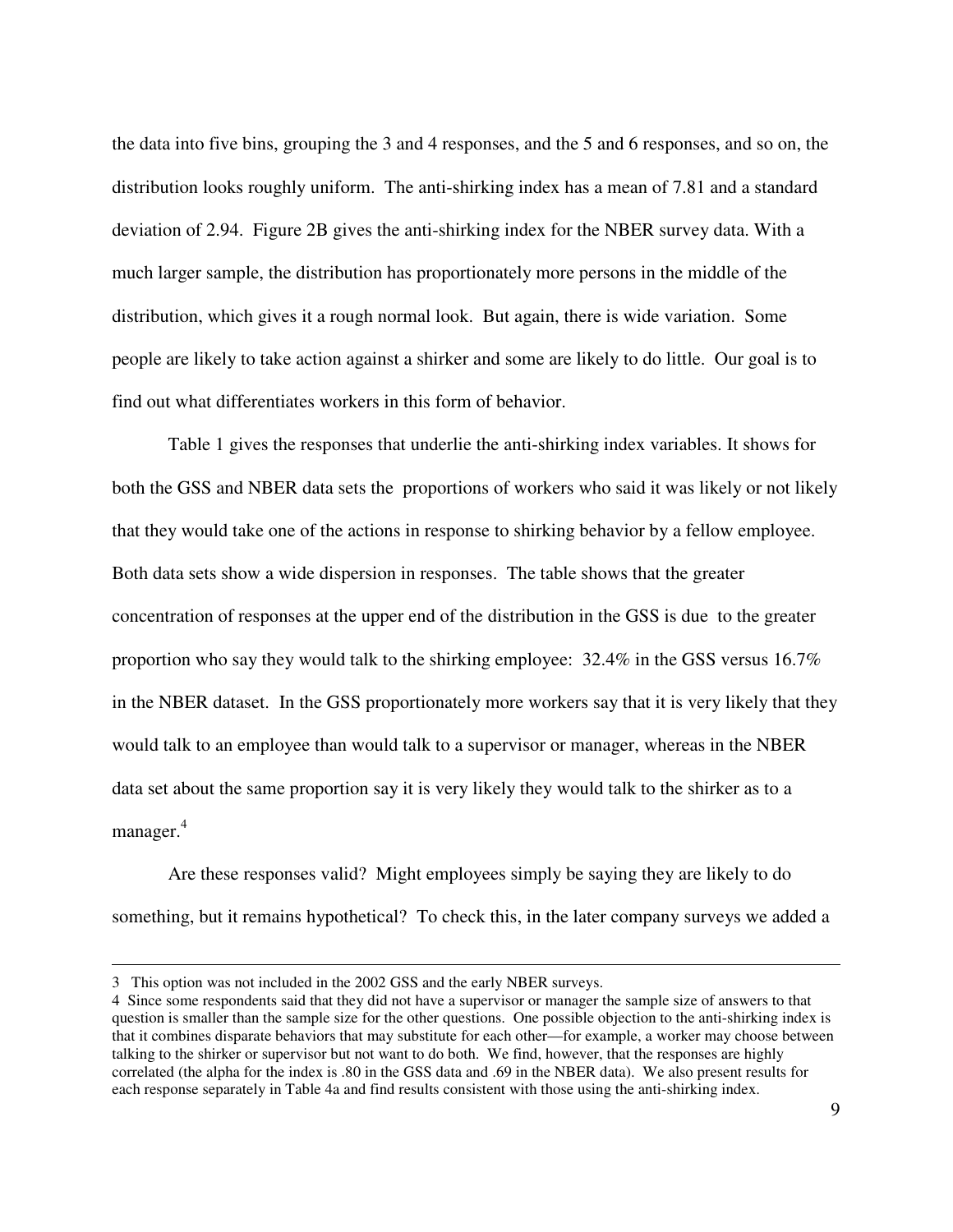question, "Have you ever seen one of your fellow employees not working as hard or well as he or she should over an extended time period?" Over half, 59%, of the respondents said yes.<sup>5</sup> We then asked what they did in response, and what was the outcome. As seen in Table 2, one third (34%) of the employees talked to the shirker, almost half (46%) talked to a supervisor or manager, one-fifth (20%) talked about it in a work group or team, 5% did something else, and 29% did nothing (row 1). These answers correlate highly with the respondents'reported likelihood of taking this action, as shown in rows 2 to 5: for example, 82% of those who said they were very likely to talk to the shirker actually did so, while only 6% of those who said it was not at all likely they would talk to the shirker actually did so.

From the tabulations in Figures 1a, 1b, 2a, and 2b, and Tables 1 and 2, we conclude that while most workers can tell when a fellow employee is shirking or not, there is wide variation in what they will do when faced with a situation in which someone shirks.

#### **Shared Capitalist Arrangements: Group Incentives and Labor Policies**

We have a wide set of measures of the group incentives and labor policies that we expect to affect worker responses to shirking behavior. As far as we know, ours is the most comprehensive measure of group incentive policies practiced in the United States used in survey research. The overall prevalence of shared capitalist compensation is presented in Appendix Table A-1, with fuller presentation in a companion paper (Kruse, Blasi, and Park 2007). For our purposes here the most important result is that 45% of the for-profit private sector employees in the GSS sample report participating in some kind of shared capitalism program (36% in profit

<sup>5</sup> The mean of the anti-shirking index for the 41% of workers who said they have not seen a co-worker shirking is not significantly different from the mean for the 59%, suggesting that there is no systematic difference in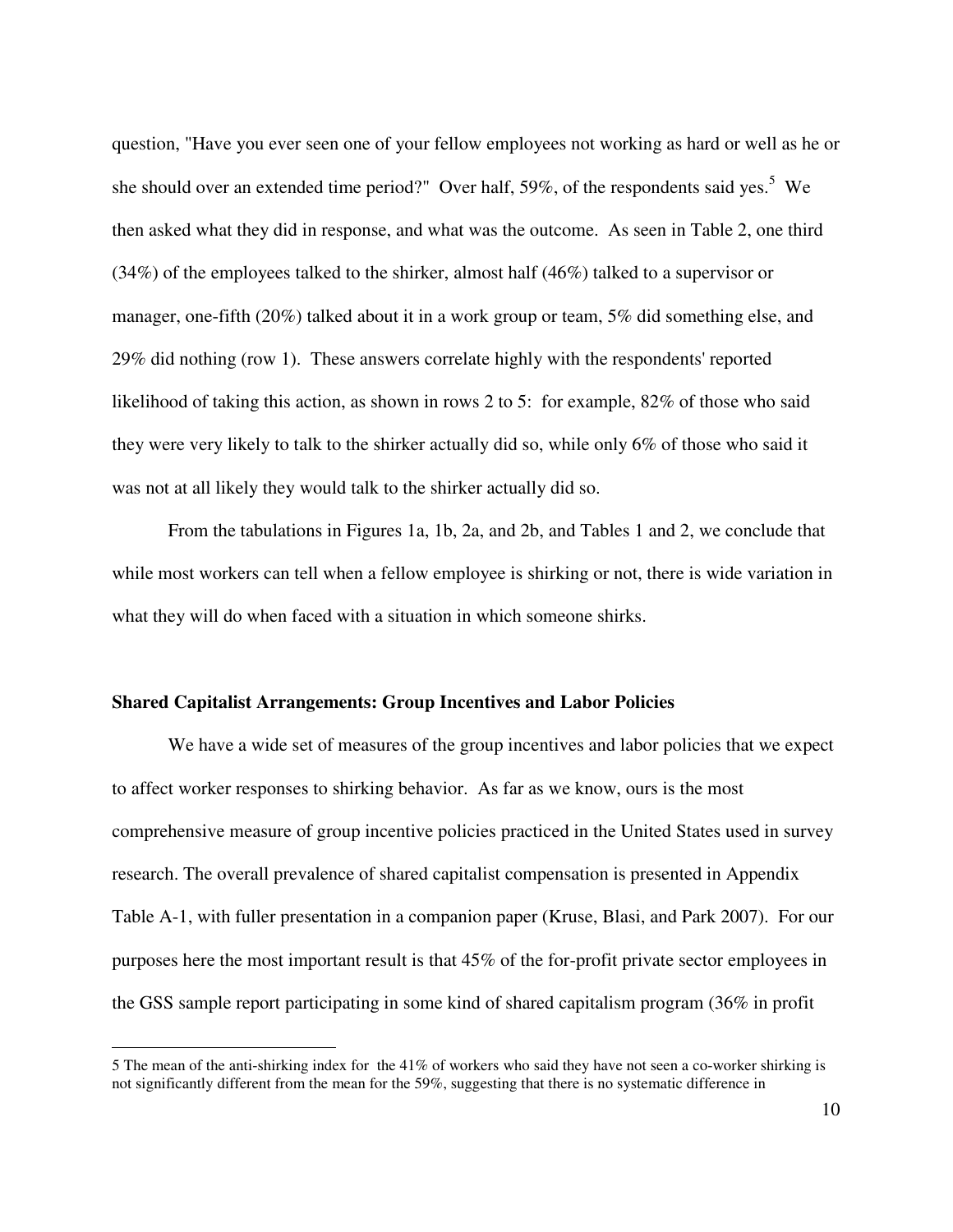sharing, 25% in gainsharing, 19% in employee ownership, and 11% in stock options), which gives us good variation for examining the relation of these programs to worker outcomes. The prevalence is of course higher in the NBER sample, since these firms were selected on the basis of having these programs. Regarding other work policies, the 2002 and 2006 GSS asked whether employees normally work as part of a team and how often they participate with others in determining how things are done at their job. Over half (58%) of private sector workers report working in a team setting, and 44% report that they often participate with others in helping set the way things are done on a job. The figures for shared capitalist incentives are naturally higher in the NBER sample, since these companies were selected on the basis of having one or more shared capitalism programs. About two-thirds report profit sharing (71%) and owning company stock (64%), while about one-fifth report gainsharing (21%) and holding stock options (22%). The figure for working as part of a team (59%) is similar to that for the GSS, and about one-third (35%) report being part of an employee involvement team.

As a first step in assessing the relation of shared capitalism to employee outcomes, we constructed a thermometer-style index of shared capitalism, which assigns points based on coverage by shared capitalism programs and the size of the financial stakes. This index is described in Appendix B. We also present results breaking out the different forms of shared capitalism types and intensities.

#### **Shared Capitalist Incentives and Shirking**

To examine the determinants of anti-shirking behavior, we first regressed the antishirking index on organizational/company policy variables and job and demographic factors. As

willingness to take action against shirkers between these two groups.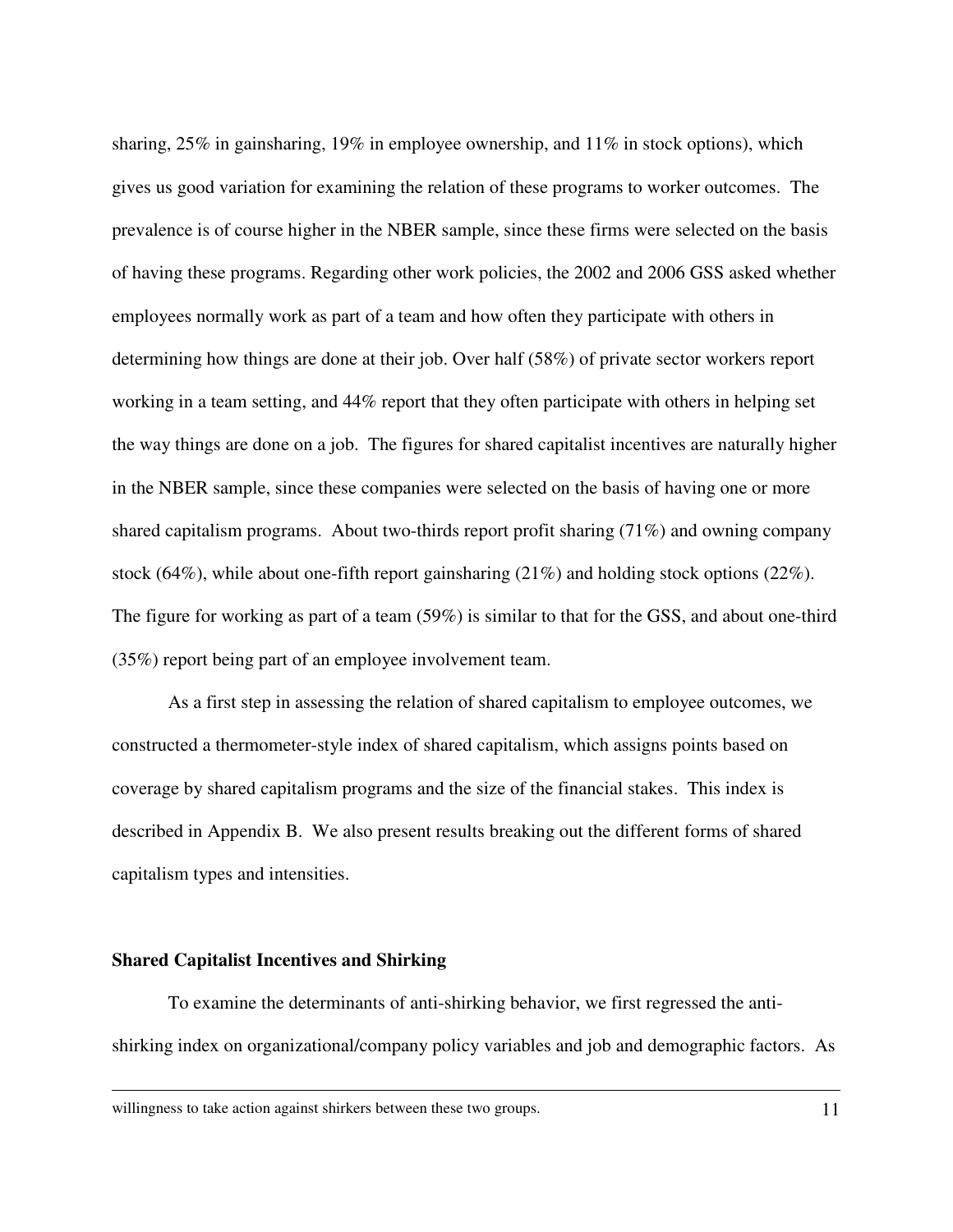seen in Table 3, the shared capitalism index is linked to greater anti-shirking activity in both the GSS and NBER datasets. Among the controls, the ease of observing co-workers has a strong positive effect on the anti-shirking index, consistent with the idea that workers will be more likely to take action when they are more certain that it will help. The participation variables have a substantial positive impact on the anti-shirking index in both datasets, as does job security in the NBER dataset. Job task variety also has a strong positive effect (consistent with Drago and Garvey, 1998), probably indicating that knowledge of how to help is greater, and the costs of helping are lower, when the worker has a broader base of skills and overlap of tasks with the shirking co-worker. Those who are supervised more closely are less likely to engage in antishirking behavior in the NBER dataset, perhaps reflecting a belief among closely-supervised workers that dealing with shirking is the supervisor's responsibility (to be addressed in Table 8). Finally, a result relevant to free-riding behavior is that workers in establishments with few employees (1-9) are more likely to intervene when they see shirking than workers at larger workplaces. Although standard economic analysis provides no clean way to resolve the free rider problem, almost any theory of behavior predicts that free riding tendencies will be lower with fewer workers, and thus that workers would intervene more to stop shirking in a smaller workplace if shirking harms their economic position than in a larger workplace.

The specific behaviors making up the anti-shirking index are analyzed separately in Tables 4a and 4b. The shared capitalism index is a positive predictor of each type of antishirking behavior in both the GSS and NBER data, except for the likelihood of talking in a work group in the GSS data. Our interpretation of this latter finding is that many workers with shared capitalism in the general population do not wish to talk about the shirker to the group in the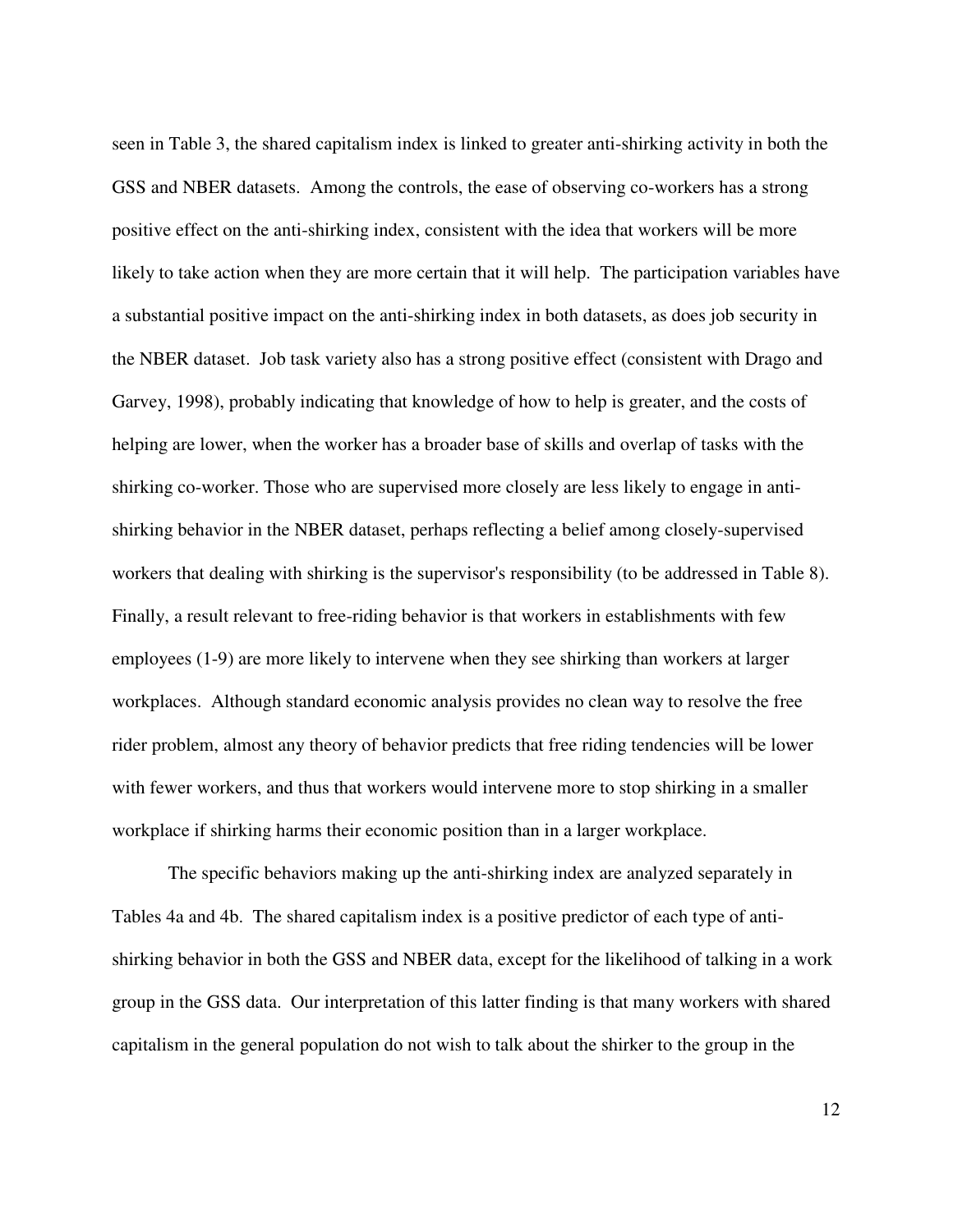shirker's presence as they might find this embarrassing (consistent with concerns by workers that the shirker might resent them or other employees would react poorly, as presented in Table 8.) *Types of shared capitalism*

Which shared capitalism policies are responsible? Table 6 uses different types and intensities of shared capitalism to predict taking action against shirking. In the GSS data, the presence of profit sharing and gainsharing is most strongly related to anti-shirking activity (col. 1). A different story is told, however, by the NBER data when a similar specification is run, where it is the intensity rather than the presence of profit sharing and gainsharing that seems to matter. The NBER results in column 2 show a very strong effect of the profit/gainsharing bonus size (not eligibility), along with strong positive effects of stock option holding and owning any company stock.

When the richer NBER data are used for a more detailed breakdown of shared capitalism in column 3 (along with more extensive controls, mirroring the specification in Table 3), antishirking activity is strongly related to both profit sharing bonus size and gainsharing bonus size. The form of the relationship is of interest: if the profit share is very small, those eligible for profit sharing may actually be less likely than non-eligible employees to take action, as indicated by the negative coefficient on eligibility combined with the positive coefficient on bonus size. As will be seen in Table 8, shared capitalism appears to increase the fear that co-workers will resent any anti-shirking action, so that very low levels of profit sharing may have a negative effect on anti-shirking activity, but this reluctance is apparently overcome as the bonus grows larger. This same pattern does not exist for gainsharing, where simple eligibility is associated with a positive coefficient.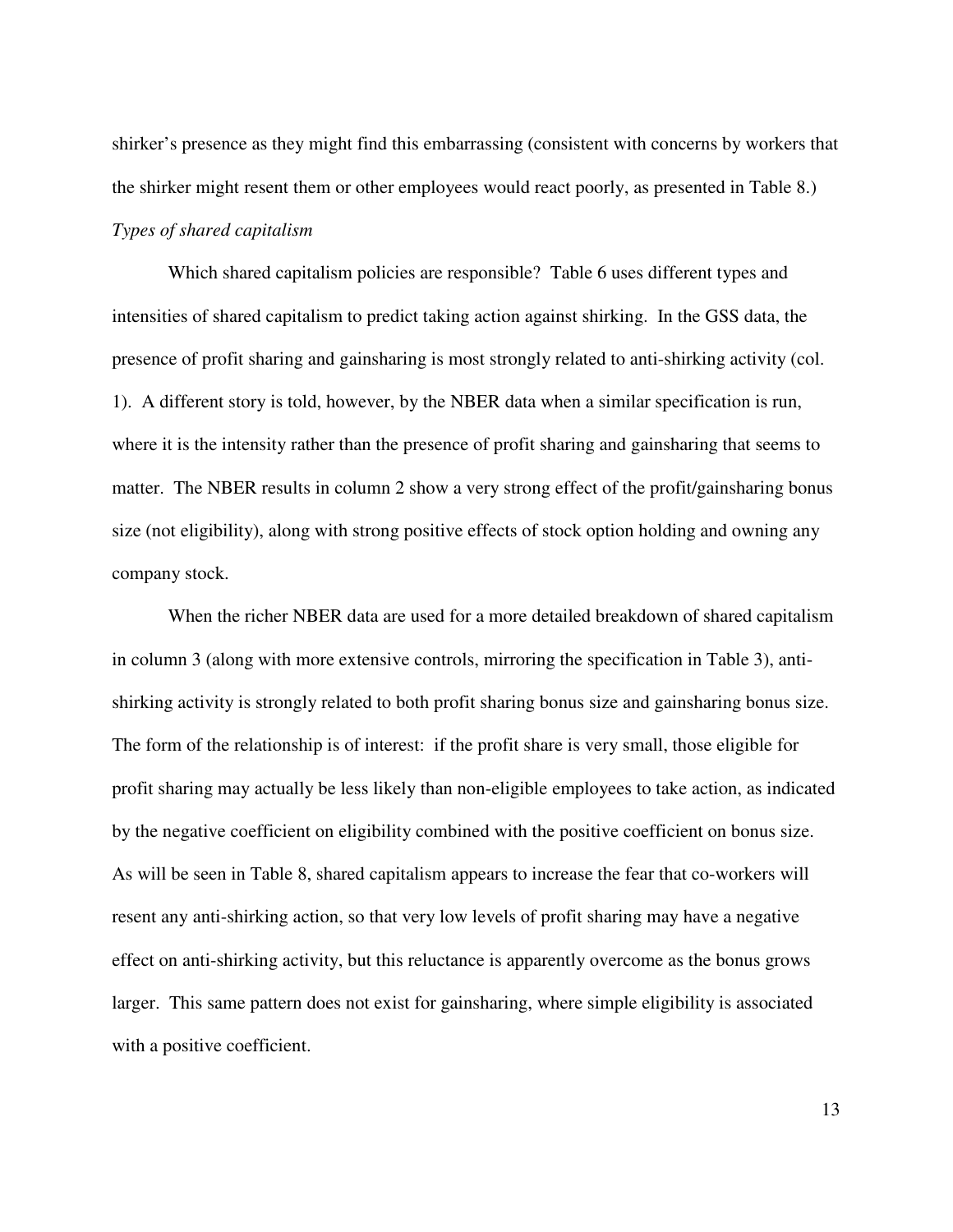Consistent with the results of Drago and Garvey (1998), the effect of greater individual bonuses is negative and significant (column 3), indicating that bigger individual bonuses focus workers on their own work and may lead them to see co-workers as competitors (or at least not cooperators).

Receiving a stock option grant last year is associated with taking action against shirkers, although the size of the grant, and of one's holdings, do not seem to make a difference (col. 3). Owning company stock is no longer a significant predictor in column 3, although in supplementary regressions (not reported here) we break this down further and find positive associations with ESPP participation, holding stock after exercising options, holding stock purchased on the open market, and ESOP membership (this latter result only when company fixed effects are not used<sup>6</sup>). It is intriguing that any ownership effect appears to operates through simply owning stock and not the size of one's stake (consistent with findings from several studies that having employer stock, but not the size of the stake, is linked to higher organizational commitment)(reviewed in Kruse and Blasi, 1997). Since eight out of ten of the workers reporting employee ownership in the 2002 GSS report they also have some form of shorter-term performance sharing through profit/gain sharing or stock options, this may be an indication that some managers have already internalized the reasons for combining short-term rewards and long-term equity (Blasi, Kruse, and Freeman 2006: 7) We plan to explore the effects of different types of employee ownership more fully in future work.

*Quasi-experiment on Profit Sharing*

<sup>6</sup> Company fixed effects are probably inappropriate to use in analyzing the effects of ESOP membership, since ERISA rules provide strict guidelines to ensure broad coverage. The small number of non-ESOP members are likely to be very different from the ESOP members within a firm, and the effects of ESOP membership may be better judged by comparing ESOP members to otherwise-similar workers in other firms.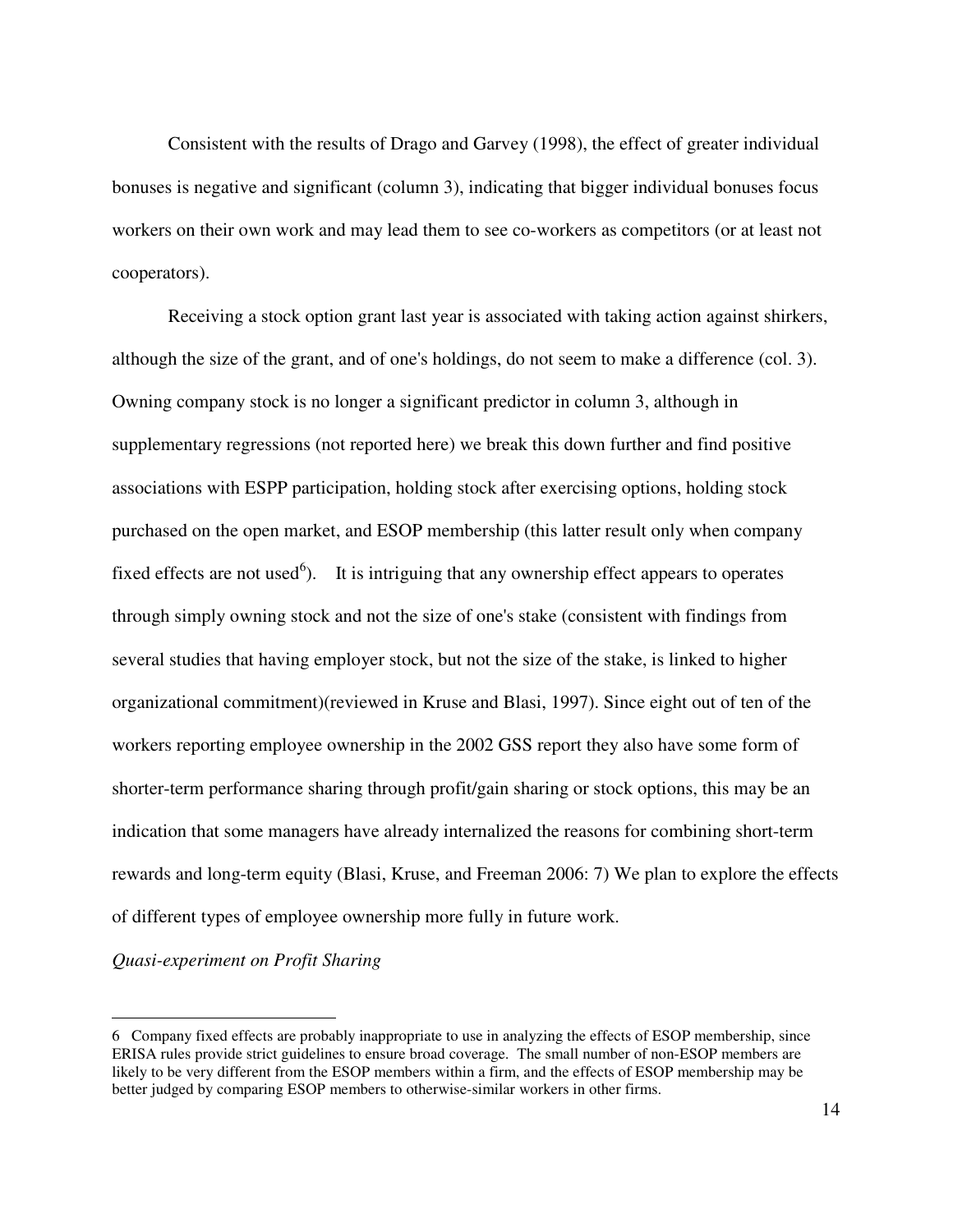The data presented so far are consistent with the theory that shared capitalism can play a role in responses to shirking co-workers, but with cross-sectional data it is always possible that there are missing variables or other statistical processes leading to alternative interpretations of the results. We do have one company in the NBER dataset where the survey was administered twice, six months apart.<sup>7</sup> A profit-sharing plan was being introduced during the first administration, and was in place during the second administration, which enables a quasiexperiment to examine the effects of profit.

As shown in Table 6, the introduction of the profit-sharing plan led to a substantial jump in the percent of employees saying they are eligible for profit sharing, from 59% at the first survey to 88% at the second survey. Apart from this, only two variables in the entire survey showed significant changes between the surveys: the percent who say they were very likely to talk to a shirking co-worker (increase from  $42\%$  to 55%), and the percent who say that they would do something about a shirker because poor performance would hurt the bonus or stock value (from 39% to 56%). The fact that these are the only three variables that changed between the surveys indicates that there were not compositional changes or other policy changes that affected the results. These results lend support to the prior findings, pointing toward a positive effect of profit sharing in attempts to combat co-worker shirking.

#### *Complementarities*

<sup>7</sup> The analyses presented so far use only the responses to the second survey at this company, to avoid having more than one survey from some employees. The surveys did not have individual identifiers so respondents could not be tracked across the two surveys. The higher response rate in the second survey is due in part to the provision of a \$5 bill accompanying this survey, but the surveys appear equally representative since the means on all variables (apart from those highlighted in Table 8) were not significantly different between the two surveys.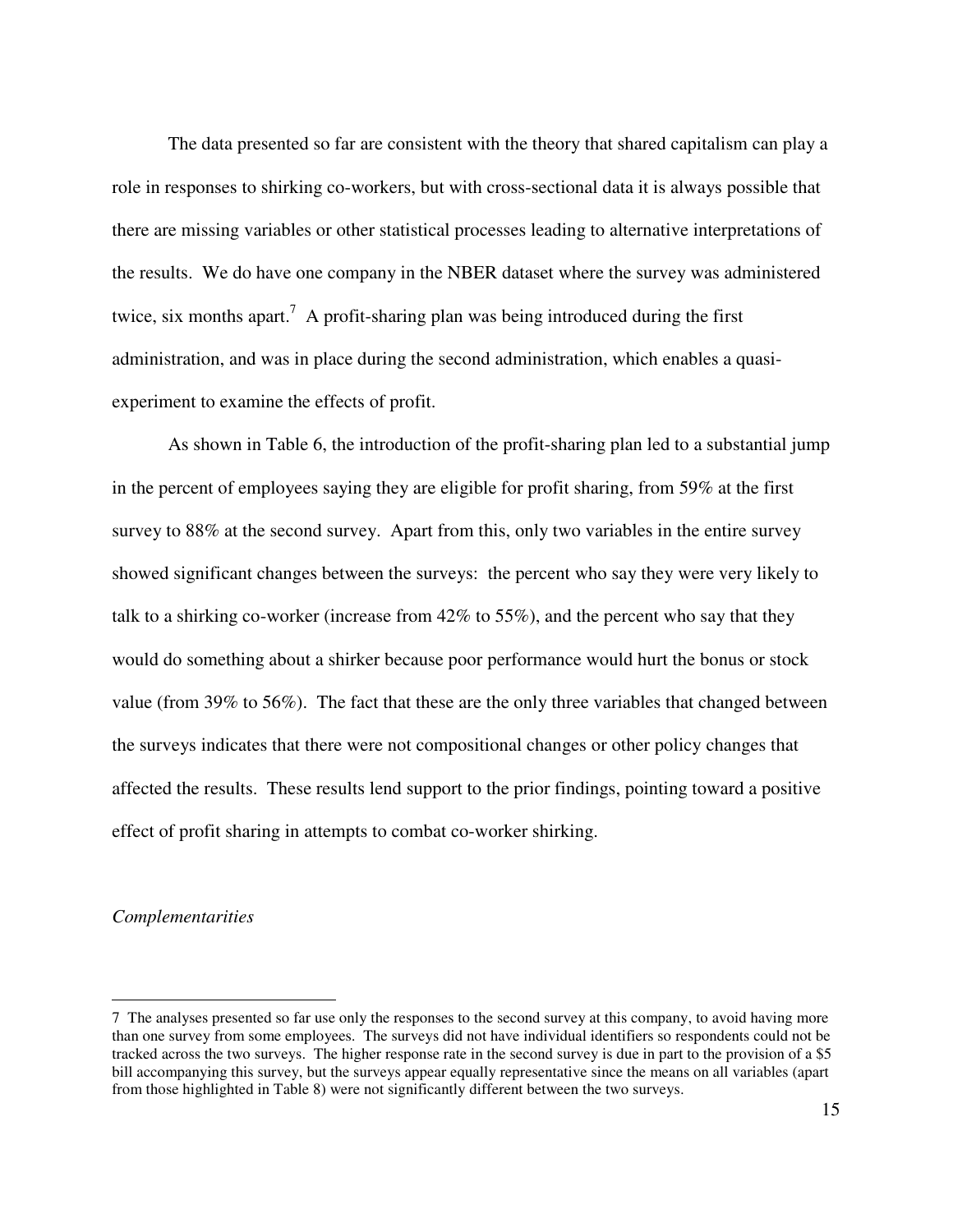While we have examined different functional forms, we have thus far made no effort to specifically model interactions among the major organizational variables. Analysis of the basic decision equation for workers to intervene against shirking suggests, however, that there should be some interactive effects. The worker decides to intervene against a shirker when the expected benefits of intervening exceed the costs:  $p(G)$  – Cost, where p is the probability that the intervention will succeed, G is the gain to the worker and C is the cost. The financial incentive would affect G; participation should affect p and the cost. Labor-management relations L-M might affect both G and p. More complicated analyses, in which the worker is assumed to take account of the possible behavior of other employees, lead to even more complexity, which we will ignore. Instead, we have looked for potential interactions of key variables in our data.

Using the nationally representative GSS data, Table 7a examines how shared capitalism interacts with company size, and Table 7b examines how it interacts with other company policies. Shared capitalism is most strongly associated with taking action against shirkers in the smallest workplaces, as shown in column 1 of Table 7a. The supports the idea that the 1/N problem will be lower in smaller workplaces (note that the base estimates continue to show more anti-shirking activity among workers in small companies without profit/gainsharing, indicating that shirking may be perceived as more of an economic threat in small enterprises generally). The shared capitalist index effect is also significant in the next two larger size classes, and positive although not significant in the two largest classes. An equally or even more important factor, however, appears to be the quality of the relationship with management. As shown in column 2, shared capitalism is associated with anti-shirking activity most strongly when combined with a high level of trust in management. While this could simply reflect column 1's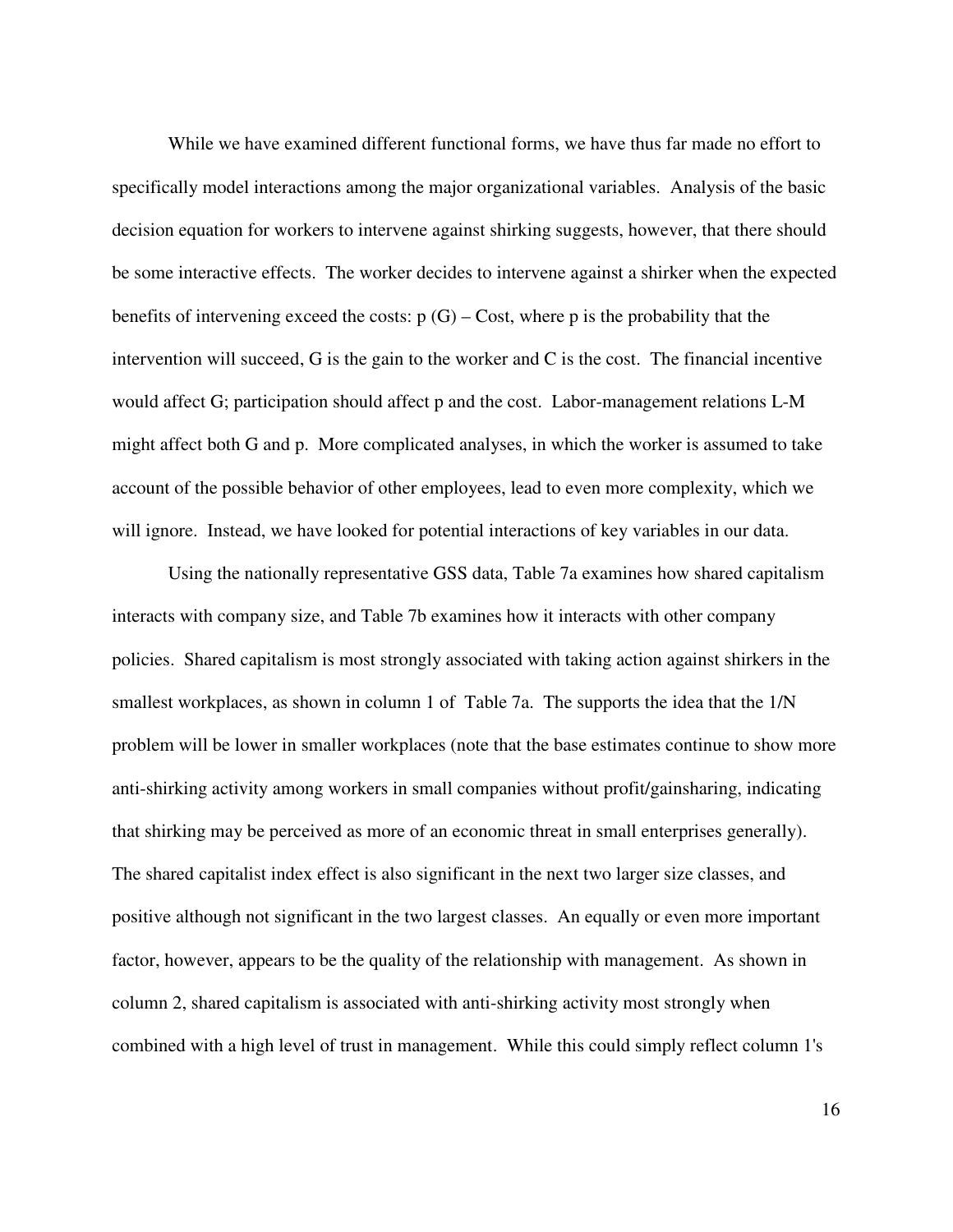finding of a more positive effect in small companies, the results in column 2 are maintained when the smallest companies are deleted (not shown here). Similar results are obtained when shared capitalism is interacted with view of employee-management relations.<sup>8</sup> These results make sense: employees are likely to take action to increase productivity only when they are confident that any gains will in fact be shared with workers—not withheld or frittered away by managers believed to be inefficient or ornery. This suggests that large companies can use improved employee-management relations to counteract the 1/N problem.<sup>9</sup>

This result does not, however, carry over neatly to within-company comparisons in the NBER data. The most positive effect of shared capitalism on anti-shirking activity still occurs among employees with the most trust in management, but the shared capitalism index has a positive effect even when the NBER employees disagree that management is trustworthy. We do not have a ready explanation for the difference between the two datasets (which is replicated when doing interactions with view of employee-management relations). Almost all employees in the GSS sample work in different companies, so any results could reflect both company and individual differences—e.g., we do not know if the positive interaction between shared

<sup>8</sup> The correlation between trust in management and view of employee management relations is .60, indicating they appear to represent a common attitude.

<sup>9</sup> We examined other ways in which shared capitalism arrangements may interact with workplace policies. The positive shared capitalism effect on the likelihood of taking action against shirkers is lower among those who plan to look for a new job in the next year (presumably because they will not be around to receive the profit share), and in companies with high injury rates (which could worsen management employee relations and decrease expected tenure). While some models predict that financial participation will have a positive interaction with participation in decision-making in affecting worker motivation and performance (e.g., Ben-Ner and Jones, 1995), we do not find significant interactions using the GSS participation measures (which are subjective and may mediate the effects of shared capitalism). Further, we did not find that employee stock ownership or holding stock options alone were related to anti-shirking behavior. This is consistent with the research literature and our findings in this and related papers in the NBER project that employee ownership and stock options generally interact with company culture in impacting performance, although there is evidence that employee ownership directly improves commitment. Also, as noted, it is possible that some managers combine profit sharing and equity participation in order to get synergy between them.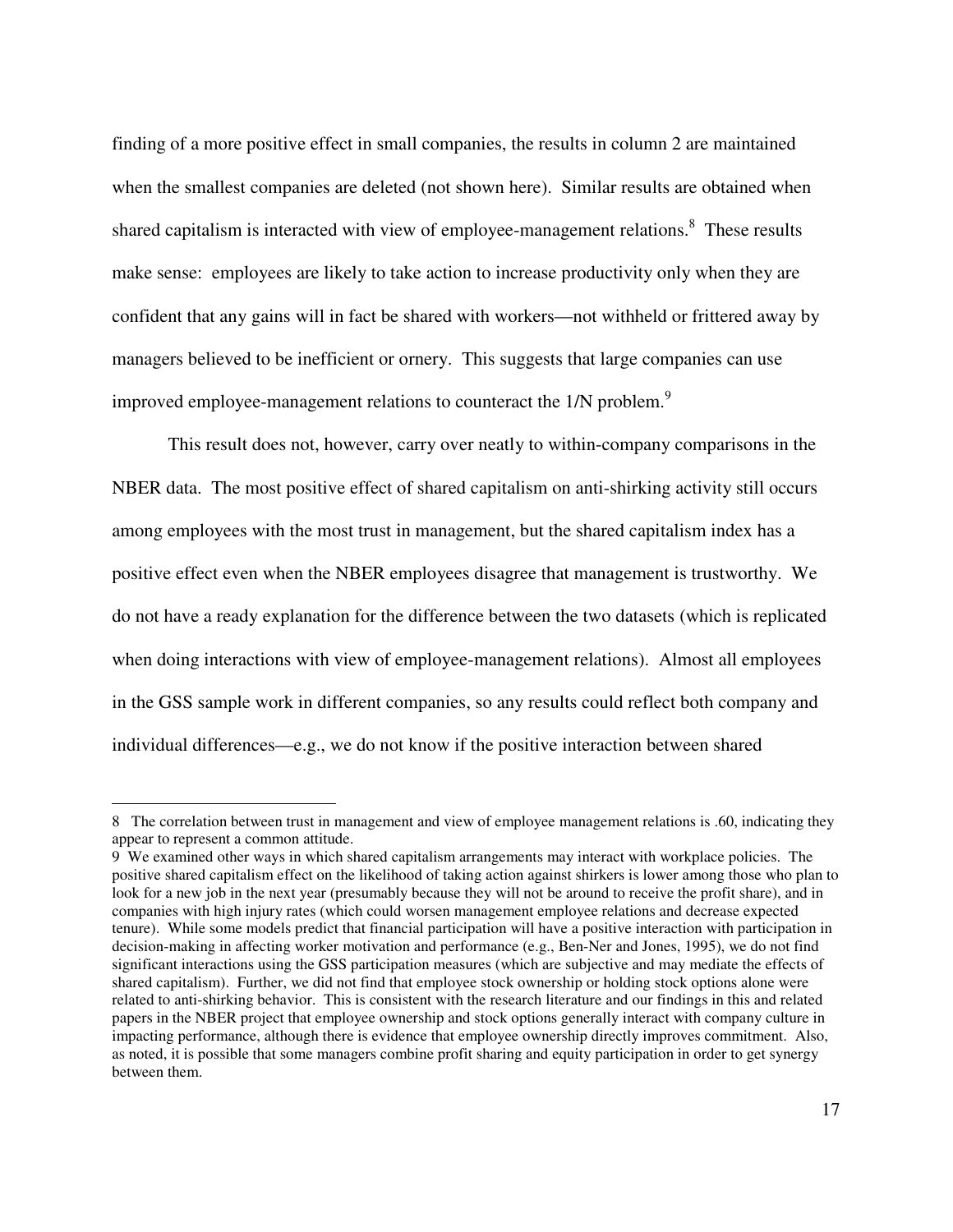capitalism and employee-management relations reflects the effect of companies with good employee-management relations in general, or of individuals who perceive good relations within a company (even if their co-workers do not). We did some exploration of company and individual differences in the NBER data, finding that the company effect appears to dominate i.e., anti-shirking behavior is generally strong in companies with higher average grades of employee-management relations and trust in management, no matter the individual employee's grades of these items. This suggests the importance of company culture in fostering an environment encouraging peer pressure. Since the NBER dataset has over 300 worksites we plan to further explore the differences between the two datasets by focusing on the worksite rather than the company level.

The role of complementary company policies is explored with the NBER data in Table 7b. Column 1 essentially replicates the specification from Table 3, adding a control for the worker's perception that his or her fixed pay is at or above market level. The strong positive effect of this new variable is consistent with efficiency wage theories which posit that worker behavior can be improved when they are better paid. The shared capitalism index remains a positive predictor as this control is introduced. The effect appears to be contingent, however, on other workplace policies. The shared capitalist index has a strong positive interaction with a high performance policy index (col. 2), supporting the idea of complementarities among these policies in affecting worker behavior.<sup>10</sup> The shared capitalist index also has a strong negative interaction with closeness of supervision, and a positive interaction with having fixed pay at or above market level. The negative supervision interaction may reflect a negative reaction to the

<sup>10</sup> These results showing the value of embedding such participation in a system of high performance work policies are consistent with the analysis of Appelbaum, Bailey, Berg, and Kalleberg (2000) and Huselid (1995).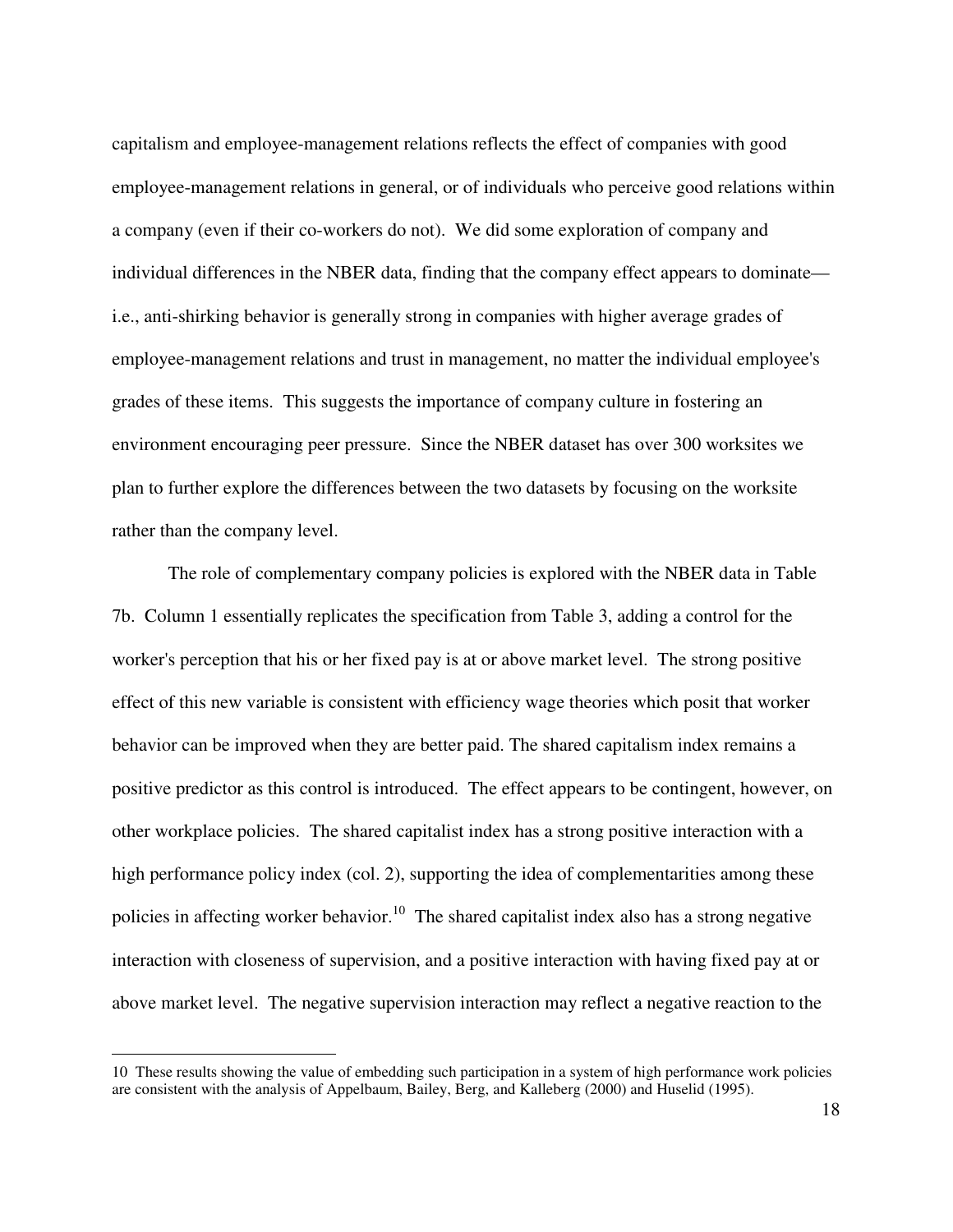mixed message received by workers: we want you to work harder due to company-based pay, but we're nonetheless going to watch you very closely. In this case the shared capitalism might be perceived by workers as primarily risk-sharing. The positive interaction with having fixed pay at or above the market level may reflect a more positive response by workers when the company seems to be truly sharing, and not asking the worker to sacrifice pay levels in exchange for shared capitalist incentives. Forms of employee ownership that are combined with belowmarket pay might not be optimal for anti-shirking behavior because the incentive is diluted through what workers perceive as wage substitution.

These interaction results for supervision and high-performance policies are illustrated in Figure 3. This figure shows how there is a positive relation between shared capitalism and the anti-shirking index only when there are high-performance policies and average or low levels of supervision. Otherwise the relationship is negative.

Thus, incentive intensity is strongly related to anti-shirking activity, but appears to work best as part of a high-performance work system where workers are paid well and not supervised too closely. These results are consistent with the findings of Ichniowski et al. that workplace productivity is improved by combining several high-performance HR policies, and show that worker response to shirkers is likely an important mechanism in the higher productivity.

#### *Reasons For and Against Taking Action Against Shirkers*

The dynamics underlying taking action against shirkers are explored more fully in Table 8, reporting on employees in the later NBER surveys who were asked why they might or might not do something about a shirking co-worker. Over half of workers said they would be likely to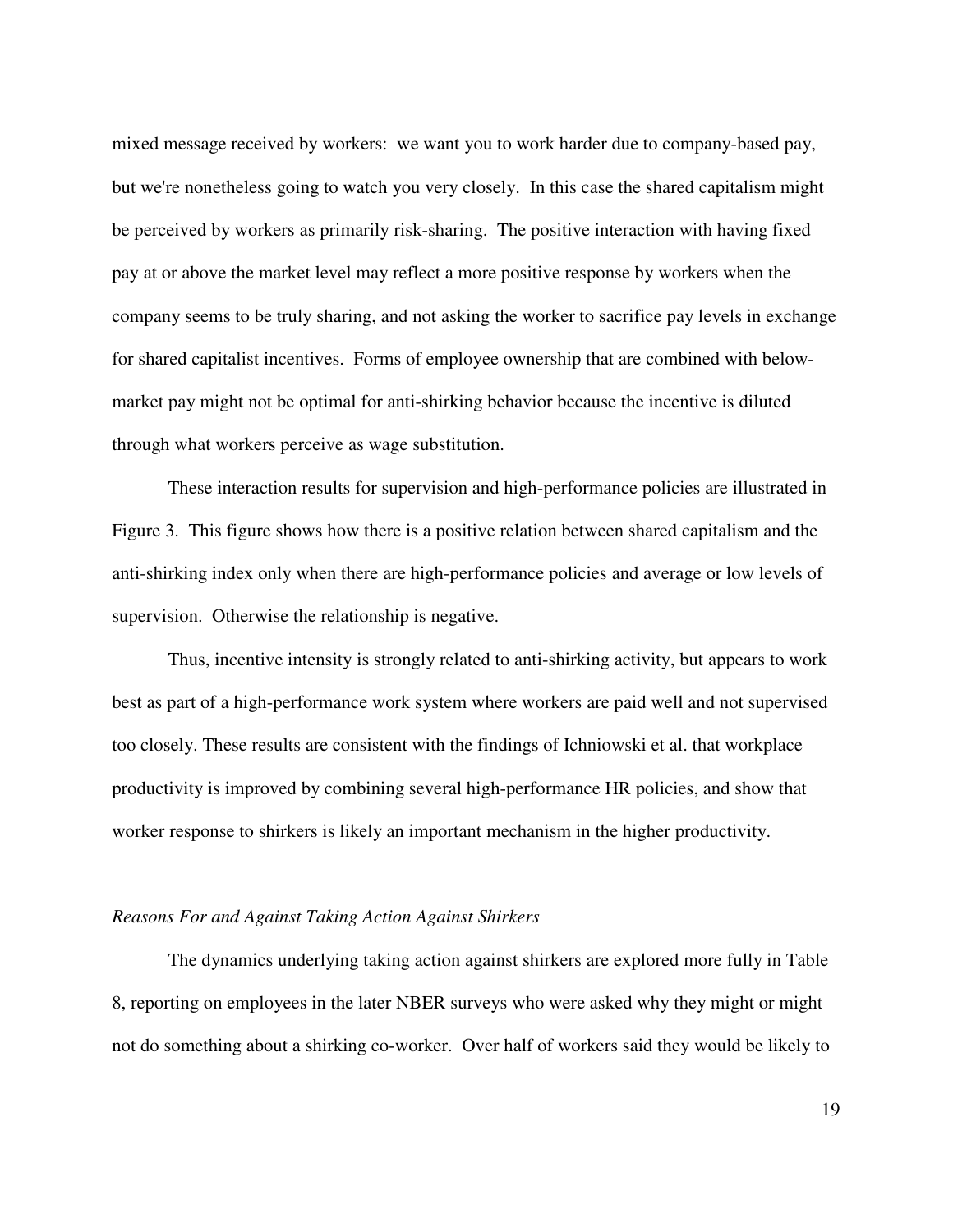do something because the employee's performance could affect their own jobs (56%), reflecting interdependent work where cooperation can be especially productive. Almost half of workers said they would do something because they would want to keep work standards high (47%), which can be seen as reflecting a cooperative solution to reinforce high work norms. Almost as many workers expressed a financial incentive, saying the poor performance would lead to lower bonus or stock value (43%), while 45% said they simply like helping others and 31% said the employee might help them in the future.

These responses are related to level of participation in shared capitalism. For example, the percent saying that poor performance would lead to lower bonus or stock value is almost twice as high among those with a high value on the shared capitalism index (58%, in col. 4) relative to those with a low value on the index (32% in col. 2). Similarly, the former group is more likely to say they would do it to keep work standard high (59% compared to 42%). Column 5 shows that the shared capitalism index is a strong predictor of five of the reasons for taking action.<sup>11</sup>

The predominant reason for not taking action against shirkers is that it's seen as the supervisor's job (45%) followed closely by the fear that the shirking employee would resent it (41%). About one-fourth (23%) feared that other employees would react poorly, while less than one-tenth (8%) directly expressed free ridership by saying that some other employee would probably take action. The shared capitalism index is a strong predictor of the fear that the

<sup>11</sup> One possible objection to our focus on shared capitalism is that there are many reasons workers take action against shirkers, as shown in this table. Of course, workers report and probably have a variety of reasons -- which may also include simply noticing incompetence , as noted by Erik Maskin in discussing our paper -- and we do not pretend that workers have the simple motive of "anti-shirking" in their minds, or that shared capitalism is the only motivator. These results show that shared capitalism is not related to two of the key reasons for taking action ("I like helping others" and "Employee may help me in the future"), but is clearly related to several reasons that reflect a concern with site performance efficiency.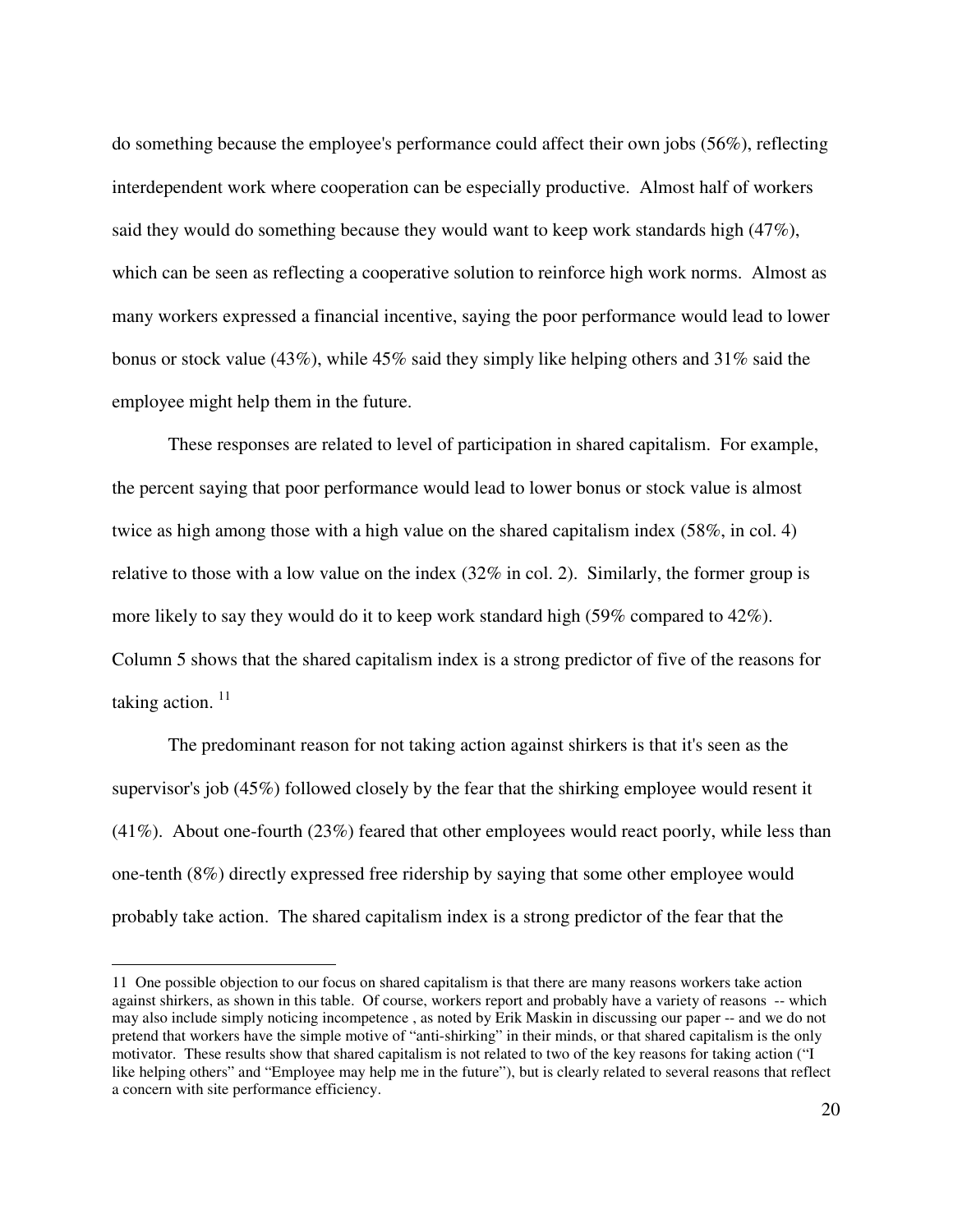shirking employee would resent the action, perhaps because the intervener would be seen as acting out of a financial concern rather than out of concern for the worker. As noted earlier, this may help explain why very low levels of profit sharing appear to be associated with reduced likelihood of taking action against shirkers—an effect that is more than counterbalanced by other reasons as the bonus size grows. The shared capitalist index also, not surprisingly, predicts a lower likelihood that the employee will say there's no financial benefit or "nothing in it for me personally" (col. 5). Therefore these data are consistent with the idea that shared capitalism can affect worker behavior.

#### *Outcomes of Anti-shirking Activity*

What happened as a result of the action? The data in Table 9 point up one of the dangers of taking action, as one-third (35%) of the workers said that the employee who was not working well resented it. The most likely outcome, however, was that other employees appreciated the action (45%), while almost as many said the supervisor appreciated it (40%), and just over onethird said that the employee's performance improved (36%).

Does it help economic performance? Only a minority of workers report that the employee's performance improved, but this may still be enough to make a difference in workplace performance. Also, apart from actual anti-shirking actions, people may work harder simply knowing that their co-workers are likely to do something if they see signs of shirking. We do not have hard performance data, but we do have several survey measures of co-worker and facility performance that show a strong relationship with our anti-shirking measures. Table 10 shows that those who report a higher likelihood of talking to a shirker, and a lower likelihood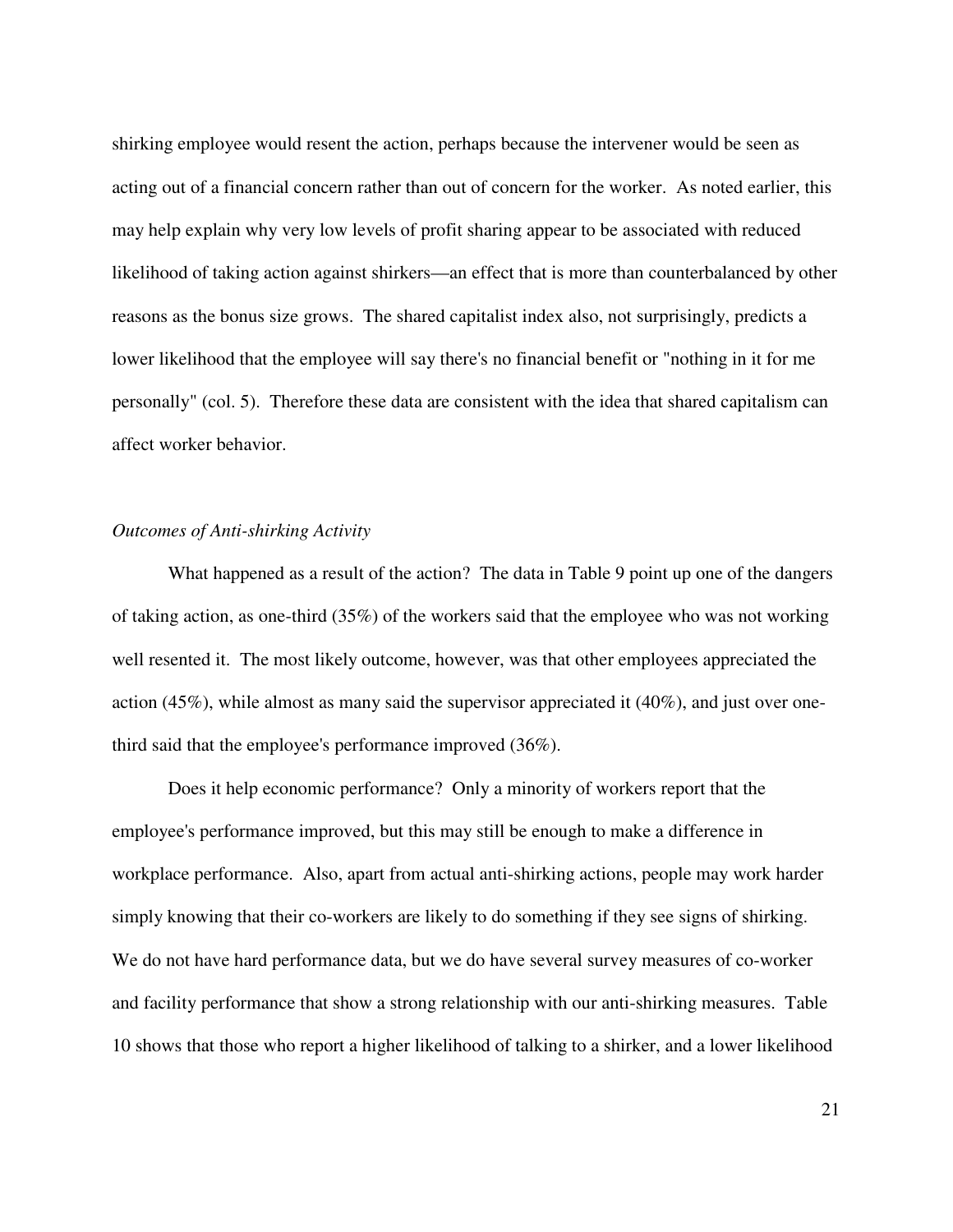of doing nothing, rate their co-workers'effort higher on a 0-10 scale. The anti-shirking index is very strongly related not just to this measure, but also to a perception that workers tend to encourage each other, and to ratings of the facility on five specific measures of performance. Since several of these measures involve workers reporting on the behavior of others, it lessens the probability that that the interveners are putting a good spin on their behavior by reporting higher performance, as one reviewer has cautioned. To check the possibility that this simply reflects individual characteristics (e.g., greater optimism about company performance among those who say they would take action against shirkers), we also calculated these relationships at the site level and found that worksites with higher average scores on the anti-shirking index also had significantly higher average evaluations of workplace performance. This is illustrated in Figure 4 for one of our performance measures (evaluations of co-workers performance).<sup>12</sup> Therefore this does not simply reflect an individual reporting phenomenon: shared views of higher performance in a workplace are related to shared commitments to take action against shirkers. It appears that the propensity for anti-shirking activity does make a difference in performance.

One possible objection to these findings is that some production processes are difficult to supervise by managers so that work is arranged to rely on peer intervention. Shared capitalism may be used not to encourage anti-shirking behavior, but directly to deter shirking, so that peer intervention and shared capitalism are both consequences of technologies rather than causally

<sup>12</sup> We also find that site-level averages of the anti-shirking index are strongly related to site-level averages of a worker-reported performance index (containing the five items from the bottom of Table 10) and employee loyalty to the organization, although there is no strong relationship to site-level averages of willingness to work hard and turnover intention. For one large multinational, the dataset has a number of hard operational measures of efficiency, but they are at a very aggregated division level and the small number of divisions and lack of variation makes an analysis problematic.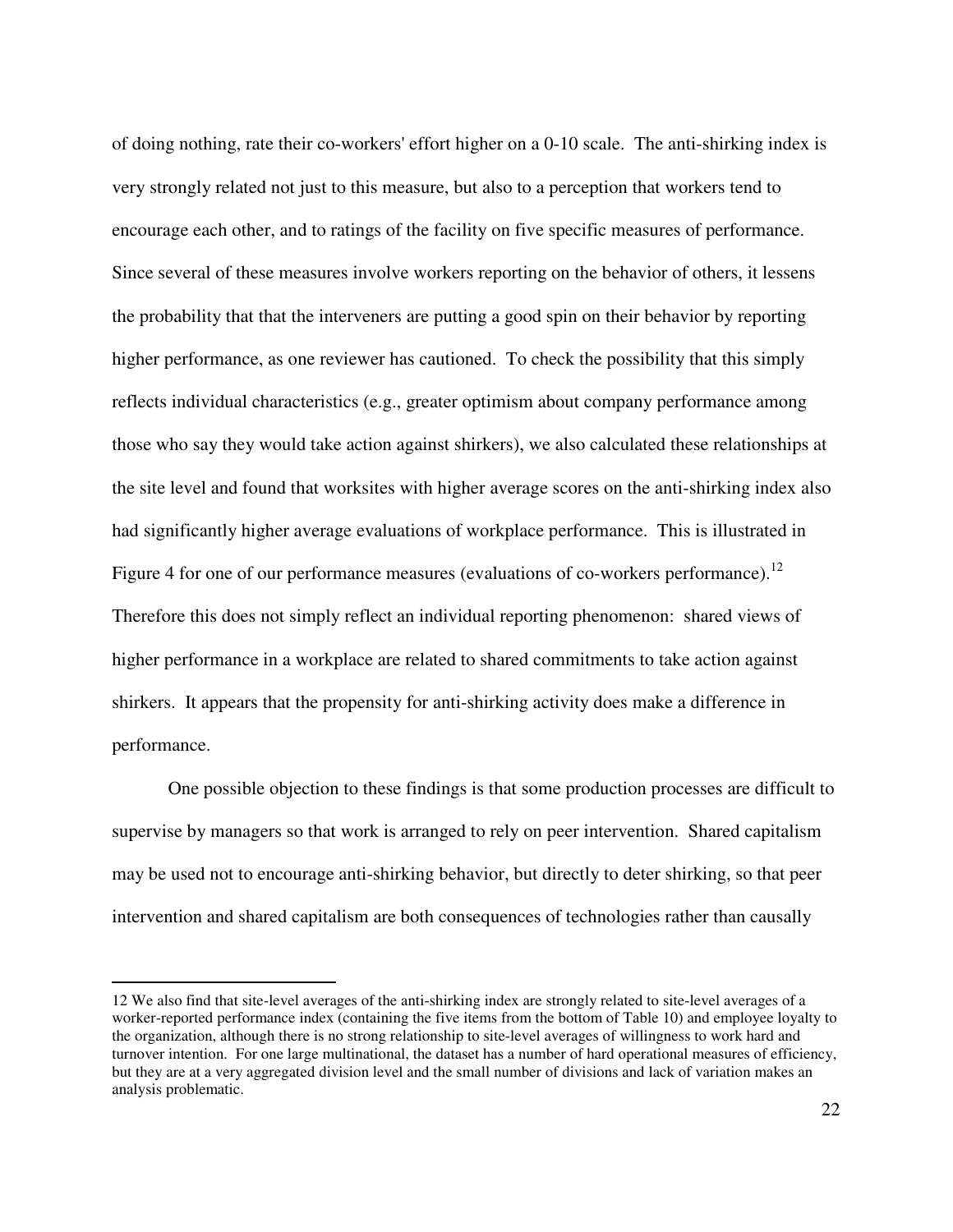related to each other. Our pre/post results in Table 6 go against this explanation. We also tested this by examining the relationship in different industries, and by controlling for detailed manufacturing technologies (in our diversified multinational firm with diverse technologies such as plastics and aerospace). The shared capitalism effect does not disappear, but in fact gets slightly stronger with more detailed controls for production technologies, making us more confident that anti-shirking intentions and behavior are a result of shared capitalism and company culture. 13

#### **Conclusion**

This study has examined employee responses to new questions on the 2002 and 2006 General Social Surveys and a large database of NBER employee surveys on whether workers can easily observe whether co-workers are shirking and how workers respond to shirking. The answers to the new questions provide valuable insight into the likely magnitude of mutual monitoring and peer pressure against shirking behavior. They show that most workers believe that they are able to observe the effort/activity of fellow workers, which is the first prerequisite for mutual monitoring and peer pressure against shirking to work. In addition, about half of the work force says that they would be very likely to respond to poor job performance by co-

<sup>13</sup> One limitation of our study is the lack of a measure of shirking per se. However, we did ask each employee in two companies covering to respond on a 1-5 scale whether "There are days when I don't put much effort into my job." Preliminary analysis of this variable indicates that workers reporting high effort are the ones who are more likely to intervene against shirkers. Moreover, there is no direct relationship between the shared capitalism index and increased individual effort. This reflects our earlier finding that the principal impact of shared capitalism appears to work in combination with various aspects of company culture such as trust, high performance work systems, and fixed wages at or above market. As a result of this analysis and our analysis on production technologies, we are more confident that 1) shared capitalism alone does not shirking, and 2) unique production systems dependent on technologies are not creating anti-shirking work systems, but rather that 3) shared capitalism enhances anti-shirking together with company culture, and 4) shared capitalism and positive company culture also impact the potential shirker's level of effort. These additional analyses are available from the authors.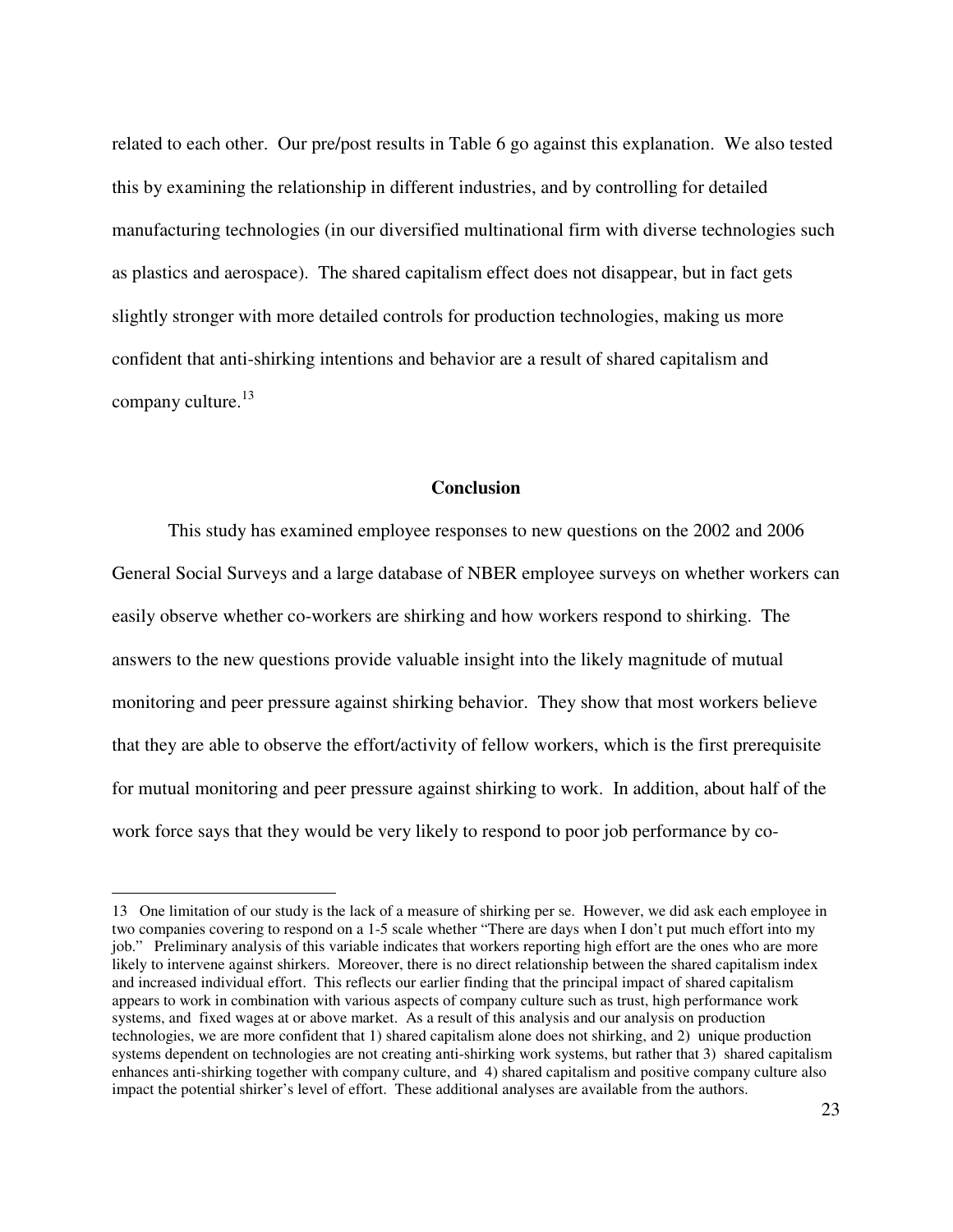workers, with more saying that they would talk to the shirker rather than reporting the behavior to management. While there are some demographic correlates to responding against shirking, workplace factors are more strongly related to employee efforts to reduce shirking. This finding conflicts with the standard economic theory that broad-based incentives will be weak for everyone because of free riding.<sup>14</sup>

Employees respond more against shirking in workplaces with shared capitalism institutions, and the findings suggest important complementarities between shared capitalism and high-performance policies, supervision intensity, and being paid at least the market wage. While firms that expect workers to mutually monitor and pressure peers could try to select workers with innate propensities to engage in such activities, our analysis suggests that their most sensible strategy would be to give workers financial participation and some shared decision-making in the context of establishing good labor-management relations and high-performance work systems.

These findings may have some implications for addressing the principal-agent problem in corporate governance. Top executives frequently oppose extending the range and number of employees in their corporations who receive profit sharing, employee ownership, and broadbased stock option programs because of the free rider or 1/N problem. The typical reason given is that only individuals who can affect stock price directly should get such rewards. The result is that many executives and their compensation consultants get boards to approve incentive plans that give most of the pie to themselves and other top officials (Bebchuk and Fried 2004; Morgenson 2002: B1; Blasi and Kruse 2004). If some shared capitalist programs and certain types of corporate cultures can actually address these same objections, then there may be a

<sup>14</sup> The standard theory does not predict no anti-shirking intervention but only that it is likely to be suboptimal. As our discussant Eric Maskin noted, there is "no way of telling what optimal intervention would be." Our study does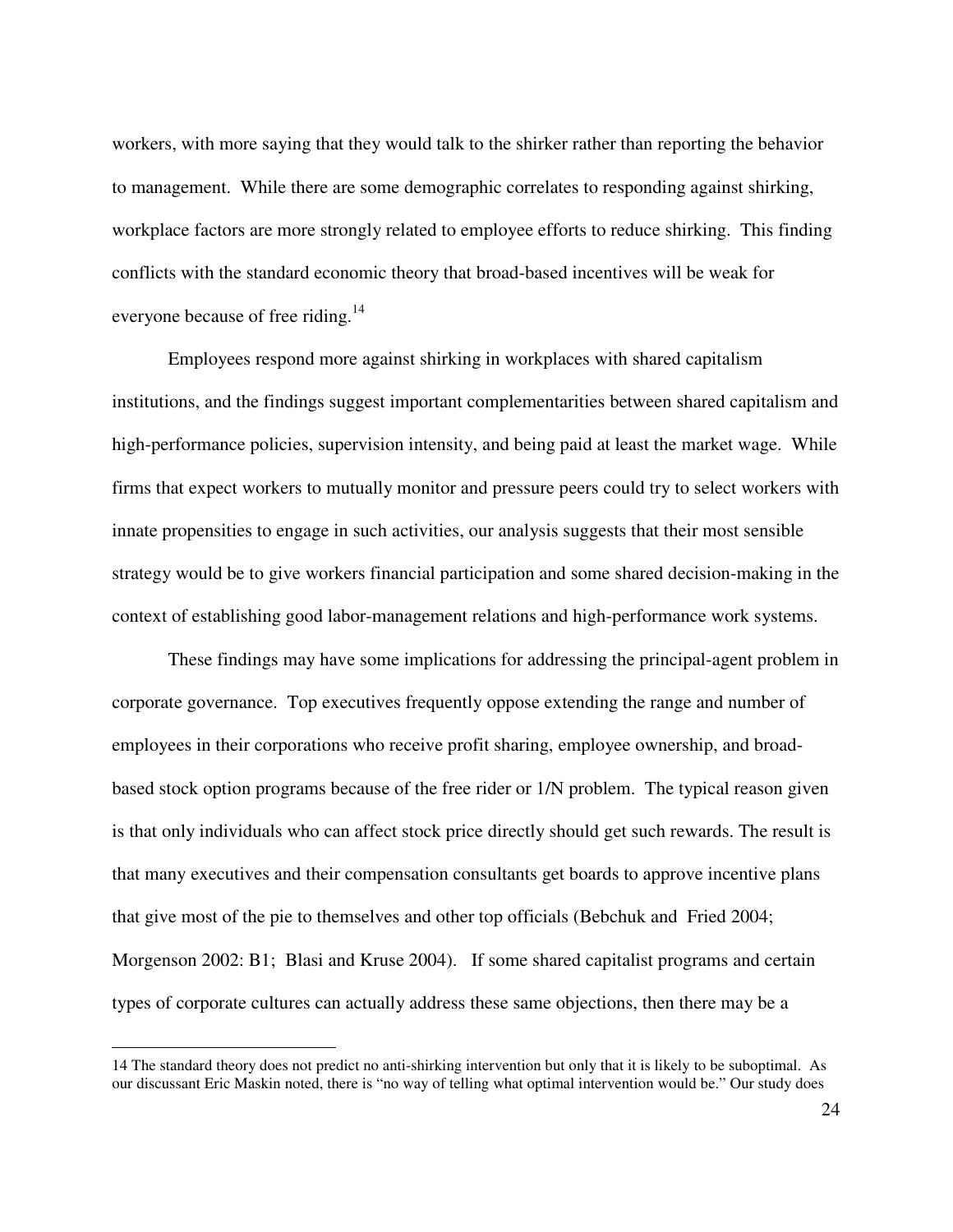conflict of interest for top executives to make most of the strategic decisions on shared capitalist programs and corporate culture essentially by themselves. Rather, in line with recent reforms implemented by both major stock exchanges and the Securities and Exchange Commission, independent members of the board of directors and compensation consultants wholly independent of top management, should take the lead in making corporate decisions about shared capitalist institutions that are based on evidence versus custom (NYSE 2003). It is our contention that in the absence of truly independent boards of directors, some top corporate executives do actually make inefficient market decisions on dividing up the profit sharing, gain sharing, employee ownership, and stock option pie (i.e. allocating shareholder capital resources toward compensation). Their desire to have more of the pie allotted to themselves may not be in their own or their companies' long-run interests, compared to a program of shared capitalism and company culture that can improve performance.<sup>15</sup> Moreover, it appears that the very participatory and fair corporate cultures that some managers have difficulty implementing, are just the HR policies that make shared capitalist incentives work.

suggest, however, how the corporation can be structured to increase anti-shirking behavior and performance. 15 Indeed, there are pockets of executives in the American economy who have made systematic attempts to implement just this system. For a study of one pocket in Silicon Valley, see Blasi, Kruse, and Bernstein (2003). The study shows that these executives believe that their large rewards are contingent on broad-based rewards for most or all of the workers. They regularly support dilution of their ownership stakes to distribute shares and options to employees who they believe "will make the pie bigger."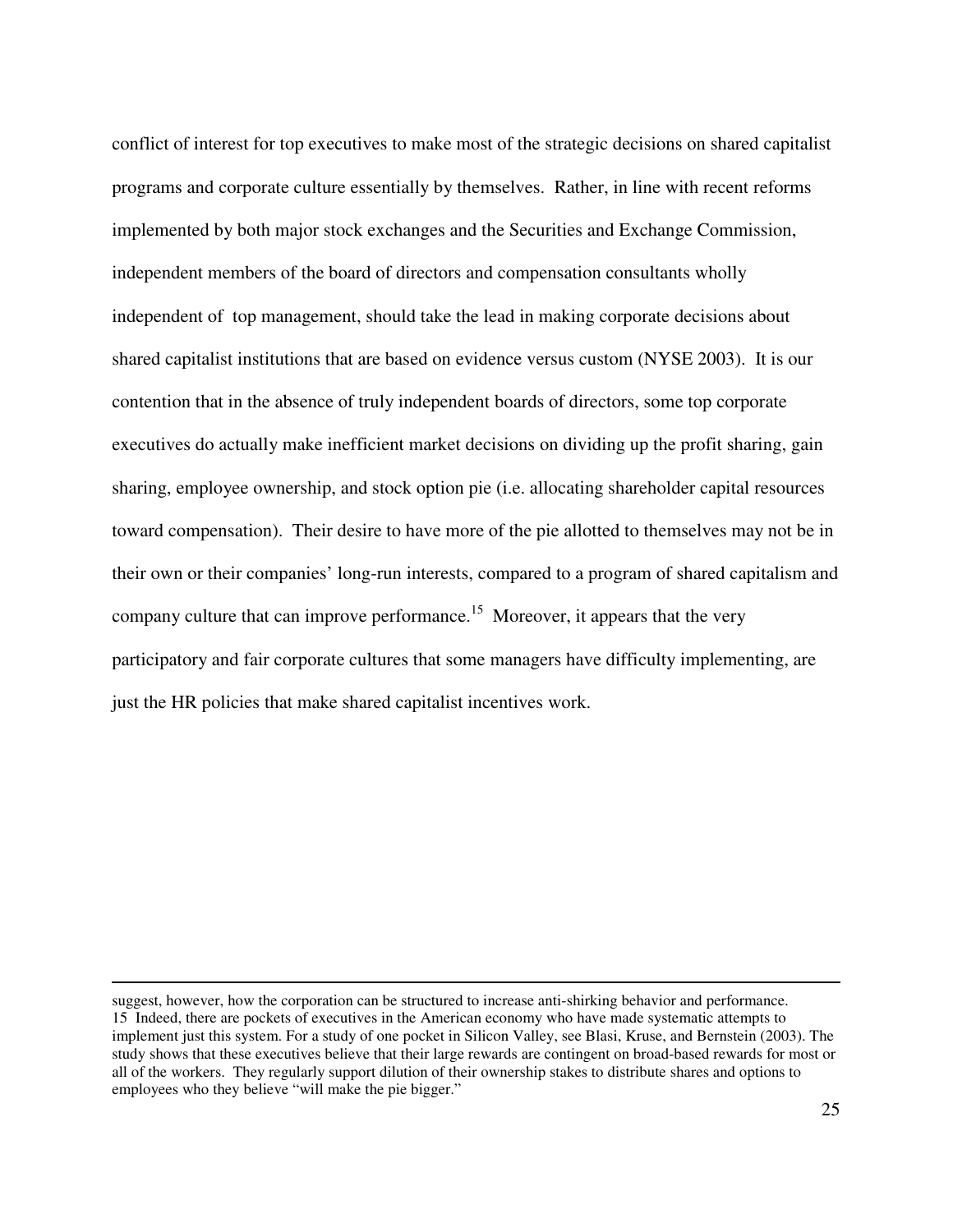### **APPENDIX A: Variable definitions and descriptive statistics**

### **MONITORING AND RESPONDING TO SHIRKING**

**Ease of seeing how well co-workers are working** (GSS and NBER): "In your job how easy is it for you to see whether your co-workers are working well or poorly?" (0-10 scale, 0=not at all easy to see and 10=very easy to see), GSS mean=7.74, s.d.=3.16, n=2192, NBER mean=6.81, s.d.=2.73, n=40971.

**Potential employee actions against shirkers** (GSS and NBER): "If you were to see a fellow employee not working as hard or well as he or she should, how likely would you be to:

a) Talk directly to the employee b) Speak to your supervisor or manager c) Talk about it in a work group or team d) Do nothing" See distribution of answers in Table 1.

**Anti-shirking index:** Answers to above questions were coded on a 1-4 scale (1=not at all likely, 4=very likely), and scales were added for "talk directly to the employee," "speak to your supervisor or manager," and "do nothing"(reverse-scored)(3-12 scale). GSS alpha=.795, mean=7.81, s.d.=2.94, n=2115, NBER alpha=.69, mean=7.57, s.d.=2.49, n=35869.

#### **Past employee actions against shirkers** (NBER):

"Have you ever seen one of your fellow employees not working as hard or well as he or she should over an extended time period?" (0=no, 1=yes), Mean=.586, n=32010. If responded "yes", then "What action, if any, did you take?

a) Talk directly to the employee,

b) Speak to your supervisor or manager,

c) Talk about it in a work group or team,

d) Do nothing"

See distribution of answers in Table 2.

"What was the outcome of your actions?

Employee not working well resented it

Other employees appreciated it

Supervisor appreciated it

Employee not working well improved

Other"

See distribution of answers in Table 9.

#### **Why people do or do not act against shirkers** (NBER):

"Why might you be *likely to do something* when a fellow employee is not working as hard or well as he or she should? (Mark all that apply)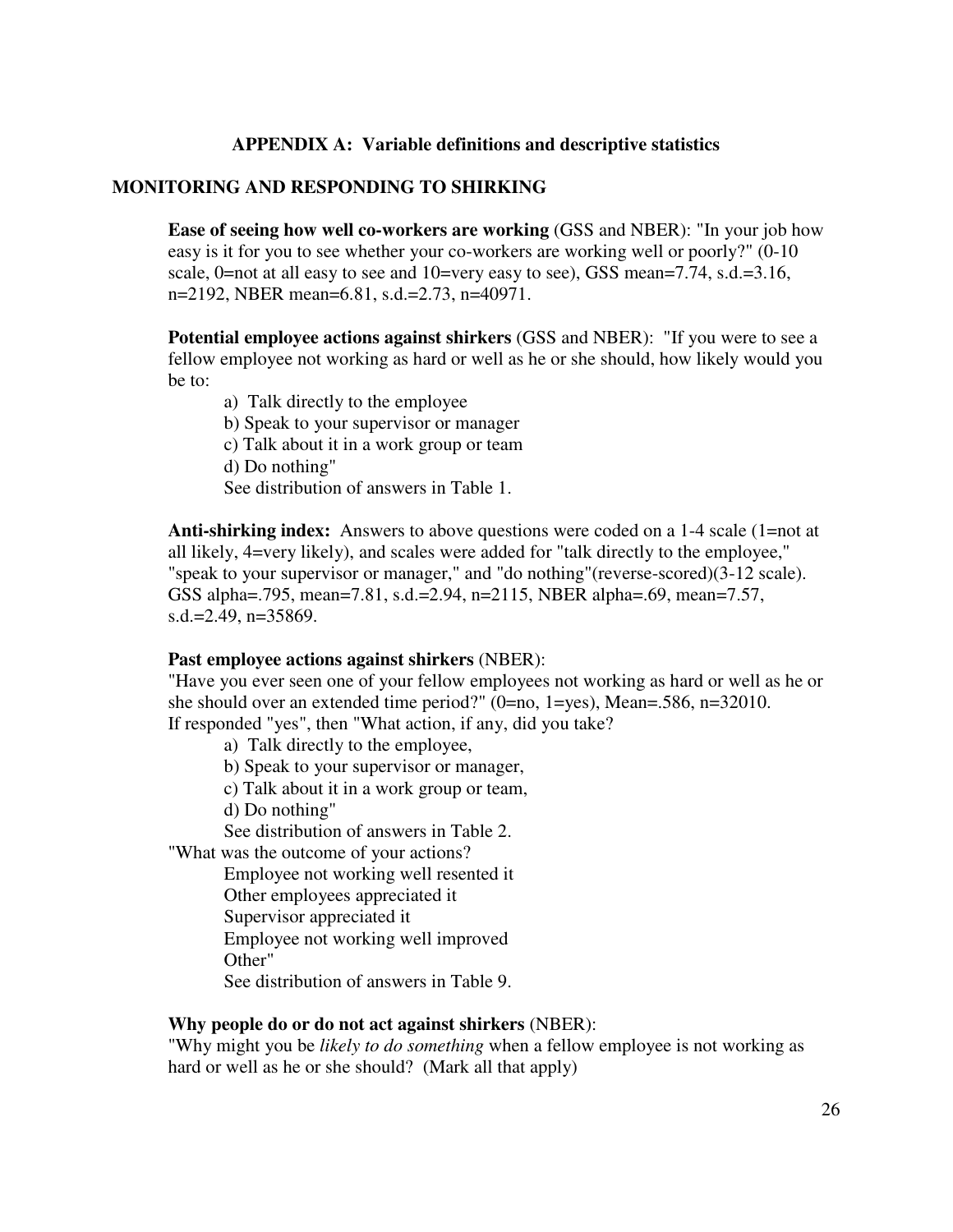I like helping others Employee might help me in the future Poor performance will cost me and other employees in bonus or stock value Other employees appreciate it when someone steps forward Want to keep work standards high Employees poor performance could affect my own job Other (What?) Why might you be *likely to do nothing* when a fellow employee is not working as hard or well as he or she should? (Mark all that apply) Employee not working well would resent it Other employees would react poorly It's the supervisor's job, not mine Some other employee will probably take action Some other employee could take care of it There's no financial benefit for me Nothing in it for me personally Other (What?)"

See distribution of answers in Table 8.

#### **COMPENSATION**

**Shared capitalism index** (GSS): 8-point index with one point each for profit sharing eligibility, gain sharing eligibility, owning any company stock, holding any stock options, receiving a profit sharing bonus in the past year, receiving a gain sharing bonus in the past year, having an above-median profit- and gain sharing bonus as a percent of pay, and having an above-median company stock holding as a percent of pay. Mean=1.48, s.d.=2.14, n=1919

**Shared capitalism index** (NBER): 10-point index with all items in GS index, plus one point each for receiving a stock option grant in the past year, and having above-median stock option holdings as a percent of pay. Mean=3.60, s.d.=2.65, n=40522

**Profit sharing** (GSS and NBER): "In your job are you eligible for any type of performance-based pay, such as individual or group bonuses, or any type of profitsharing? What does the size of these performance-based payments depend on? Company profits or performance" (0=no, 1=yes), GSS mean=.372, n=2184, NBER mean=.713, n=41018

**Profit sharing as % of pay** (GSS and NBER): If "yes" to profit sharing, answer to "What was the approximate total dollar value of the payment(s) you received [in the most recent year of bonuses]?" divided by basepay+overtime, otherwise 0. GSS mean=.024, s.d.=.066, n=1944, NBER mean=.068, s.d.=.124, n=40485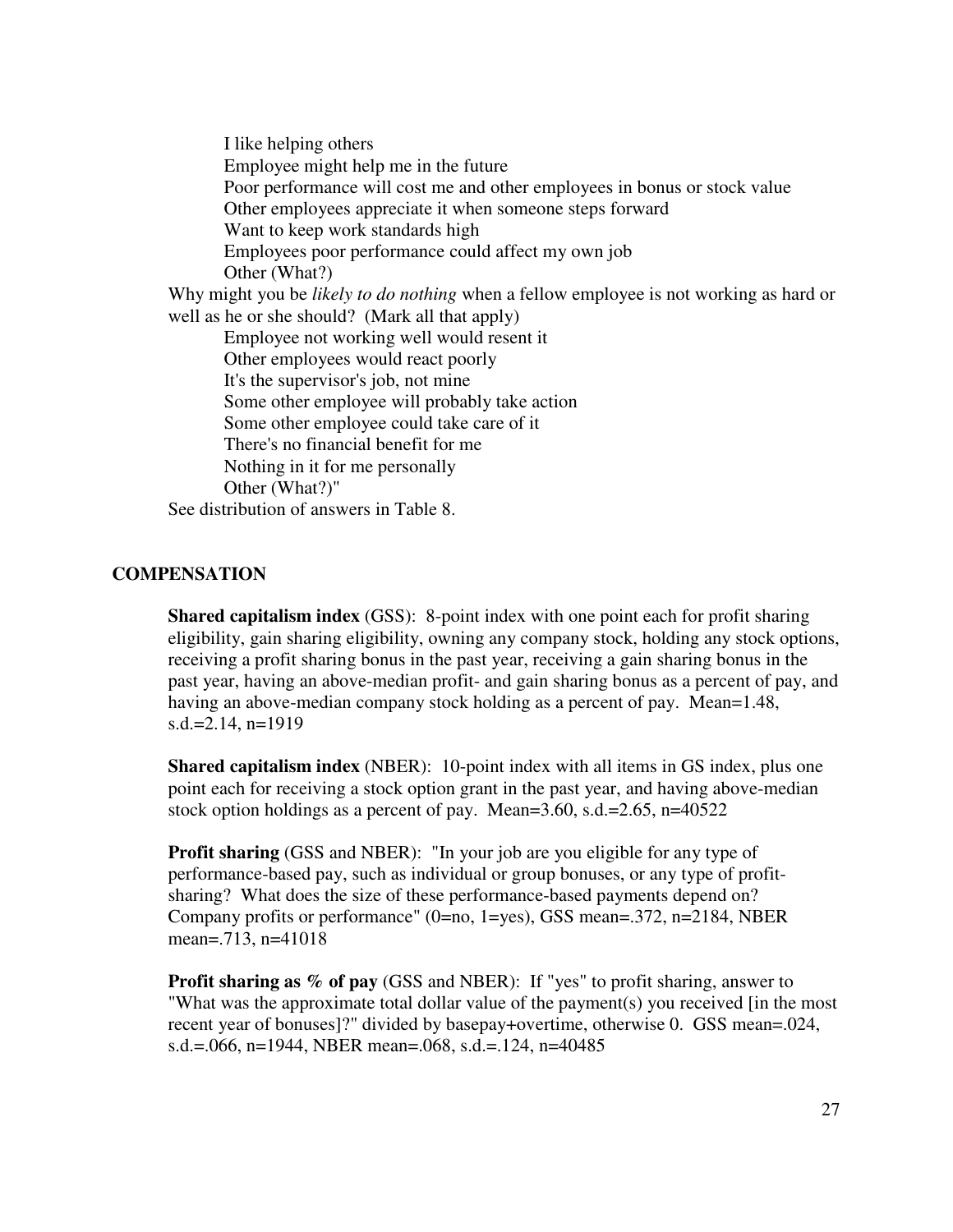**Gainsharing** (GSS and NBER): "In your job are you eligible for any type of performance-based pay, such as individual or group bonuses, or any type of profitsharing? What does the size of these performance-based payments depend on? Workgroup or department performance" (0=no, 1=yes), GSS mean=.257, n=2184, NBER mean=.207, n=41023

**Gainsharing as % of pay** (GSS and NBER): If "yes" to gainsharing, answer to "What was the approximate total dollar value of the payment(s) you received [in the most recent year of bonuses]?" divided by basepay+overtime, otherwise 0. GSS mean=.017, s.d.=.061, n=2013, NBER mean=.033, s.d.=.106, n=40767

**Individual bonus** (GSS and NBER): "In your job are you eligible for any type of performance-based pay, such as individual or group bonuses, or any type of profitsharing? What does the size of these performance-based payments depend on? Individual performance" (0=no, 1=yes). GSS mean=.290, n=2184, NBER mean=.290, n=41019

**Individual bonus as % of pay** (NBER): If "yes" to individual bonus, answer to "What was the approximate total dollar value of the payment(s) you received [in the most recent year of bonuses]?" divided by basepay+overtime, otherwise 0. Mean=.050, s.d.=.125, n=40547

**Hold employer stock** (GSS): "Do you own any shares of stock in the company where you now work, either directly or through some type of retirement or stock plan?" (0=no, 1=yes), mean=.212, n=2202

**Employer stock as % of pay** (GSS): If "yes" to "hold employer stock," answer to "Please give a general estimate of how much cash you would get if all this stock were sold today?" divided by annual earnings, otherwise 0, mean=.111, s.d.=.977, n=2186

**Hold employer stock** (NBER): Any employer stock held through ESOP, Employee Stock Purchase Plan,  $401(k)$ , exercised stock options, or open market purchases (0=no, 1=yes), mean=.640, n=41206

**Employer stock as % of pay** (NBER): If "yes" to "Hold employer stock," the sum of answers to questions about value of stock held in different plans, divided by basepay+overtime, otherwise 0. NBER mean=.398, s.d.=.808, n=40367

**Hold stock options** (GSS and NBER): "Do you currently hold any stock options in your company (vested or unvested)?" (0=no, 1=yes), GSS mean=.123, n=2188, NBER mean=.219, n=41166.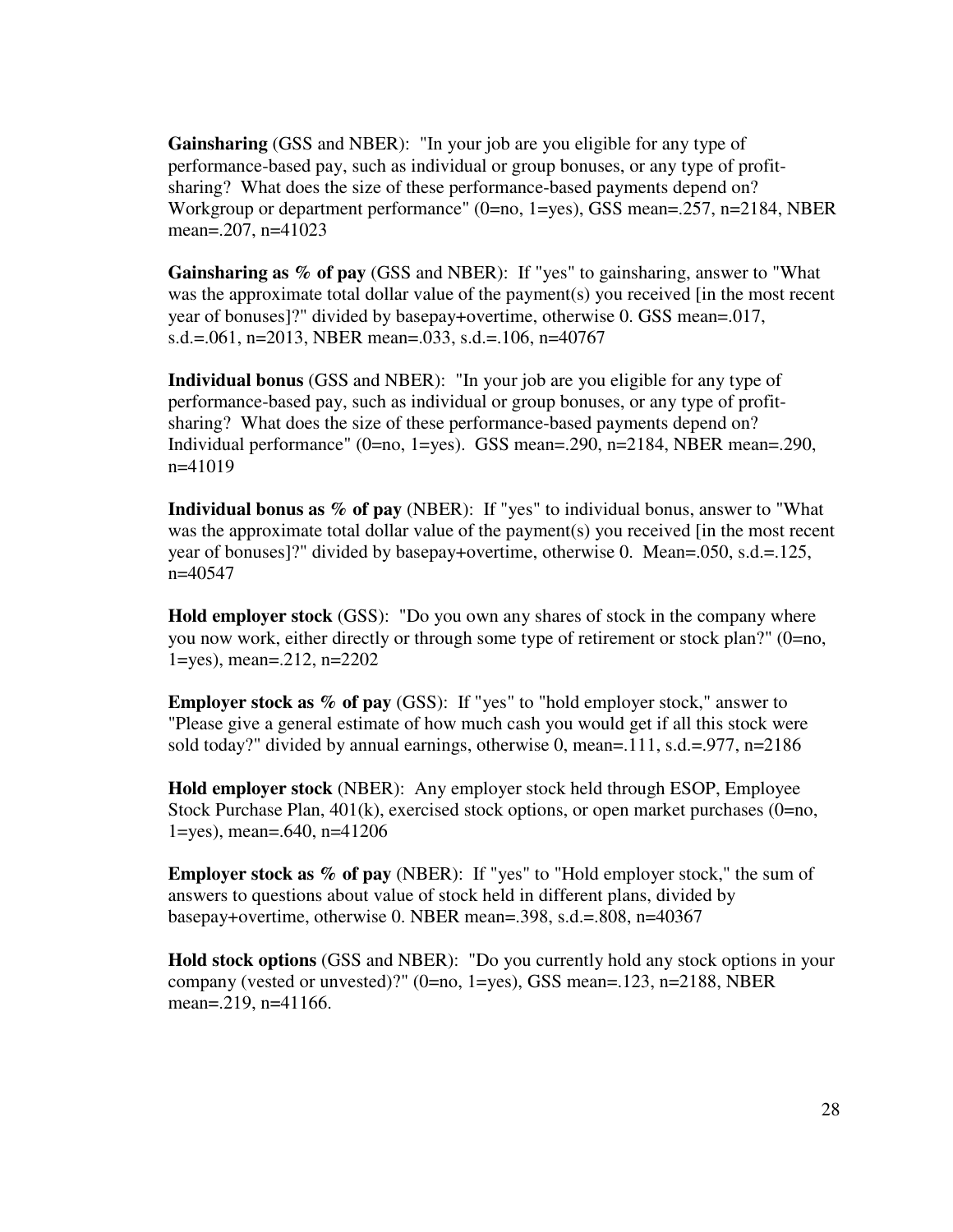**Stock options as % of pay** (NBER): If "yes" to "Hold stock options," the sum of answers to questions about value of vested and unvested stock, divided by basepay+overtime, otherwise 0. NBER mean=.395, s.d.=1.490, n=40922

#### **EMPLOYEE PARTICIPATION IN DECISIONS**

**Make decisions with others** (GSS): "In your job, how often do you take part with others in making decisions that affect you?" (1-4 scale, 1=never, 4=often), mean=3.08, s.d.=.93, n=2211

**Help set way things done on job** (GSS): "How often do you participate with others in helping set the way things are done on your job?" (1-4 scale, 1=never, 4=often), mean=3.14, s.d.=.92, n=2210

**High participation in decisions** (GSS): This measure has a score of 1 if the sum of scales of the above two items is 7 or 8, and 0 otherwise. Mean=.466, n=2226.

**Lot of participation in job decisions** (NBER): "How much involvement and direct influence do YOU have in: Deciding HOW to do your job and organize the work" (coded 1 if "a lot", 0 otherwise) mean=0.51, n=40750

**Lot of participation in department goals** (NBER): "How much involvement and direct influence do YOU have in: Setting GOALS for your work group or department" (coded 1 if "a lot", 0 otherwise) mean=0.21, n=40594

**Lot of participation in company decisions** (NBER): "How much involvement and direct influence do YOU have in: Overall company decisions" (coded 1 if "a lot", 0 otherwise) mean=0.04, n=40520

**EI team** (NBER): " Some companies have organized workplace decision-making in ways to get more employee input and involvement. Are you personally involved in any team, committee or task force that addresses issues such as product quality, cost cutting, productivity, health and safety, or other workplace issues?" (0=no, 1=yes), mean=.35, n=40122

#### **OTHER VARIABLES**

**Co-worker effort** (NBER): "At your workplace, how hard would you say that people work?" (0-10 scale, 0=not at all hard, 10-very hard), mean=7.07, s.d.=2.10, n=40738.

**Fixed pay at or above mkt.** (NBER): "Do you believe your fixed annual wages are higher or lower than those of employees with similar experience and job descriptions in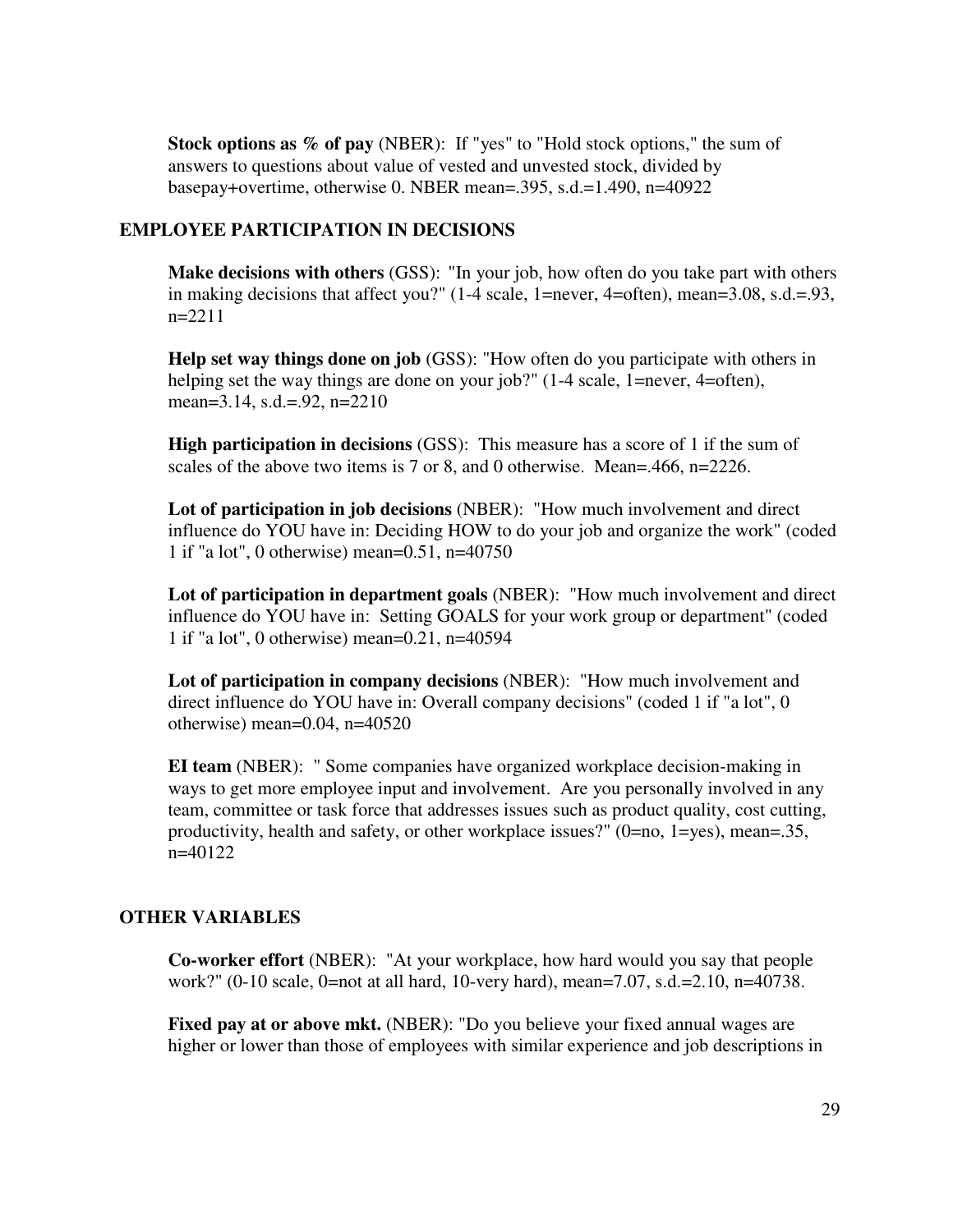other companies in your region?" (coded 0 if <3 on 1-5 scale, and 1 if 3 or greater) mean=.59, n=35860

**High performance policies** (NBER): Additive index of EI team, training, and job security measures. Mean=1.77, s.d.=.86, n=37125

**How closely supervised** (NBER): "Are you closely supervised, or do you work fairly independently of close supervision?" (0-10 scale, 0=independent of close supervision, 10= closely supervised), mean=3.35, s.d.=2.63, n=40845

**Job security** (NBER): "Thinking about the next twelve months, how likely do you think it is that you will lose your job or be laid off?" (coded 0 if somewhat or very likely, and 1 if not at all likely or not very likely), mean=.843, n=38510

**Task variety** (GSS): "I get to do a number of different things on my job." (1-4 scale, 1=strongly disagree, 4=strongly agree), mean=3.24, s.d.=.71, n=2210.

**Training** (NBER): "In the last 12 months have you received any formal training from your current employer, such as in classes or seminars sponsored by the employer?" (0=no, 1=yes), mean=.564, n=40460

**Mgt. is trustworthy** (GSS): "I trust the management at the place where I work." (1-4 scale, 1=strongly disagree, 4=strongly agree), mean=2.97, s.d.=0.85, n=2201

**Work as part of team** (GSS and NBER): "In your job, do you normally work as part of a team or group, or do you work mostly on your own?" (coded 1 if part of team, 0 otherwise), GSS mean=.58, n=2206, n=, NBER mean=.59, n=32301.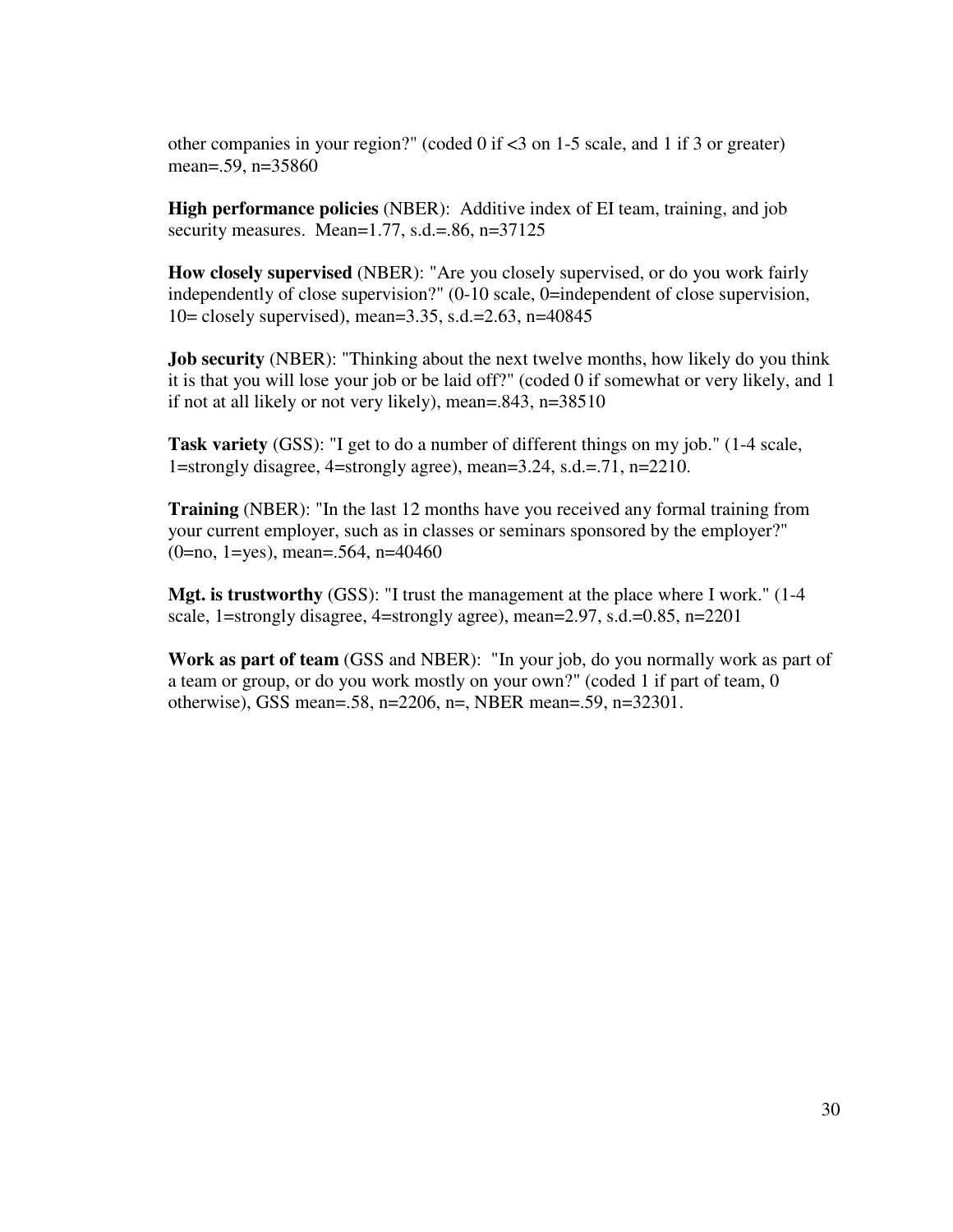#### **APPENDIX B: The shared capitalist thermometer index**

As a first step in assessing the relation of shared capitalism to employee outcomes, we constructed a thermometer-style index of shared capitalism. This index assigns one point each when the worker was covered by any of the shared capitalist forms of compensation about which the survey asked, with additional points for recent bonuses or grants, and for large bonuses or stock holdings. For questions with a continuous numeric answer, we gave the item a value of 1 if the respondent had a value greater than the median value. Because there is no natural ordering of shared capitalist systems in the sense that a firm first introduces profit-sharing, then adds employee ownership, and then gain-sharing, the index is not a Guttman scale. It is a simple summated rating (Bartholomew et al, 2002; Bartholomew, 1996), using dichotomous scoring.

In the GSS, there are eight variables in the index: profit sharing eligibility, gain sharing eligibility, owning any company stock, holding stock options, receiving a profit sharing bonus in the past year, receiving a gain sharing bonus in the past year, having an above-median profit- and gain sharing bonus as a percent of pay, and having an above-median company stock holding as a percent of pay. In the NBER data there are ten variables in the index: all of the above items plus one point each for receiving a stock option grant in the past year, and having above-median stock option holdings (including unvested options if they could be exercised today) as a percent of pay.

Indices of this style have both advantages and disadvantages. On the plus side, they provide a quick and ready measure of the extent of shared capitalist arrangements that makes it easy to compare results across surveys and to summarize the broad thrust of findings. Since our firm surveys covered only firms with some shared capitalist arrangements, the index allows us to differentiate workers with differing degrees of incentive to their firm's programs. On the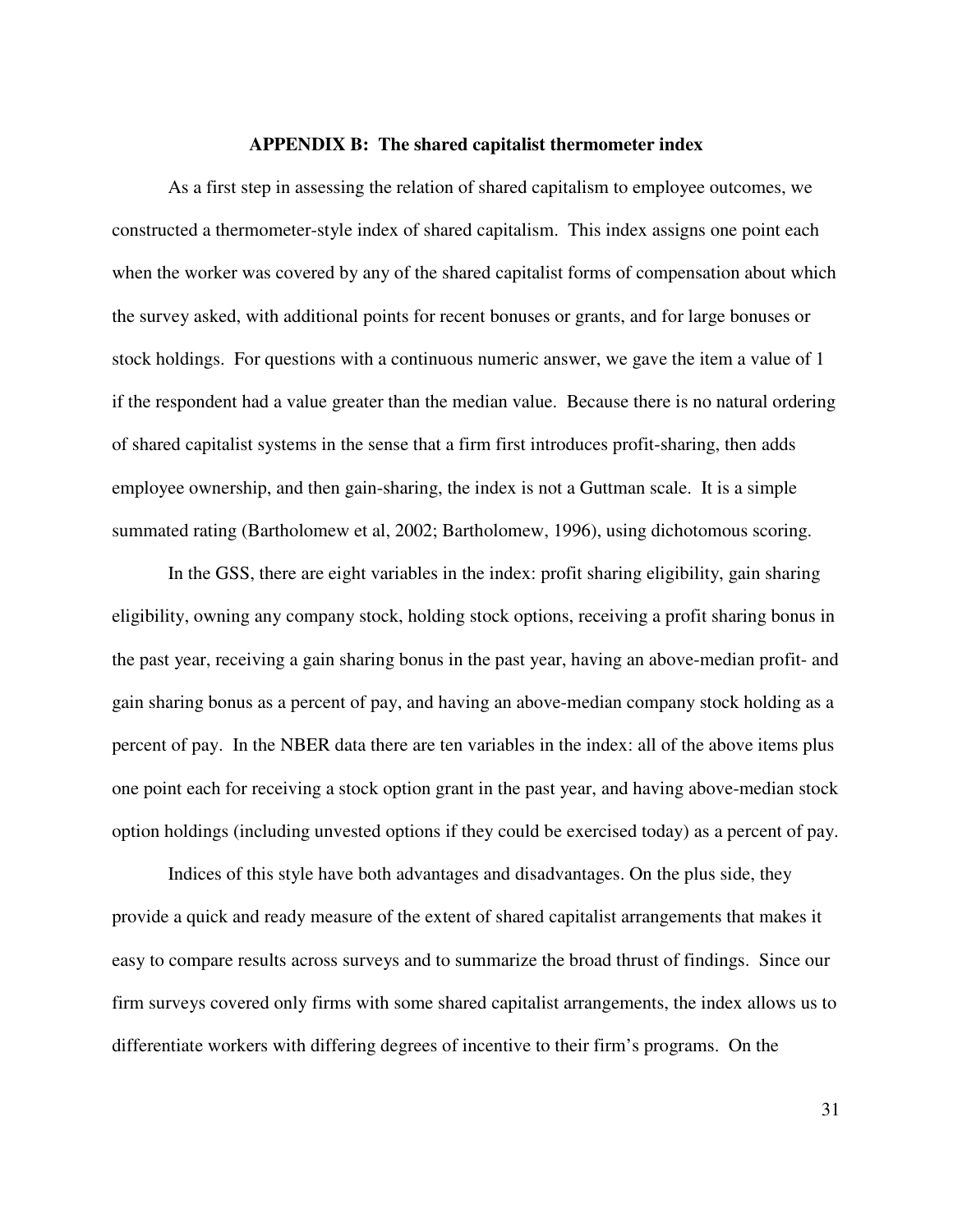negative side, the index treats different programs the same even though they potentially have different effects on particular outcomes. It postulates a single scale with equal weights rather than using factor analysis or other statistical modelling to obtain weights for given factors. To deal with these problems, we estimated the relationship of the outcomes to the different types of shared capitalism, introduced as dummy or continuous variables in regressions.16 Appendix B gives the results of those calculations. By comparing the results in the appendix tables with those in the text, we can assess the loss of information due to the amalgamation of the measures into a single index.

Figure B1 shows the distribution of our shared capitalism index in the GSS. This survey estimates that 40% of US workers have some form of shared capitalist program. This estimate is close to that obtained by Dube and Freeman in the WRPS. The mean score of the index is 1.48 – a figure greatly affected by the substantial number of workers without shared capitalism systems. Conditional on having a program, most workers report scores in the range of 2 to 5, with 6% reporting scores of 6 or greater. Figure B2 gives the distribution of the index in the NBER survey data. It also shows a non-normal distribution, with the most common scores as 2 to 4 but a sizeable number of workers scoring 7 or above. There is sufficient variation in the index to differentiate the extent of the shared capitalist "treatment" on workers.

<sup>16</sup> There are statistical techniques to deal with the formation of latent variable indices from questions of the sort that we are amalgamating into a single summated rating. See Bartholomew et al. (2002) and Spector (1992).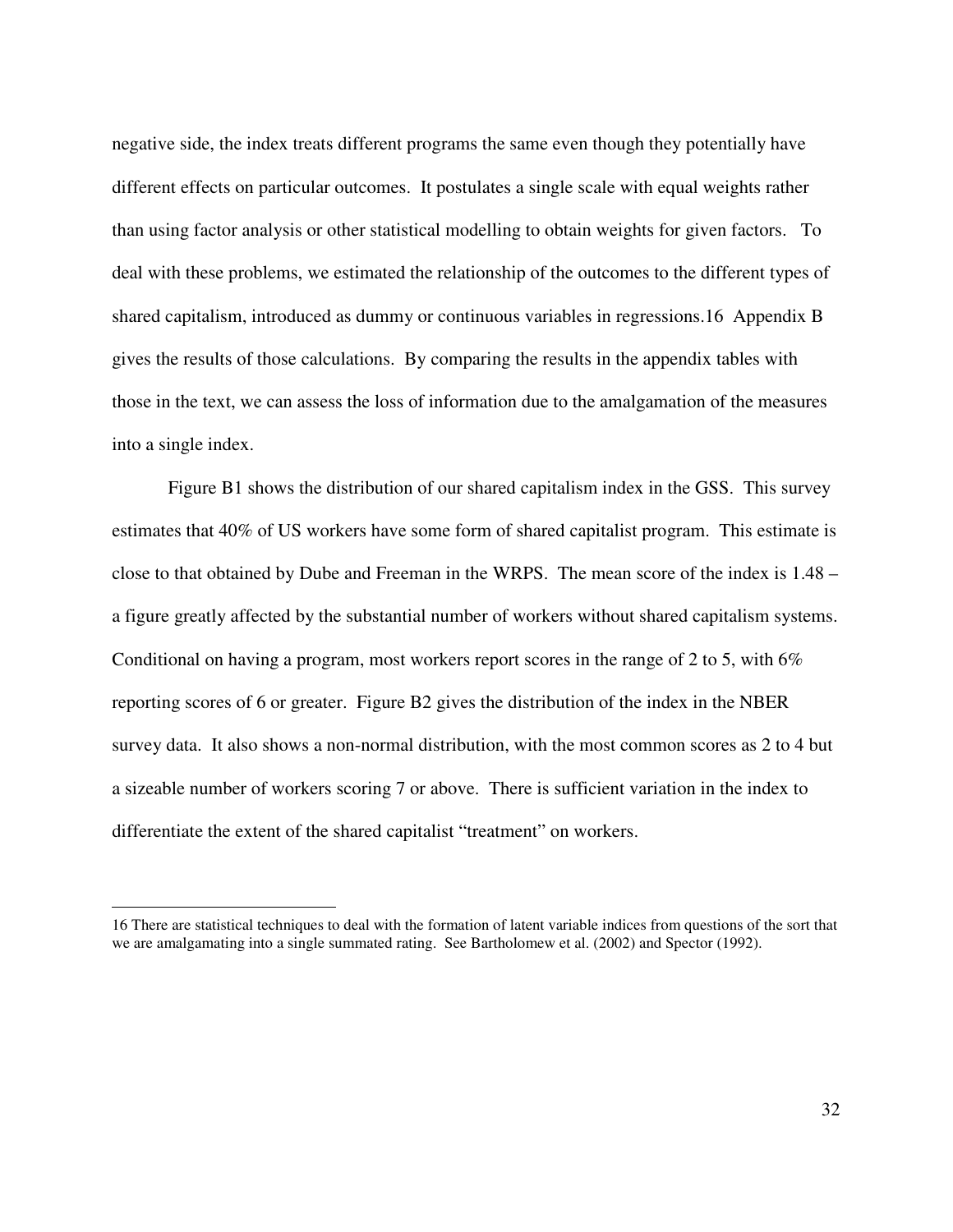#### **References**

Appelbaum, Eileen, Thomas Bailey, Peter Berg, and Arne Kalleberg. 2000. Manufacturing Advantage: Why High-Performance Work Systems Pay Off. Ithaca, NY: Cornell University Press.

Axelrod, Robert M. 1984. The Evolution of Cooperation. New York: Basic Books.

- Bailey, Richard M. 1970. "Economies of Scale in Medical Practice," in Empirical Studies in Health Economics. H. Klarman. Baltimore: Johns Hopkins Press.
- Bebchuk, Lucian, and Jesse Fried. 2004. Pay Without Performance: The Unfulfilled Promise of Executive Compensation. Boston, MA: Harvard University Press.
- Becker, B.E., M. Huselid, and D. Ulrich. The HR Scorecard: Linking People, Strategy, and Performance. Boston, MA: Harvard Business School Press.
- Ben-Ner, Avner, and Derek C. Jones. 1995. "Employee Participation, Ownership, and Productivity: A Theoretical Framework," Industrial Relations. Vol. 34 (4). p 532-54.
- Blair, Margaret, Douglas Kruse, and Joseph Blasi. 2000. "Is Employee Ownership an Unstable Form? Or a Stabilizing Force? in Thomas Kochan and Margaret Blair, eds., The New Relationship: Human Capital in the American Corporation. Washington, D.C.: The Brookings Institution.
- Blasi, Joseph R. and Douglas Kruse. 1991. The New Owners. New York: HarperCollins. 2004.
- -----. 2006. "High Performance Work Practices at Century's End: Incidence, Diffusion, Industry Group Differences and the Economic Environment," Industrial Relations, Volume 45, Number 4 (October), pp. 547-578.
- Blasi, Joseph R., Michael Conte, and Douglas Kruse. 1996. "Employee Stock Ownership and Corporate Performance Among Public Companies," Industrial & Labor Relations Review, Volume 50, Issue 1, pp. 60-79.
- Boning, Brent, Casey Ichniowski, and Kathryn Shaw. 2001. "Opportunity Counts: Teams and the Effectiveness of Production Incentives," National Bureau of Economic Research Working Paper 8306.
- Blasi, Joseph, Douglas Kruse, and Aaron Bernstein. 2003. In the Company of Owners. New York: Basic Books.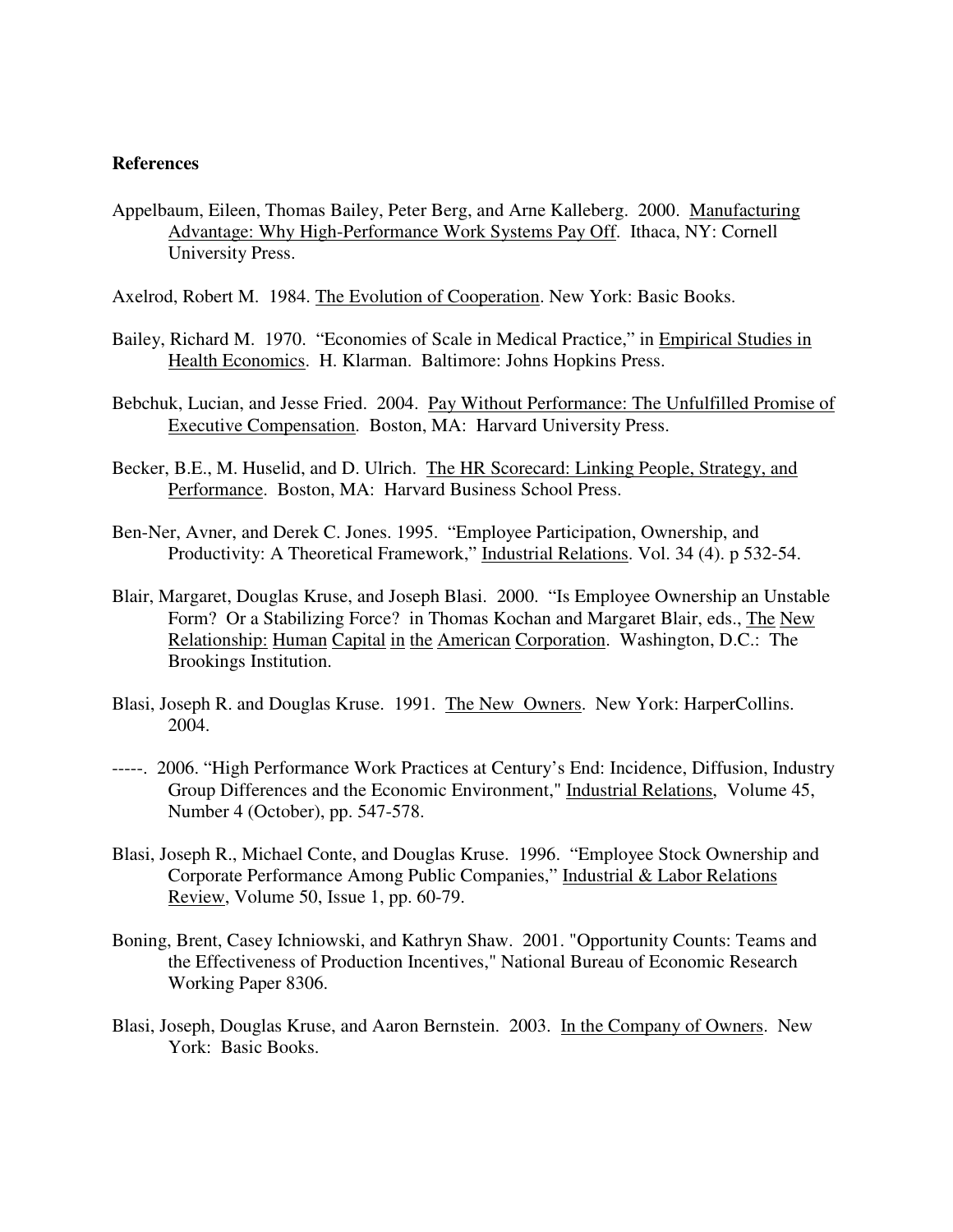- Blasi, Joseph, Douglas Kruse, and Richard Freeman. 2006. "Shared Capitalism at Work: Impacts and Policy Options," in America at Work, edited by Edward Lawler and James O'Toole. New York: Palgrave/Macmillan, 275-296.
- Carpenter, Jeffrey. 2004. "Punishing Free Riders: How Group Size Affects Mutual Monitoring and the Provision of Public Goods," IZA Discussion Paper No. 1337, Institute for the Study of Labor.
- Collins, Denis. 1998. Gainsharing and Power: Lessons from Six Scanlon Plans. Ithaca and London: Cornell University Press, ILR Press.
- Craig B. and J. Pencavel. 1992. "The Behavior of Worker Cooperatives: The Plywood Companies of The Pacific Northwest," American Economic Review, 82, 1083-1105.
- -----. 1993. "The Objectives of Worker Cooperatives," Journal of Comparative Economics, Vol. 17(2), June, pp. 288-308.
- -----. 1995. "Participation and Productivity: A Comparison of Worker Cooperatives and Conventional Firms in The Plywood Industry," Brookings Papers on Economic Activity, 212-160.
- Fehr, Ernst, and Simon Gachter. 2000. "Cooperation and Punishment in Public Goods Experiments," American Economic Review 90, pp. 980-994.
- Freeman, Richard, and Arin Dube. 2000. "Shared Compensation Systems and Decision Making in the U.S. Job Market," Draft, Harvard University Department of Economics.
- Freeman, R and Joel Rogers. 1999. What Workers Want. New York: Russell Sage and Cornell University Press.
- Fudenberg, Drew, and Eric Maskin. 1986. "The Folk Theorem in Repeated Games with Discounting or with Incomplete Information." Econometrica, Vol. 54, No. 3 (May), pp. 533-54.
- Gaynor, Martin and M. Pauly 1990. "Compensation and Productive Efficiency in Partnerships: Evidence from Medical Group Practice," Journal of Political Economy, 98, pps. 544-574.
- Hirshleifer, David, and Eric Rasmussen. 1989. "Cooperation in a Repeated Prisoners' Dilemma With Ostracism," Journal of Economic Behavior and Organization 12 (August): 87-106.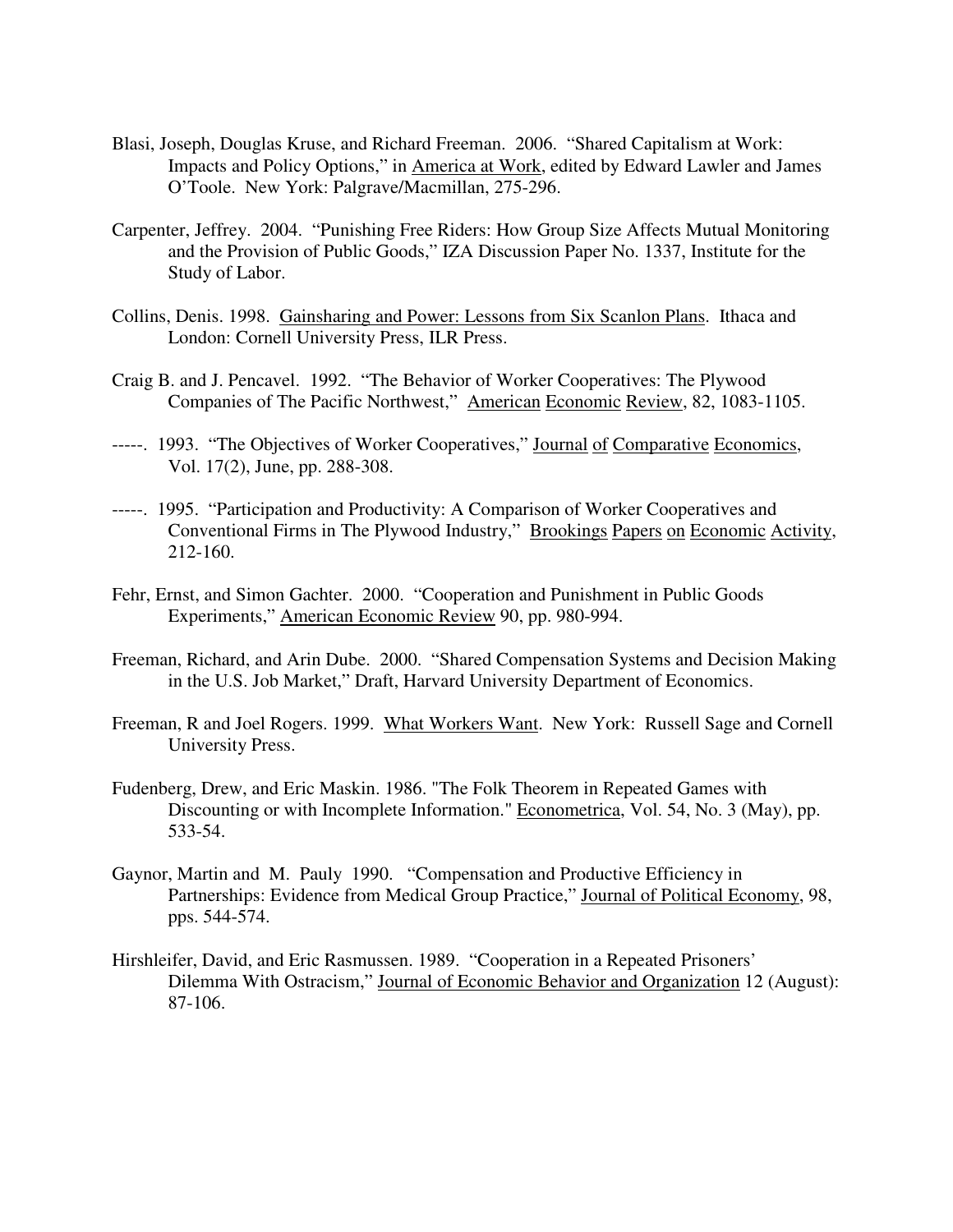- Huselid, M. 1995. The impact of human resource management practices on the turnover, productivity, and corporate financial performance. Academy of Management Journal, 38: 635-672.
- Ichniowski, Casey, Kathryn Shaw, and Giovanni Prennushi. 1997. The Effects of Human resource Management Practices on Productivity: A Study of Steel Finishing Lines," American Economic Review, 87 (3), 291-313.
- Jensen, Michael C. ,and William H. Meckling. 1976. "Theory of the Firm: Managerial Behavior, Agency Costs and Ownership Structure," Journal of Financial Economics, Vol. 3, No. 4.
- Jones, Derek, and Takeo Kato. 1995. "The Productivity Effects of Employee-Stock Ownership Plans and Bonuses," American Economic Review, 83 (3), 391-415.
- Kandel, Eugene, and Edward P. Lazear. 1992. "Peer Pressure and Partnerships," Journal of Political Economy, Vol. 100, No. 4 (August), pp. 801-17.
- Knez, Marc, and Duncan Simester. 1997. "Firm-wide Incentives and Mutual Monitoring at Continental Airlines," mimeo, University of Chicago.
- -----. 2001. "Firm-Wide Incentives and Mutual Monitoring at Continental Airlines," Journal of Labor Economics, Vol. 19, No. 4. (Oct., 2001), pp. 743-772.
- Kruse, D. 1993. Profit Sharing: Does It Make A Difference? Kalamazoo, MI: W.E. Upjohn Institute for Employment Research.
- -----. 1998. "Profit Sharing and the Demand for Low-Skill Workers," in Richard Freeman and Peter Gottschalk, eds., Generating Jobs: Increasing the Demand for Low-Skill Workers. New York: Russell Sage Foundation, 1998, pp. 105-153.
- -----, and Joseph Blasi. 1997. "Employee Ownership, Employee Attitudes, and Firm Performance: A Review of the Evidence," in The Human Resources Management Handbook, Part 1*.* Edited by David Lewin, Daniel J.B. Mitchell, and Mahmood A. Zaidi. Greenwich, CT.: JAI Press.
- Leibowitz, Arlene and Robert Tollison. 1980. "Free Riding, Shirking, and Team Production in Legal Partnerships," Economic Inquiry, 18, pps. 380-394.
- Morgenson, Gretchen. 2002. "When Options Rise to Top, Guess Who Pays," The New York Times, Money & Business Section.
- Newhouse, Joseph. 1973. "The Economics of Group Practice," Journal of Human Resources, 8, pps. 37-56.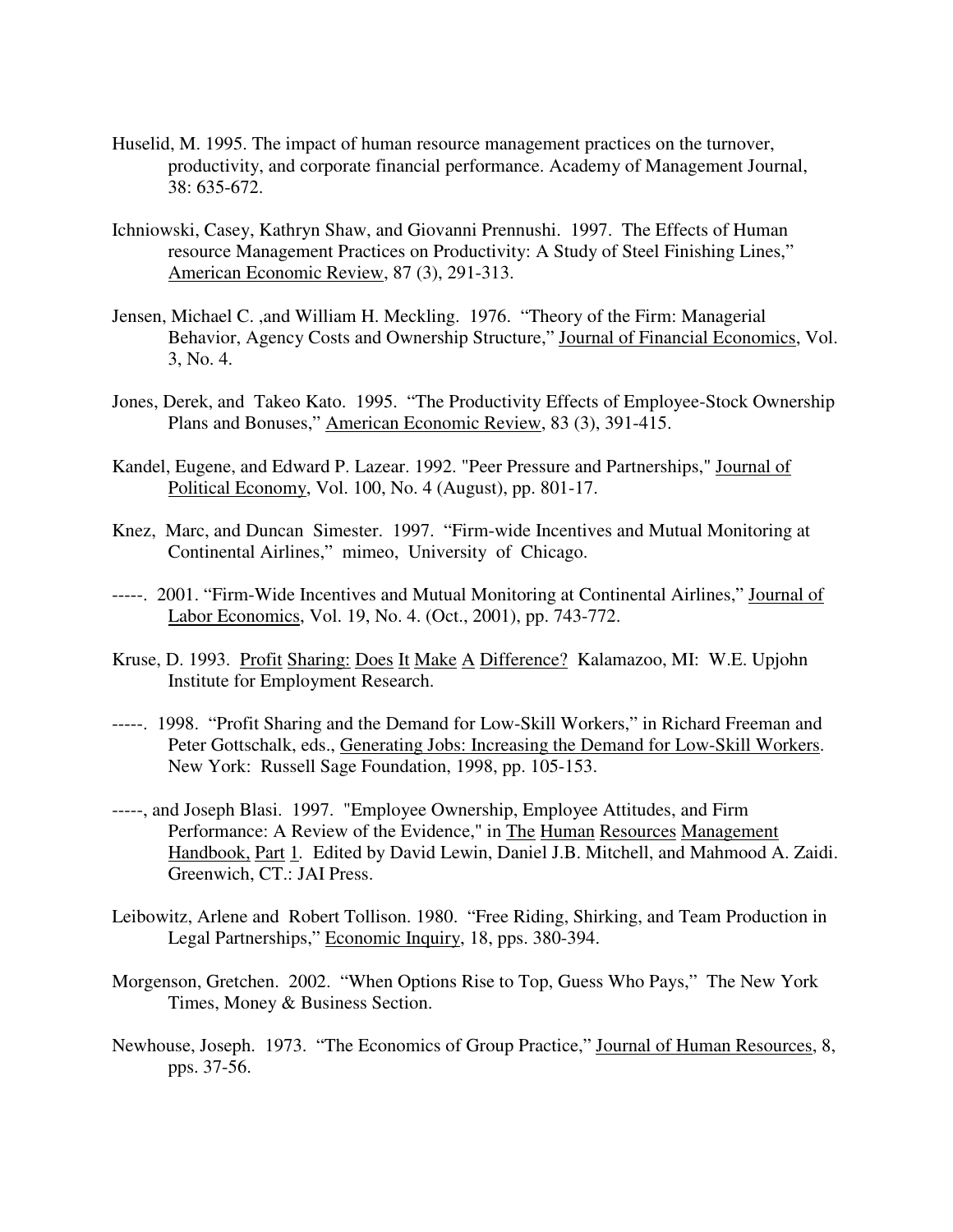- New York Stock Exchange. 2004. "Section 303a Corporate Governance Rules (of the NYSE Listed Company Manual," (Final Standards Approved by the SEC), November 3. Available at: http://www.nyse.com/pdfs/section303A\_final\_rules.pdf
- Prendergast, Canice. "The Provision of Incentives in Firms," Journal of Economic Literature, Vol. 37, No. 1. (Mar., 1999), pp. 7-63.
- Prietula, M.J., K.M. Carley, and L. Gasser. 1998. Simulating Organizations: Computational Models of Institutions and Groups. Cambridge: MIT Press.
- Smith, Adam. 2003. The Wealth of Nations. New York: Bantam Books.
- -----. 1776. An Inquiry Into The Nature and Causes of the Wealth of Nations. London: W. Strahan; and T. Cadell.
- Rapoport, Anatol, and A. M. Chammah. 1965. Prisoners'Dilemma. Ann Arbor: University of Michigan Press.
- Stiglitz, Joseph E. 1990. "Peer Monitoring and Credit Markets," World Bank Economic Review, 4(3): 351-366.
- Tesfatsion, Leigh. 2002 Agent-Based Computational Economics. Ames, Iowa: ISU Economics Working Paper Number 1.
- Weitzman, Martin, and Douglas Kruse. 1990. "Profit Sharing and Productivity." In A. S. Blinder, ed., Paying for Productivity: A Look at the Evidence. Washington, D.C.: Brookings Institution, pp. 95-141.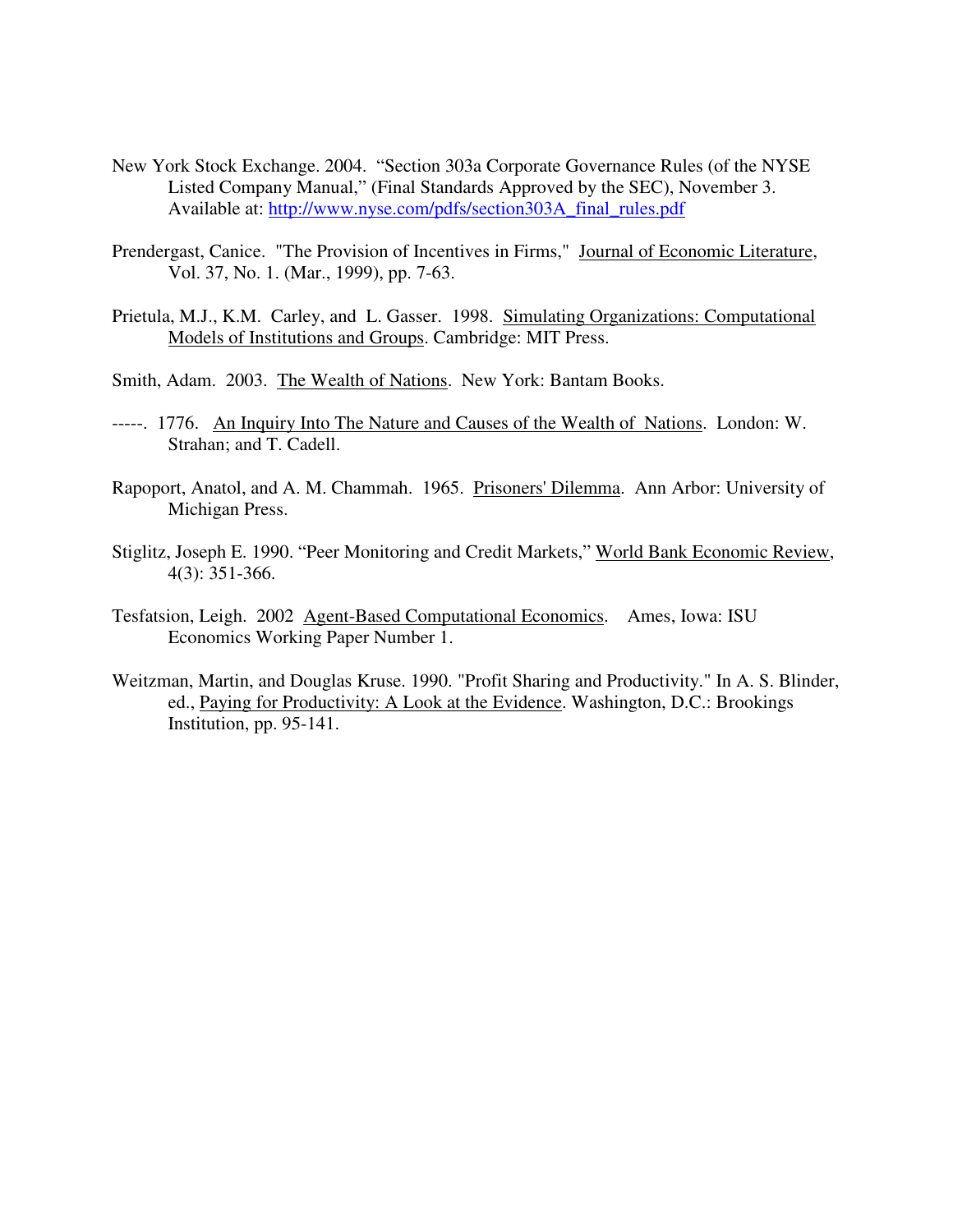

Figure 1a: GSS Distribution of Workers by How Well They Can See Whether Coworkers are Working Well or Poorly

Figure 1b: NBER Distribution of Workers by How Well They Can See Whether Coworkers are Working Well or Poorly

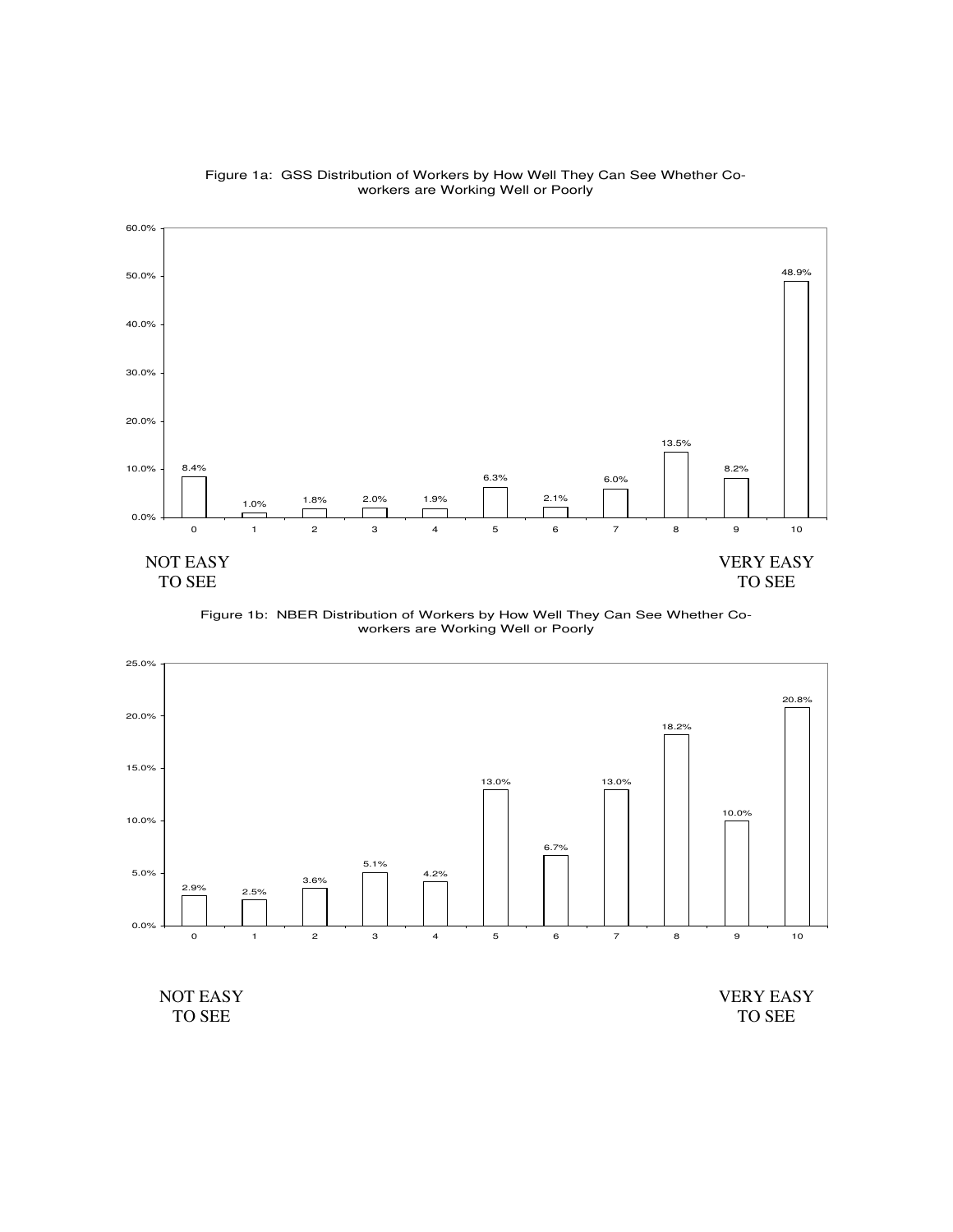

Figure 2a: GSS Distribution of Anti-shirking Index



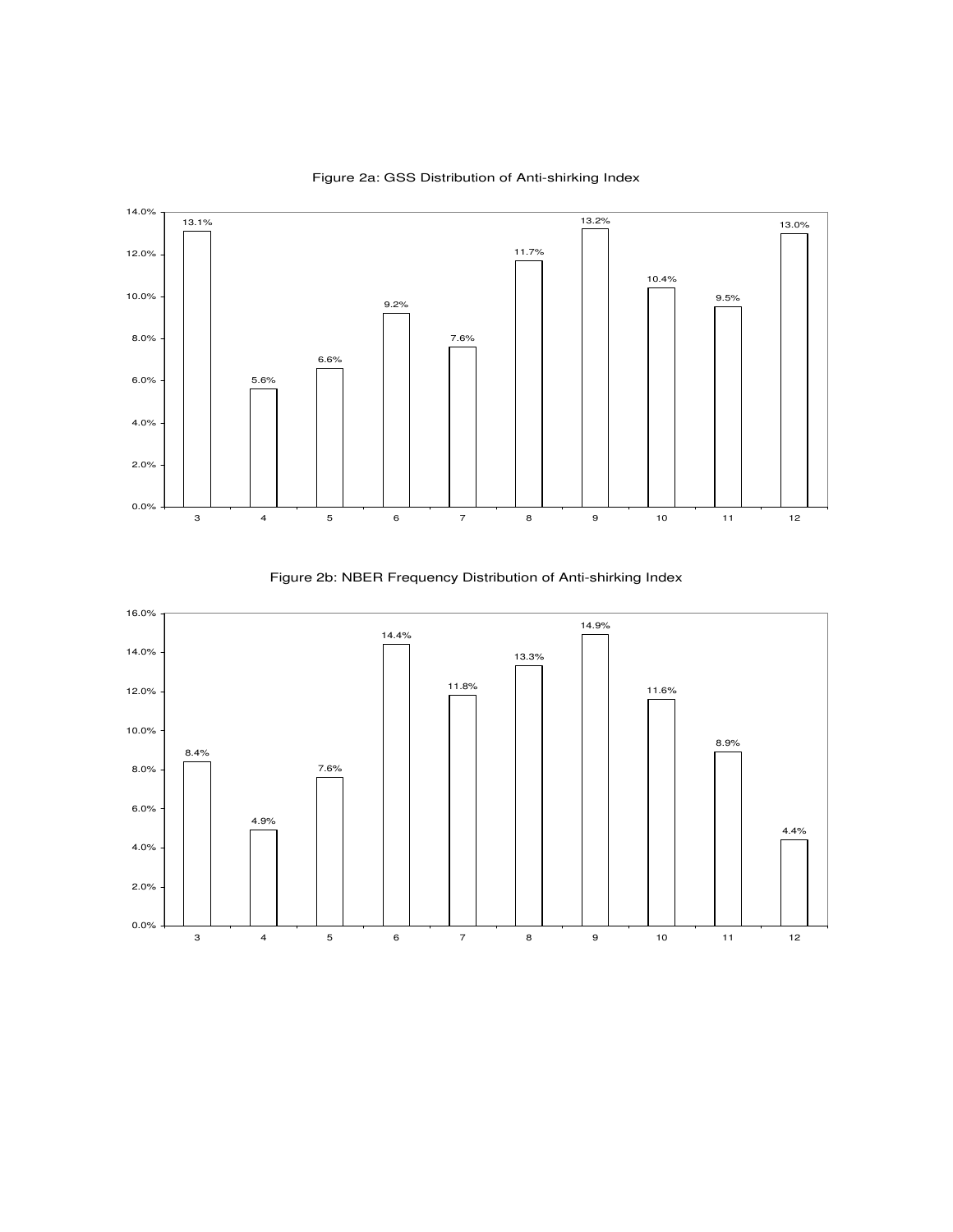

**Figure 3: The Contingent Effects of Shared Capitalism on Anti-Shirking Activity**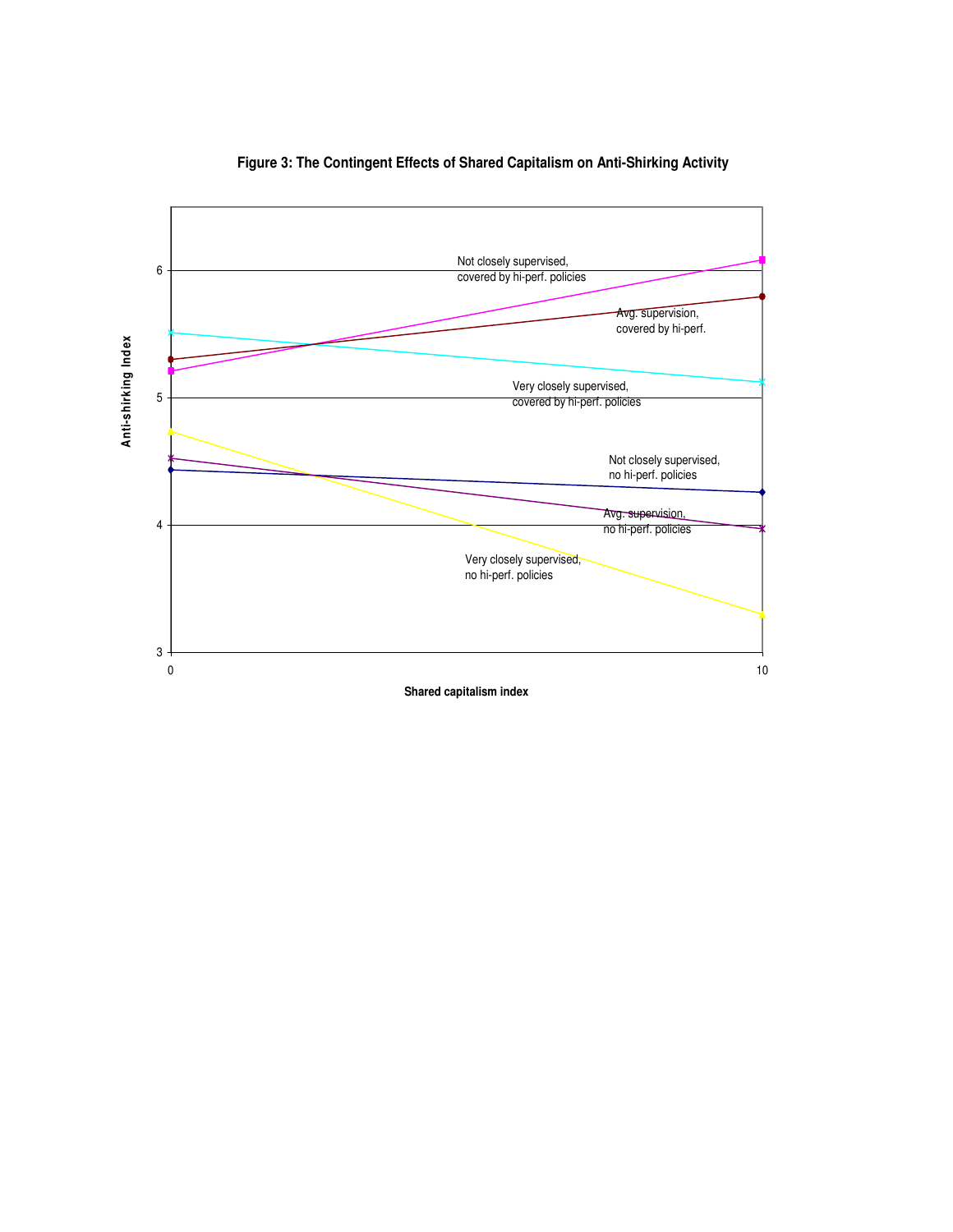

#### **Figure B1: Distribution of Shared Capitalism Index in GSS**



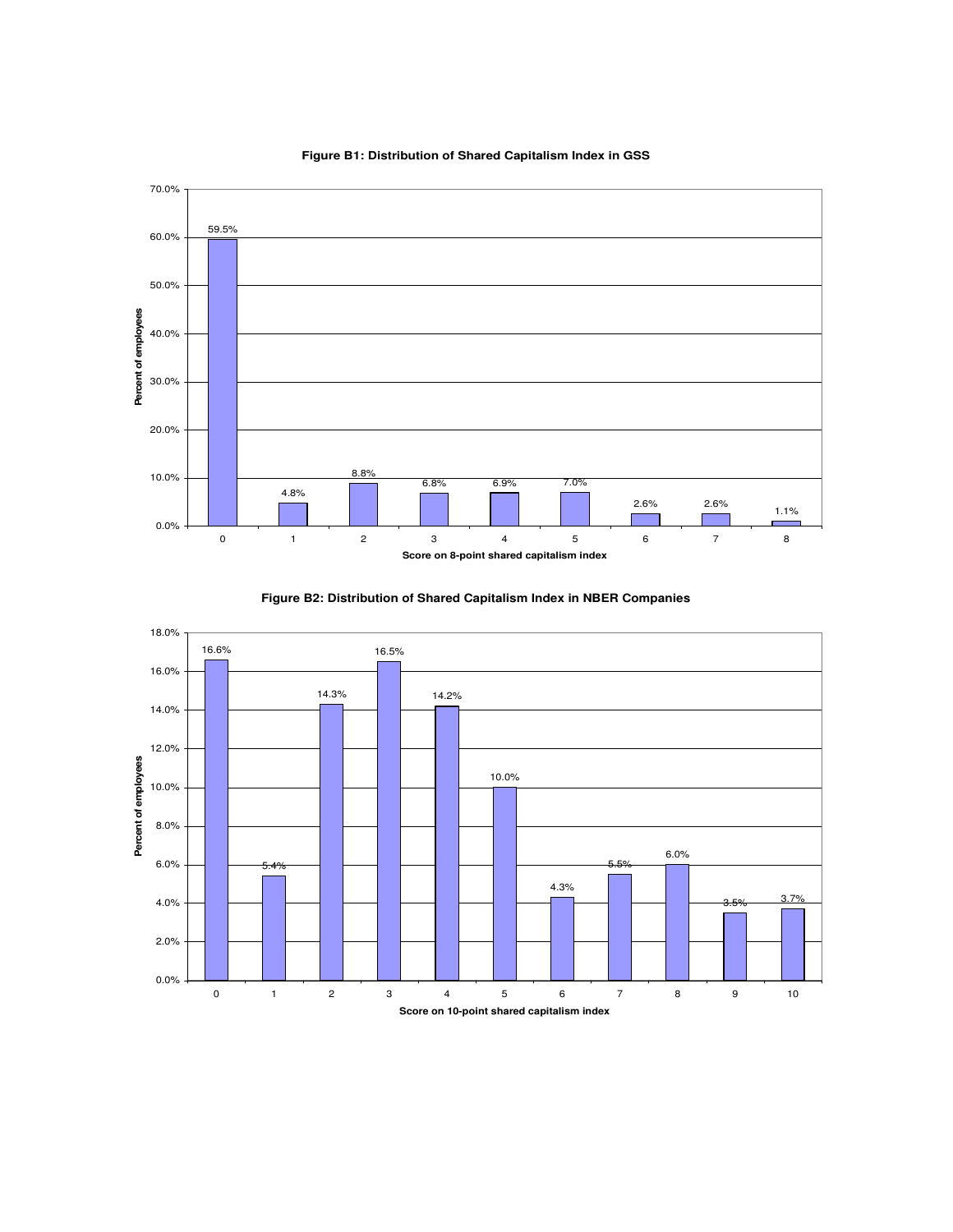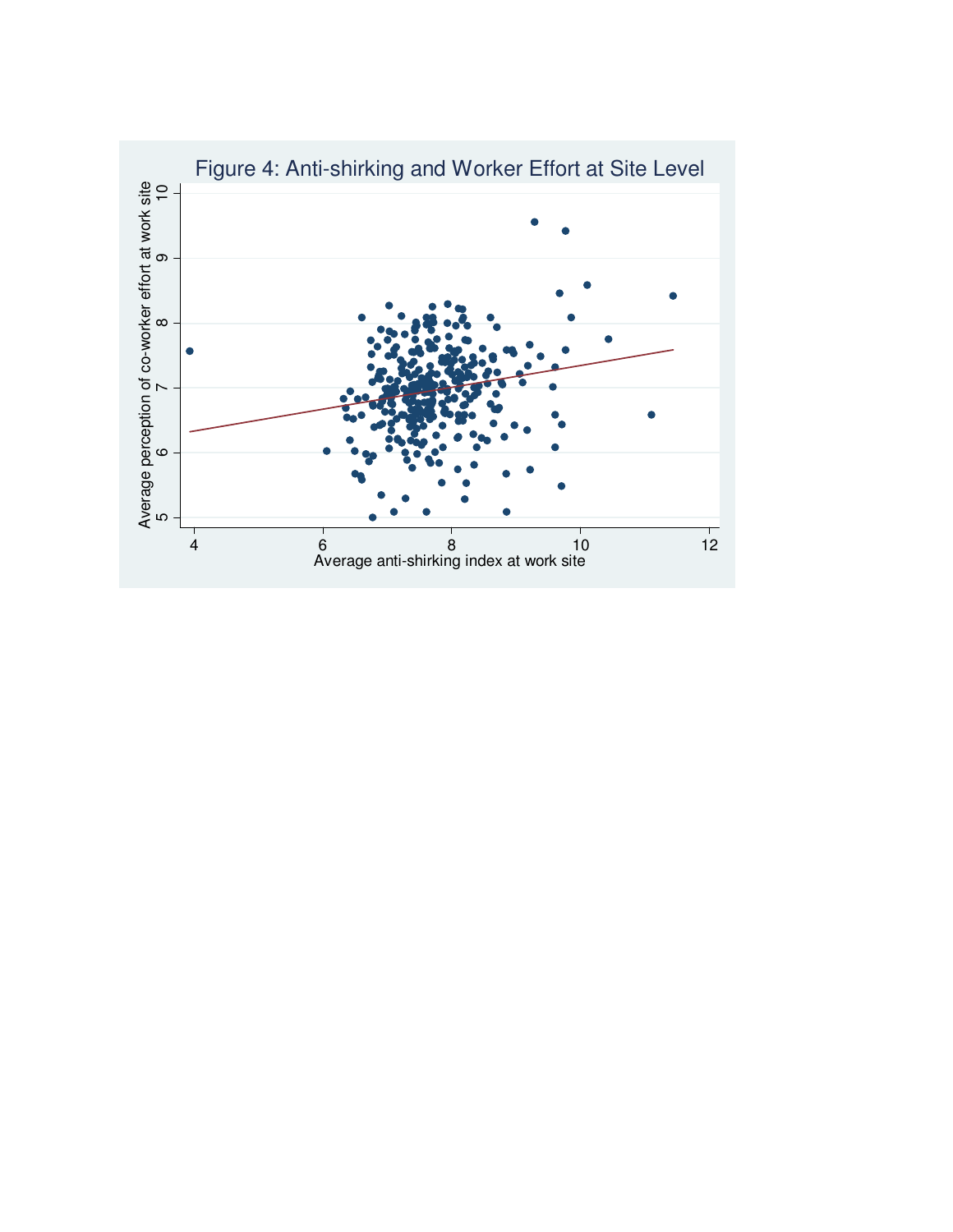# **Table 1: Potential Employee Actions Against Shirkers**

|                                       | Talk to<br>employee | Talk to<br>supervisor<br>or manager | <b>Talk about</b><br>it in work<br>group or team | Do<br>nothing |
|---------------------------------------|---------------------|-------------------------------------|--------------------------------------------------|---------------|
|                                       | (1)                 | (2)                                 | (3)                                              | (4)           |
| Response to fellow worker not working |                     |                                     |                                                  |               |
| as hard or well as he or she should:  |                     |                                     |                                                  |               |
| <b>GSS</b>                            |                     |                                     |                                                  |               |
| Not at all likely                     | 26.0%               | 28.0%                               | 36.1%                                            | 38.8%         |
| Not very likely                       | 17.2%               | 22.4%                               | 20.3%                                            | 20.5%         |
| Somewhat likely                       | 24.4%               | 25.1%                               | 24.0%                                            | 17.6%         |
| <b>Very likely</b>                    | 32.4%               | 24.4%                               | 19.7%                                            | 23.0%         |
| n                                     | 2183                | 2137                                | 1058                                             | 2173          |
| <b>NBER</b>                           |                     |                                     |                                                  |               |
| Not at all likely                     | 28.1%               | 21.5%                               | 28.6%                                            | 36.7%         |
| Not very likely                       | 25.4%               | 26.8%                               | 26.5%                                            | 24.1%         |
| Somewhat likely                       | 29.9%               | 34.8%                               | 31.3%                                            | 22.4%         |
| <b>Very likely</b>                    | 16.7%               | 17.0%                               | 13.5%                                            | 16.8%         |
| n                                     | 38228               | 37767                               | 29336                                            | 36979         |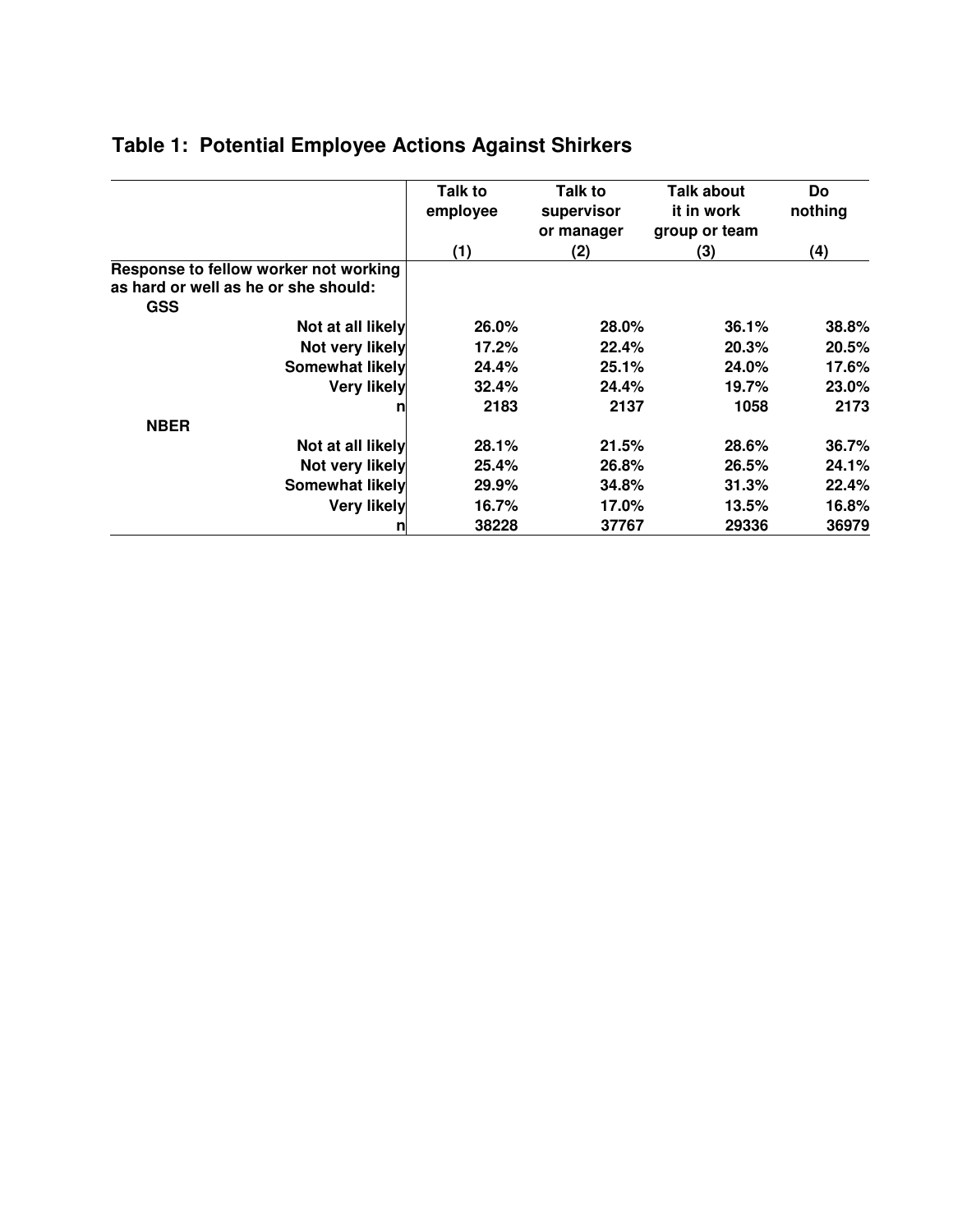| <b>NBER Survey</b>                                                     |                            |                                            |                                                         |                      |
|------------------------------------------------------------------------|----------------------------|--------------------------------------------|---------------------------------------------------------|----------------------|
|                                                                        | Talk to<br>employee<br>(1) | Talk to<br>supervisor<br>or manager<br>(2) | <b>Talk about</b><br>it in work<br>group or team<br>(3) | Do<br>nothing<br>(4) |
| Actions actually taken when saw fellow                                 |                            |                                            |                                                         |                      |
| worker not working as hard or well as<br>he or she should <sup>^</sup> |                            |                                            |                                                         |                      |
|                                                                        | 33.5%                      | 46.0%                                      | 20.3%                                                   | 29.3%                |
| If said likelihood of this action<br>was:                              |                            |                                            |                                                         |                      |
| Not at all likely                                                      | 6.1%                       | 12.4%                                      | 3.9%                                                    | 14.8%                |
| Not very likely                                                        | 13.9%                      | 26.6%                                      | 9.1%                                                    | 17.0%                |
| Somewhat likely                                                        | 54.6%                      | 65.3%                                      | 34.0%                                                   | 41.9%                |
| <b>Very likely</b>                                                     | 81.7%                      | 84.9%                                      | 52.8%                                                   | 72.4%                |
| n<br>.                                                                 | 18744                      | 18744                                      | 18744                                                   | 18744                |

## **Table 2: Past Employee Actions Against Shirkers**

Workers were asked "Have you ever seen one of your fellow employees not working as hard or well as he or she should over an extended time period?" The above answers are based on the 58.6% who responded "yes". They were then asked "What action, if any, did you take?" In addition to the actions listed above, 5.2% said they would do "something else".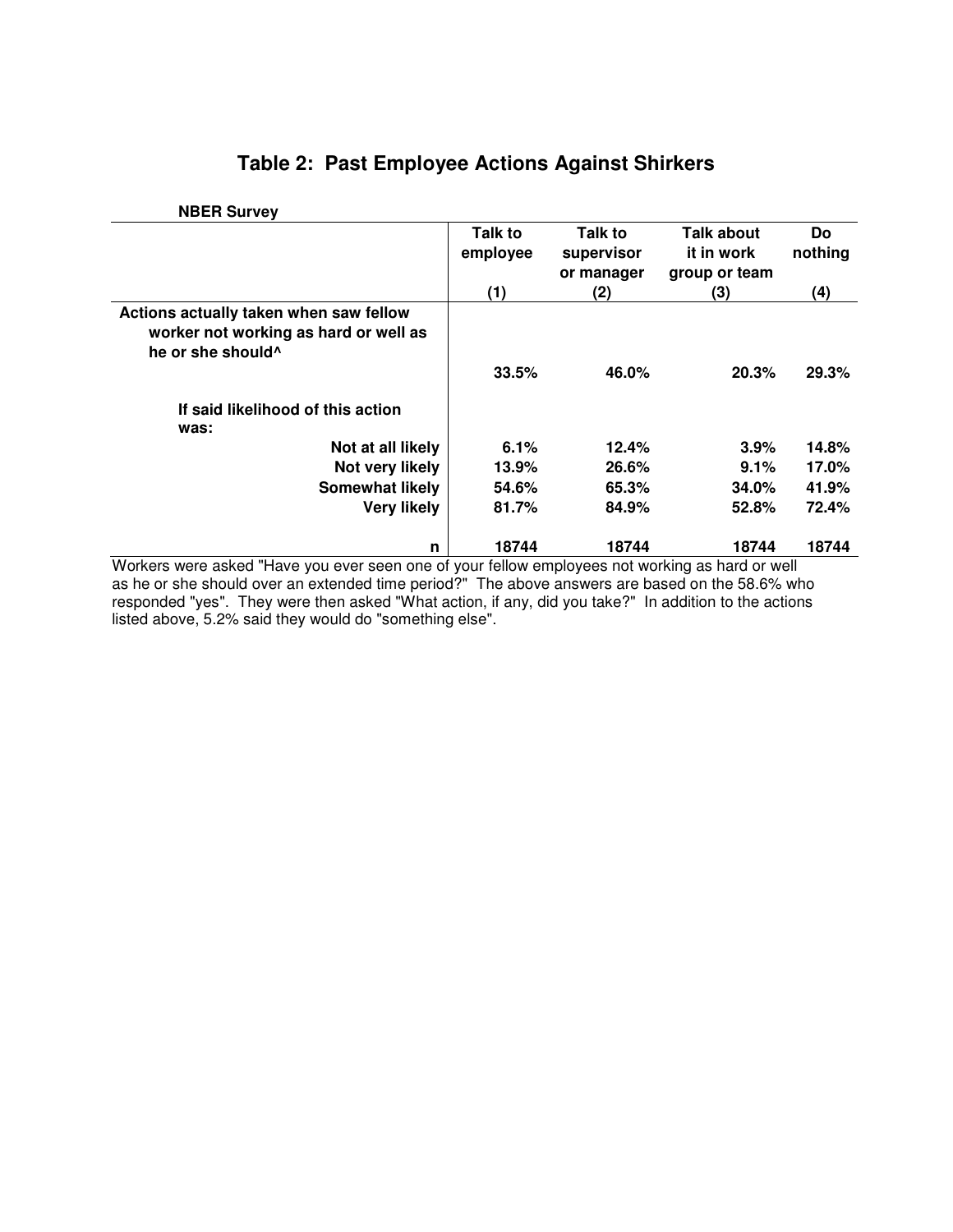|                                                                                                  | <b>GSS data</b> | <b>GSS data</b>  |            |                |                    | <b>NBER</b> data    |          |         |              |
|--------------------------------------------------------------------------------------------------|-----------------|------------------|------------|----------------|--------------------|---------------------|----------|---------|--------------|
| <b>Shared capitalism index</b>                                                                   | 0.115           | (.035)           | ***        | 0.072          | (0.034)            | $***$               | 0.027    | (0.009) | $***$        |
| Ease of seeing how well<br>co-worker is working<br>Work as part of team<br>High participation in | 0.086<br>1.060  | (.024)<br>(.059) | ***<br>*** | 0.061<br>0.766 | (0.024)<br>(0.157) | $\star\star$<br>*** | 0.130    | (0.005) | $***$        |
| decisions                                                                                        |                 |                  |            | 1.207          | (0.153)            | $***$               |          |         |              |
| <b>Task variety</b>                                                                              |                 |                  |            | 0.308          | (0.103)            | ***                 |          |         |              |
| Any individual bonuses<br><b>Employee involvement</b>                                            |                 |                  |            |                |                    |                     | 0.199    | (0.036) | $***$        |
| team                                                                                             |                 |                  |            |                |                    |                     | 0.571    | (0.028) | $***$        |
| <b>Formal training</b>                                                                           |                 |                  |            |                |                    |                     | 0.235    | (0.028) | $***$        |
| Job security                                                                                     |                 |                  |            |                |                    |                     | 0.445    | (0.037) | $***$        |
| How closely supervised                                                                           |                 |                  |            |                |                    |                     | $-0.013$ | (0.006) | $\star\star$ |
| Size 1-9 ees.                                                                                    | 1.255           | (.278)           | ***        | 1.015          | (0.271)            | ***                 |          |         |              |
| 10-49 ees.                                                                                       | 1.211           | (.259)           | ***        | 1.073          | (0.250)            | ***                 |          |         |              |
| 59-99 ees.                                                                                       | 0.933           | (.280)           | ***        | 0.858          | (0.269)            | $\star\star$        |          |         |              |
| 100-999 ees.                                                                                     | 0.427           | (.244)           | *          | 0.412          | (0.235)            |                     |          |         |              |
| 1000+ ees. (excl.)                                                                               |                 |                  |            |                |                    |                     |          |         |              |
| n                                                                                                | 1634            |                  |            | 1633           |                    |                     | 32099    |         |              |
| R-sq.                                                                                            | 0.131           |                  |            | 0.176          |                    |                     | 0.192    |         |              |

## **Table 3: Effects of Shared Capitalism on Anti-shirking Index**

The GSS regressions include controls for occupation (7 dummies), age, years of tenure, female, black, Hispanic, education (4 dummies), full-time status, ln(yearly earnings), and dummy for survey year 2006. The NBER regressions include controls for occupation (5 dummies), mgt. level (3 dummies), hourly pay status, supervisory status, years of tenure, hours worked per week, union status, country (27 dummies), age, gender, marital status (2 dummies), family size, college graduate, graduate degree, number of kids, race (4 dummies), disability status, ln(fixed pay), and company fixed effects.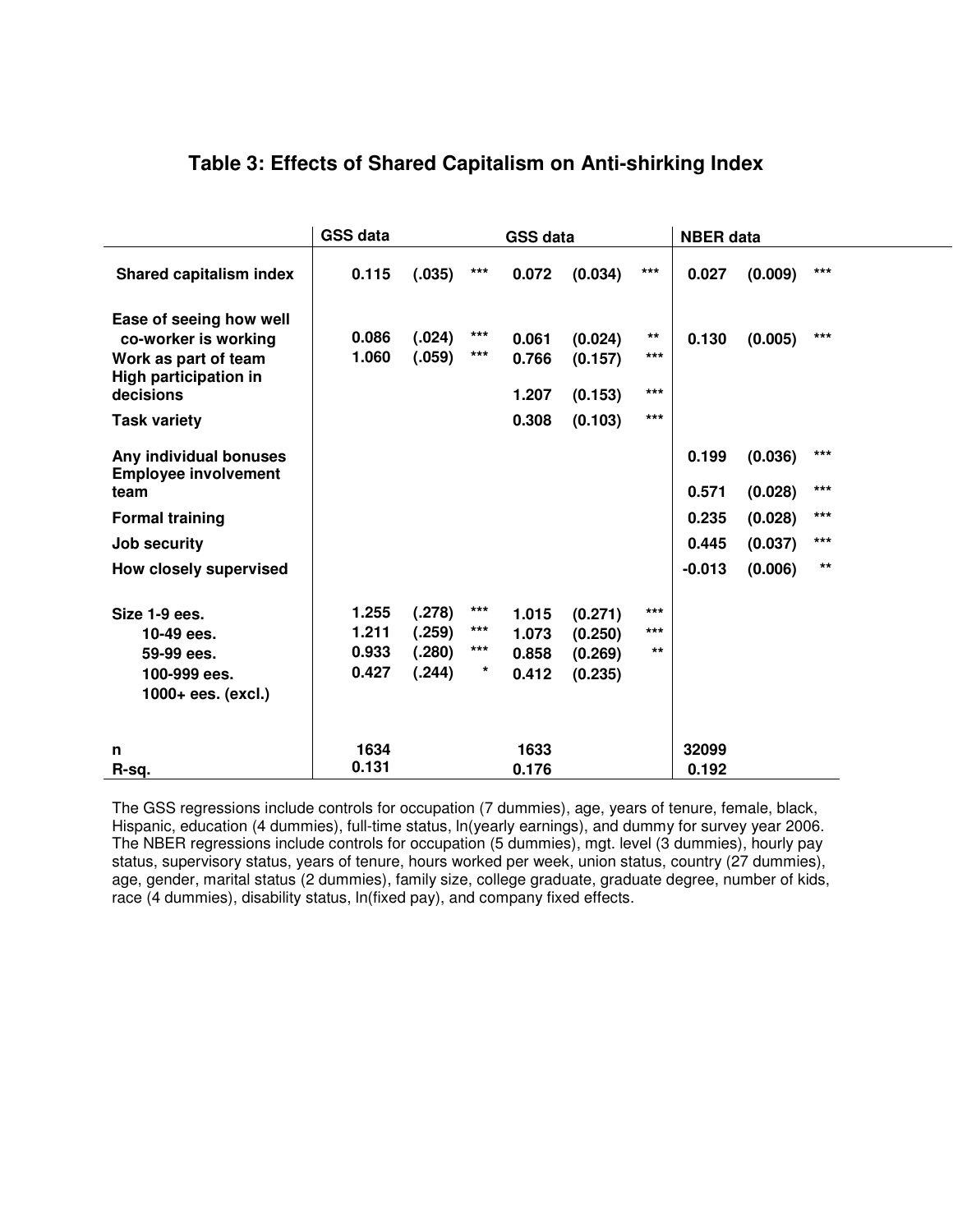## **Table 4a: Specific Responses to Shirking, GSS**

| Dascu on orucreu probles                        | Likelihood<br>of talking<br>to shirker | Likelihood<br>of talking to<br>sup./manager<br>(1)<br>(2) |       |          |         |              | Likelihood<br>of talking in<br>work group |         |        |
|-------------------------------------------------|----------------------------------------|-----------------------------------------------------------|-------|----------|---------|--------------|-------------------------------------------|---------|--------|
|                                                 | 0.038                                  |                                                           | $***$ | 0.038    | (0.014) | $***$        | (3)<br>$-0.011$                           |         |        |
| <b>Shared capitalism index</b>                  |                                        | (0.015)                                                   |       |          |         |              |                                           | (0.022) |        |
| Ease of seeing how well<br>co-worker is working | 0.033                                  | (0.010)                                                   | $***$ | 0.022    | (0.010) | $***$        | 0.029                                     | (0.016) | $\ast$ |
| Work as part of team                            | 0.426                                  | (0.063)                                                   | ***   | 0.298    | (0.062) | $***$        | 0.138                                     | (0.099) |        |
| Size 1-9 ees.                                   | 0.469                                  | (0.112)                                                   | ***   | 0.448    | (0.111) | ***          | $-0.393$                                  | (0.165) | $***$  |
| 10-49 ees.                                      | 0.432                                  | (0.104)                                                   | ***   | 0.417    | (0.104) | $***$        | $-0.166$                                  | (0.150) |        |
| 59-99 ees.                                      | 0.293                                  | (0.111)                                                   | ***   | 0.390    | (0.110) | ***          | $-0.304$                                  | (0.163) |        |
| 100-999 ees.                                    | 0.086                                  | (0.101)                                                   |       | 0.208    | (0.100) | $\star\star$ | 0.007                                     | (0.143) |        |
| 1000+ ees. (excl.)                              |                                        |                                                           |       |          |         |              |                                           |         |        |
| n                                               | 1676                                   |                                                           |       | 1641     |         |              | 800                                       |         |        |
| (Pseudo) R-sq.                                  | 0.058                                  |                                                           |       | 0.034    |         |              | 0.019                                     |         |        |
| Cut point 1                                     | 0.886                                  | (0.379)                                                   |       | $-0.020$ | 0.370   |              | $-1.365$                                  | 0.562   |        |
| <b>Cut point 2</b>                              | 1.407                                  | (0.380)                                                   |       | 0.598    | 0.371   |              | $-0.818$                                  | 0.561   |        |
| Cut point 3                                     | 2.077                                  | (0.382)                                                   |       | 1.325    | 0.371   |              | $-0.094$                                  | 0.560   |        |

#### **Based on ordered probits**

The regressions include controls for occupation (7 dummies), age, years of tenure, female, black, Hispanic, education (4 dummies), full-time status, ln(yearly earnings), and dummy for survey year 2006.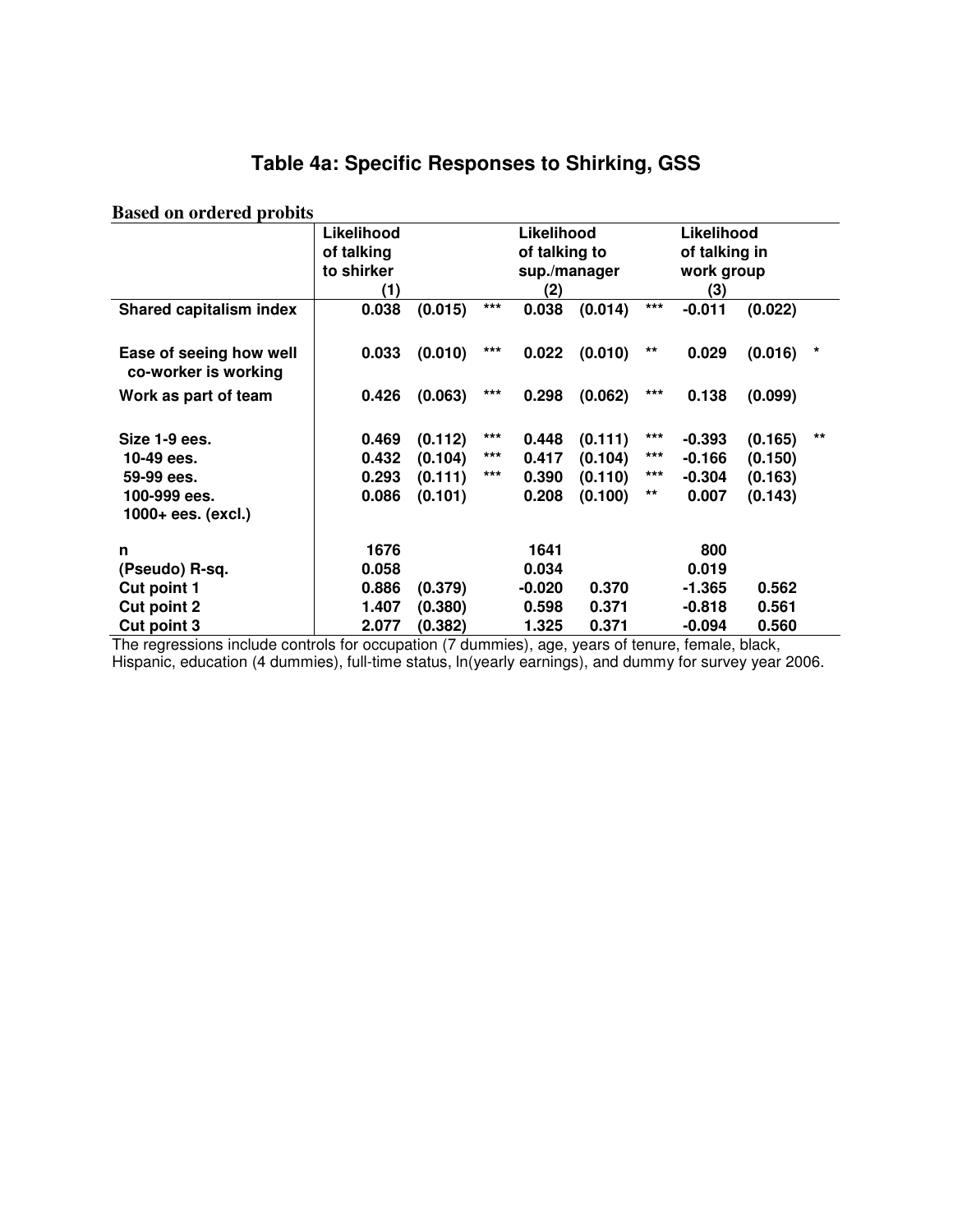## **Table 4b: Specific Responses to Shirking, NBER**

| Dascu on orucrea probles                        |                          |         |              |               |         |            |               |         |              |
|-------------------------------------------------|--------------------------|---------|--------------|---------------|---------|------------|---------------|---------|--------------|
|                                                 | Likelihood<br>Likelihood |         |              |               |         |            | Likelihood    |         |              |
|                                                 | of talking               |         |              | of talking to |         |            | of talking in |         |              |
|                                                 | to shirker               |         |              | sup./manager  |         | work group |               |         |              |
|                                                 | (1)                      |         |              | (2)           |         |            | (3)           |         |              |
| <b>Shared capitalism index</b>                  | 0.010                    | (0.004) | $\star\star$ | 0.007         | (0.004) | $\star$    | 0.009         | (0.005) | $\star$      |
| Any individual bonuses                          | 0.061                    | (0.017) | $***$        | 0.084         | (0.017) | ***        | 0.050         | (0.020) | $\star\star$ |
| Ease of seeing how well<br>co-worker is working | 0.045                    | (0.002) | ***          | 0.057         | (0.002) | ***        | 0.037         | (0.003) | ***          |
| <b>Employee involvement</b>                     |                          |         |              |               |         |            |               |         |              |
| team                                            | 0.224                    | (0.013) | $***$        | 0.192         | (0.013) | ***        | 0.195         | (0.015) | $***$        |
| <b>Formal training</b>                          | 0.146                    | (0.013) | $***$        | 0.055         | (0.013) | ***        | 0.065         | (0.014) | $***$        |
| Job security                                    | 0.132                    | (0.018) | $***$        | 0.206         | (0.018) | ***        | 0.084         | (0.019) | ***          |
| How closely supervised                          | 0.002                    | (0.003) |              | $-0.002$      | (0.003) |            | 0.007         | (0.003) | $\star\star$ |
|                                                 |                          |         |              |               |         |            |               |         |              |
| n                                               | 33807                    |         |              | 33544         |         |            | 25570         |         |              |
| (Pseudo) R-sq.                                  | 0.071                    |         |              | 0.049         |         |            | 0.022         |         |              |
| Cut point 1                                     | 0.152                    | (0.254) |              | 0.198         | (0.252) |            | 0.020         | (0.664) |              |
| <b>Cut point 2</b>                              | 0.907                    | (0.254) |              | 1.012         | (0.252) |            | 0.700         | (0.664) |              |
| Cut point 3                                     | 1.920                    | (0.255) |              | 2.104         | (0.252) |            | 1.715         | (0.664) |              |

**Based on ordered probits**

The regressions include controls for occupation (5 dummies), mgt. level (3 dummies), hourly pay status, supervisory status, years of tenure, hours worked per week, union status, country (27 dummies), age, gender, marital status (2 dummies), family size, college graduate, graduate degree, number of kids, race (4 dummies), disability status, ln(fixed pay), and company fixed effects.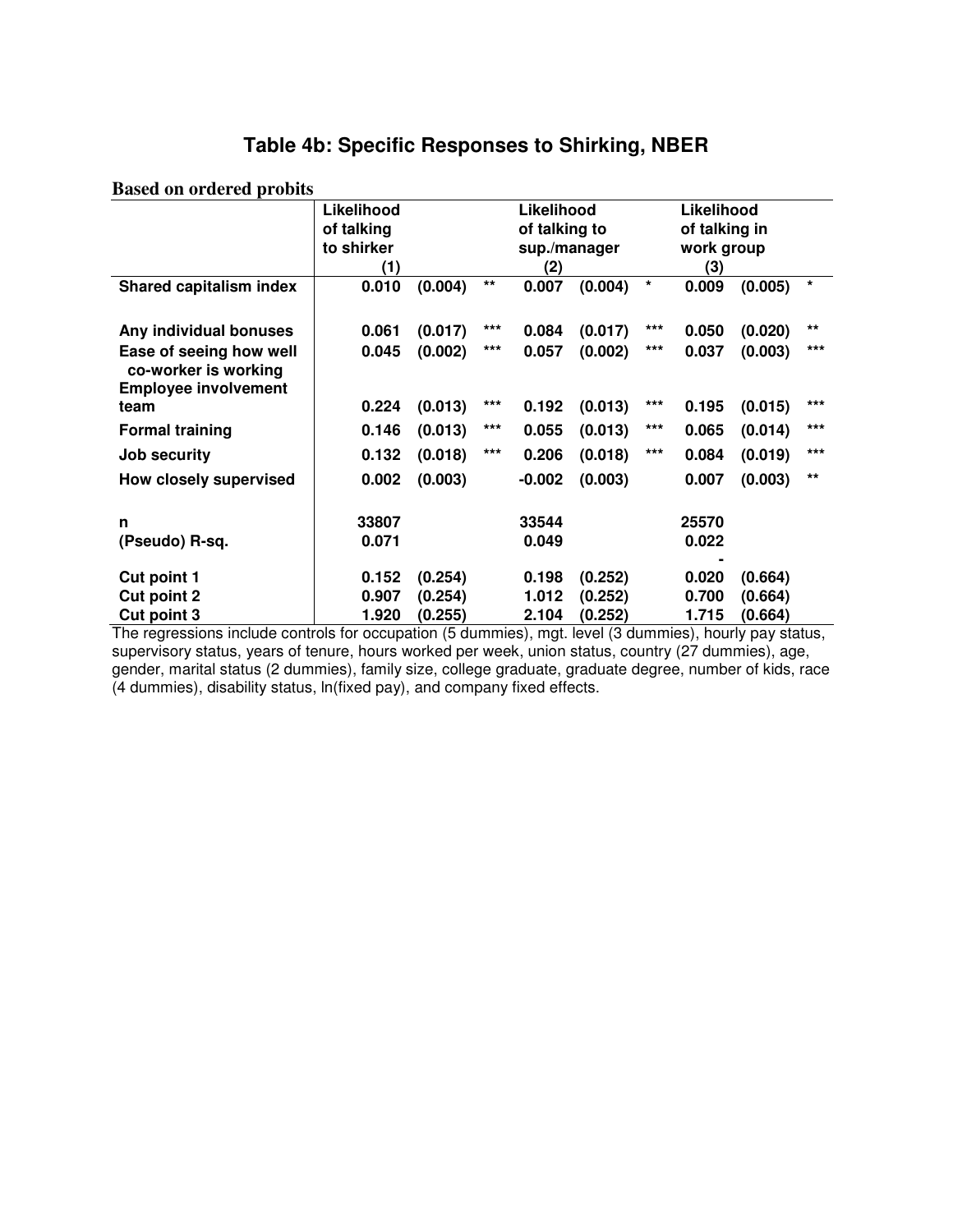## **Table 5: Effects of Particular Forms of Shared Capitalist Compensation on Anti-shirking Index**

|                                                     | <b>GSS</b> |         | <b>NBER</b> |         |     | <b>NBER</b> |         |              |
|-----------------------------------------------------|------------|---------|-------------|---------|-----|-------------|---------|--------------|
|                                                     | (1)        |         | (2)         |         |     | (3)         |         |              |
| <b>PROFIT &amp; GAIN SHARING</b>                    |            |         |             |         |     |             |         |              |
| Profit sharing or gain sharing                      |            | $\star$ |             |         |     |             |         |              |
| eligibility<br>Profit sharing-gain sharing bonus as | 0.344      | (0.183) | 0.010       | (0.040) |     |             |         |              |
| % of base pay                                       | 0.742      | (0.887) | 1.424       | (0.143) | *** |             |         |              |
| <b>Profit sharing eligibility</b>                   |            |         |             |         |     | $-0.181$    | (0.045) | ***          |
| Profit sharing bonus as % of base pay               |            |         |             |         |     | 0.596       | (0.202) | ***          |
| Gain sharing eligibility                            |            |         |             |         |     | 0.099       | (0.056) | *            |
| Gain sharing bonus as % of base pay                 |            |         |             |         |     | 0.675       | (0.223) | ***          |
| Individual bonus eligibility                        |            |         |             |         |     | 0.250       | (0.053) | ***          |
| Individual bonus as % of base pay                   |            |         |             |         |     | $-0.480$    | (0.230) | $\star\star$ |
|                                                     |            |         |             |         |     |             |         |              |
| <b>STOCK OPTIONS</b>                                |            |         |             |         |     |             |         |              |
| <b>Stock option holding</b>                         | 0.237      | (0.293) | 0.440       | (0.075) | *** | $-0.043$    | (0.110) |              |
| Stock option value as % of base pay                 |            |         |             |         |     | 0.001       | (0.011) |              |
| Stock option grant last year                        |            |         |             |         |     | 0.212       | (0.108) | $***$        |
| Stock option grant as % of avg. grant               |            |         |             |         |     | 0.014       | (0.023) |              |
| <b>EMPLOYEE OWNERSHIP</b>                           |            |         |             |         |     |             |         |              |
| Co. stock ownership                                 | 0.020      | (0.298) | 0.182       | (0.038) | *** | 0.051       | (0.042) |              |
|                                                     |            |         |             |         |     |             |         |              |
| Co. stock as % of base pay                          | 0.141      | (0.101) | 0.027       | (0.018) |     | $-0.023$    | (0.019) |              |
| <b>R-squared</b>                                    | .132       |         | .113        |         |     | .195        |         |              |
| N                                                   | 1645       |         | 34379       |         |     | 30933       |         |              |

#### **Based on OLS regressions**

The GSS regression includes controls for occupation (7 dummies), age, years of tenure, female, black, Hispanic, education (4 dummies), full-time status, ln(yearly earnings), co. size (4 dummies), ease of observing co-workers, and dummy for survey year 2006.

The NBER regression in column 2 contains the GSS controls from column 1 except co. size, plus company and country fixed effects.

The NBER regression in column 3 includes the controls from column 2 plus hourly pay status, supervisory status, hours worked per week, union status, marital status (2 dummies), family size, number of kids, race (4 dummies), disability status, ln(fixed pay), closeness of supervision, employee involvement team, training in past year, high job security, and company fixed effects.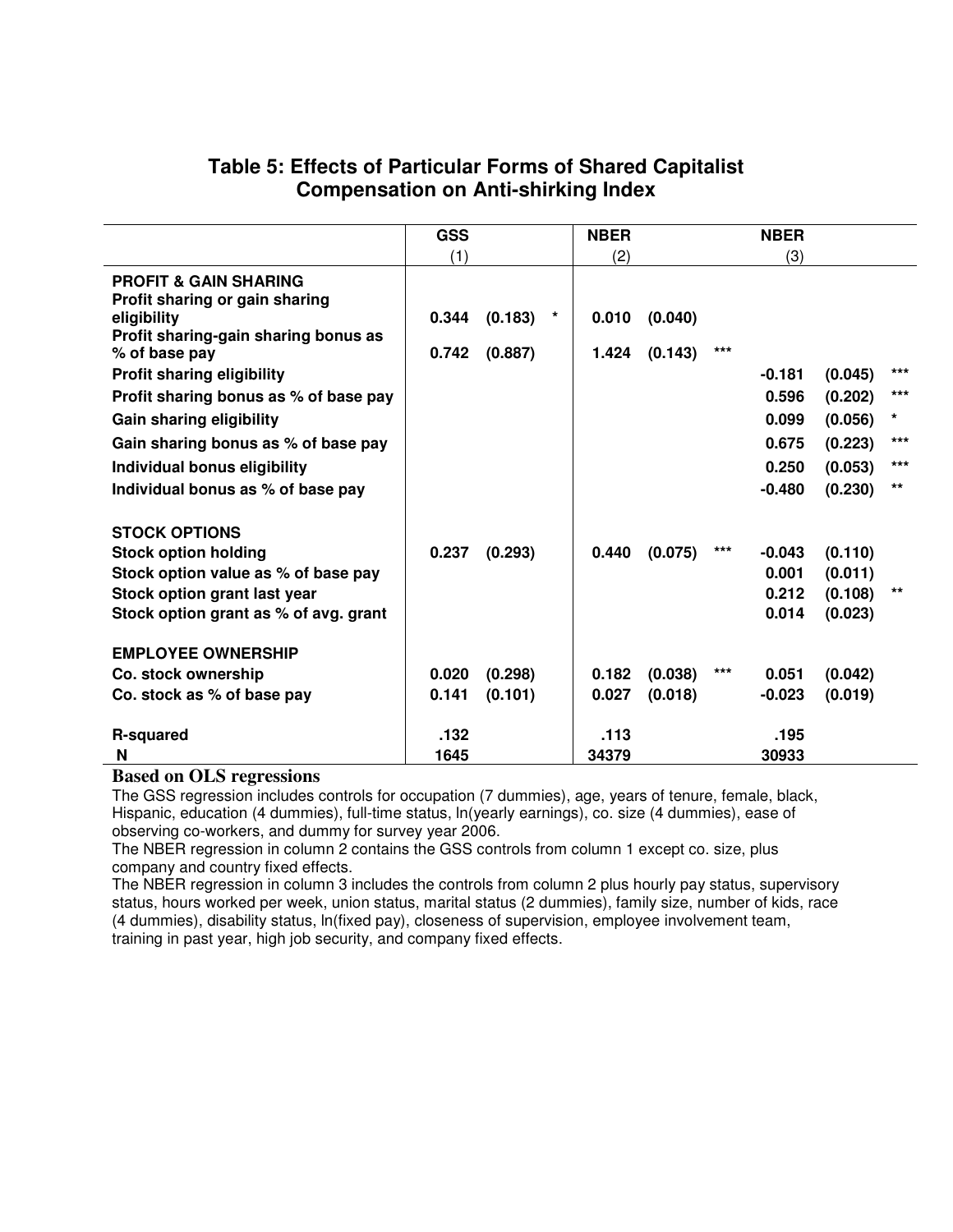|                                                                      | 2004<br>(profit<br>sharing<br>announced)<br>(1) | 2005<br>(profit<br>sharing<br>in place)<br>(2) | Change  |       |
|----------------------------------------------------------------------|-------------------------------------------------|------------------------------------------------|---------|-------|
| <b>Profit sharing</b>                                                | 58.6%                                           | 87.9%                                          | 29.2%   | $***$ |
| <b>VERY/SOMEWHAT LIKELY TO TAKE ACTION</b><br><b>AGAINST SHIRKER</b> |                                                 |                                                |         |       |
| Talk to shirking employee                                            | 42.1%                                           | 54.5%                                          | 12.4%   | ***   |
| Talk to supervisor or manager                                        | 64.3%                                           | 68.1%                                          | 3.9%    |       |
| Talk about it in workgroup                                           | 47.3%                                           | 48.8%                                          | 1.5%    |       |
| Do nothing                                                           | 34.1%                                           | 33.7%                                          | $-0.4%$ |       |
| WHY YOU ARE LIKELY TO TAKE ACTION                                    |                                                 |                                                |         |       |
| I like helping others                                                | 47.4%                                           | 49.6%                                          | 2.3%    |       |
| Employee might help me in the future                                 | 30.6%                                           | 33.5%                                          | 2.9%    |       |
| Poor performance will cost me and other employees                    |                                                 |                                                |         |       |
| in bonus or stock value                                              | 38.8%                                           | 56.1%                                          | 17.3%   | ***   |
| Other employees appreciate it when someone steps                     |                                                 |                                                |         |       |
| forward                                                              | 34.3%                                           | 34.4%                                          | 0.1%    |       |
| Want to keep work standards high                                     | 59.3%                                           | 59.6%                                          | 0.3%    |       |
| Employee's poor performance could affect my own                      |                                                 |                                                |         |       |
| job                                                                  | 57.1%                                           | 56.3%                                          | $-0.8%$ |       |
| Other (What?)                                                        | 14.2%                                           | 10.0%                                          | $-4.2%$ |       |
| N                                                                    | 273                                             | 428                                            |         |       |

# **Table 6: Longitudinal Evidence: Two waves of same company**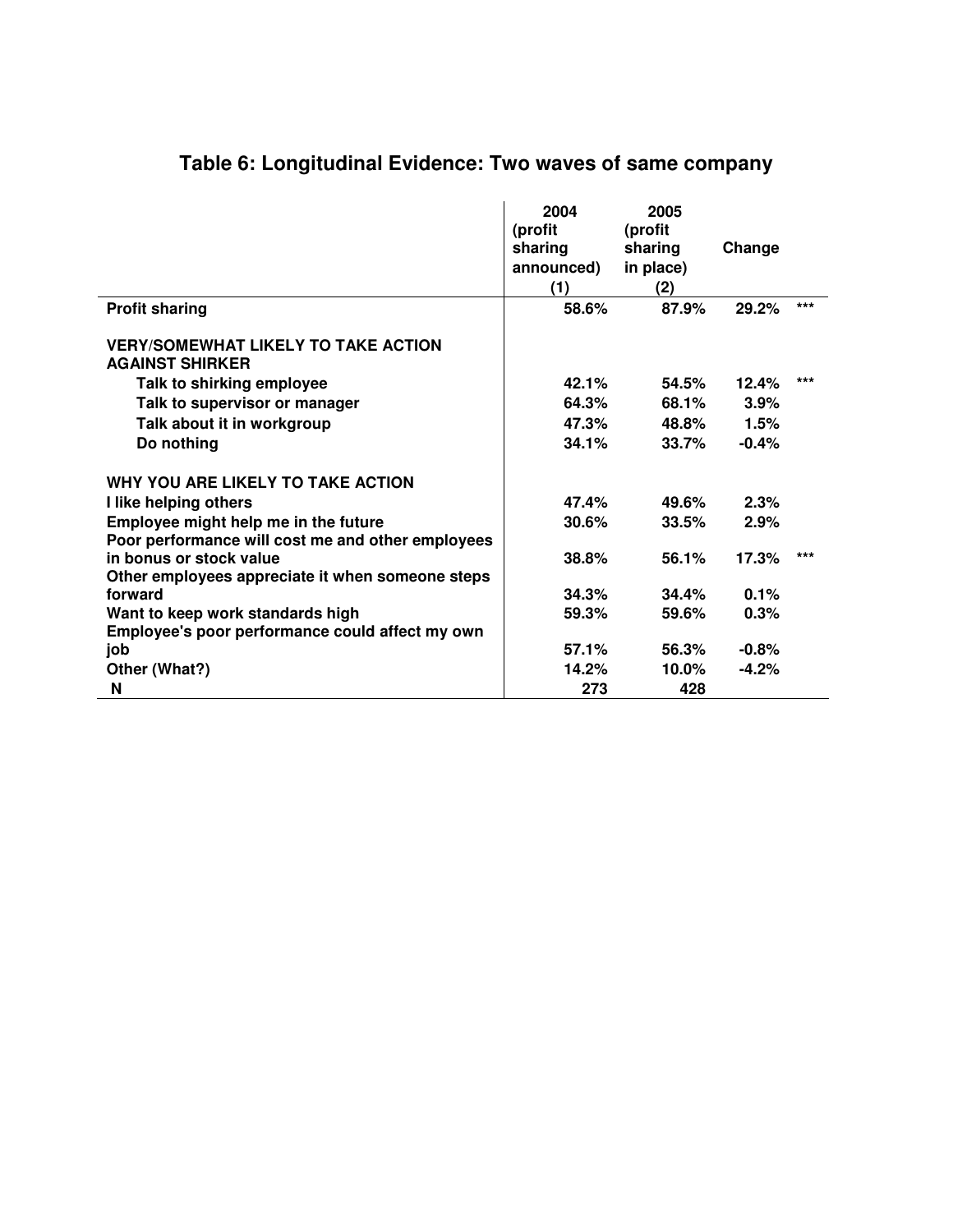## **Table 7a: Company Size and Employee-Management Relations as Moderators of Shared Capitalism**

| Dep. variable=anti-shirking index          |          |         |       |          |         |         |                  |         |       |
|--------------------------------------------|----------|---------|-------|----------|---------|---------|------------------|---------|-------|
|                                            | GSS data |         |       |          |         |         | <b>NBER</b> data |         |       |
|                                            | (1)      |         |       | (2)      |         |         | (3)              |         |       |
| Shared cap. index * co. size of:           |          |         |       |          |         |         |                  |         |       |
| $1-9$ ees.                                 | 0.281    | (0.085) | $***$ |          |         |         |                  |         |       |
| 10-49 ees.                                 | 0.117    | (0.068) |       |          |         |         |                  |         |       |
| 59-99 ees.                                 | 0.195    | (0.085) | $***$ |          |         |         |                  |         |       |
| 100-999 ees.                               | 0.029    | (0.057) |       |          |         |         |                  |         |       |
| $2000+ees.$                                | 0.045    | (0.076) |       |          |         |         |                  |         |       |
| Shared cap. index * mgt. is<br>trustworthy |          |         |       |          |         |         |                  |         |       |
| Strongly disagree (D or F in col. 3)       |          |         |       | 0.043    | (0.165) |         | 0.048            | (0.014) | ***   |
| Disagree (C in col. 3)                     |          |         |       | 0.117    | (0.072) |         | $-0.001$         | (0.013) |       |
| Agree (B in col. 3)                        |          |         |       | 0.083    | (0.048) | $\star$ | 0.014            | (0.010) |       |
| Strongly agree (A in col. 3)               |          |         |       | 0.179    | (0.064) | $***$   | 0.054            | (0.013) | $***$ |
| Mgt. is trustworthy:                       |          |         |       |          |         |         |                  |         |       |
| Strongly disagree (excl.)                  |          |         |       |          |         |         |                  |         |       |
| <b>Disagree</b>                            | 0.057    | (0.181) |       | $-0.053$ | (0.414) |         | 0.499            | (0.064) | $***$ |
| Agree                                      | $-0.249$ | (0.210) |       | 0.122    | (0.374) |         | 0.710            | (0.065) | ***   |
| Strongly agree                             | $-0.199$ | (0.313) |       | 0.208    | (0.398) |         | 0.838            | (0.081) | ***   |
| Size 1-9 ees.                              | 0.855    | (0.345) | $***$ | 1.179    | (0.283) | $***$   |                  |         |       |
| 10-49 ees.                                 | 1.005    | (0.336) | ***   | 1.143    | (0.259) | $***$   |                  |         |       |
| 59-99 ees.                                 | 0.585    | (0.366) |       | 0.885    | (0.281) | $***$   |                  |         |       |
| 100-999 ees.                               | 0.403    | (0.317) |       | 0.407    | (0.244) | $\star$ |                  |         |       |
| $1000+ ees.$ (excl.)                       |          |         |       |          |         |         |                  |         |       |
| n                                          | 1631     |         |       | 1627     |         |         | 31770            |         |       |
| (Pseudo) R-sq.                             | 0.137    |         |       | 0.132    |         |         | 0.205            |         |       |

 $*$  p<.10 \*\* p<.05 \*\*\* p<.01 (s.e. in parentheses)

The GSS regression includes controls for occupation (7 dummies), age, years of tenure, female, black, Hispanic, education (4 dummies), full-time status, ln(yearly earnings), ease of observing co-workers, work as part of team, and dummy for survey year 2006.

The NBER regressions include controls for occupation (5 dummies), mgt. level (3 dummies), hourly pay status, supervisory status, years of tenure, hours worked per week, union status, country (27 dummies), age, gender, marital status (2 dummies), family size, college graduate, graduate degree, number of kids, race (4 dummies), disability status, ln(fixed pay), employee involvement team, training in past year, job security, ease of observing co-workers, closeness of supervision, individual bonuses, and company fixed effects.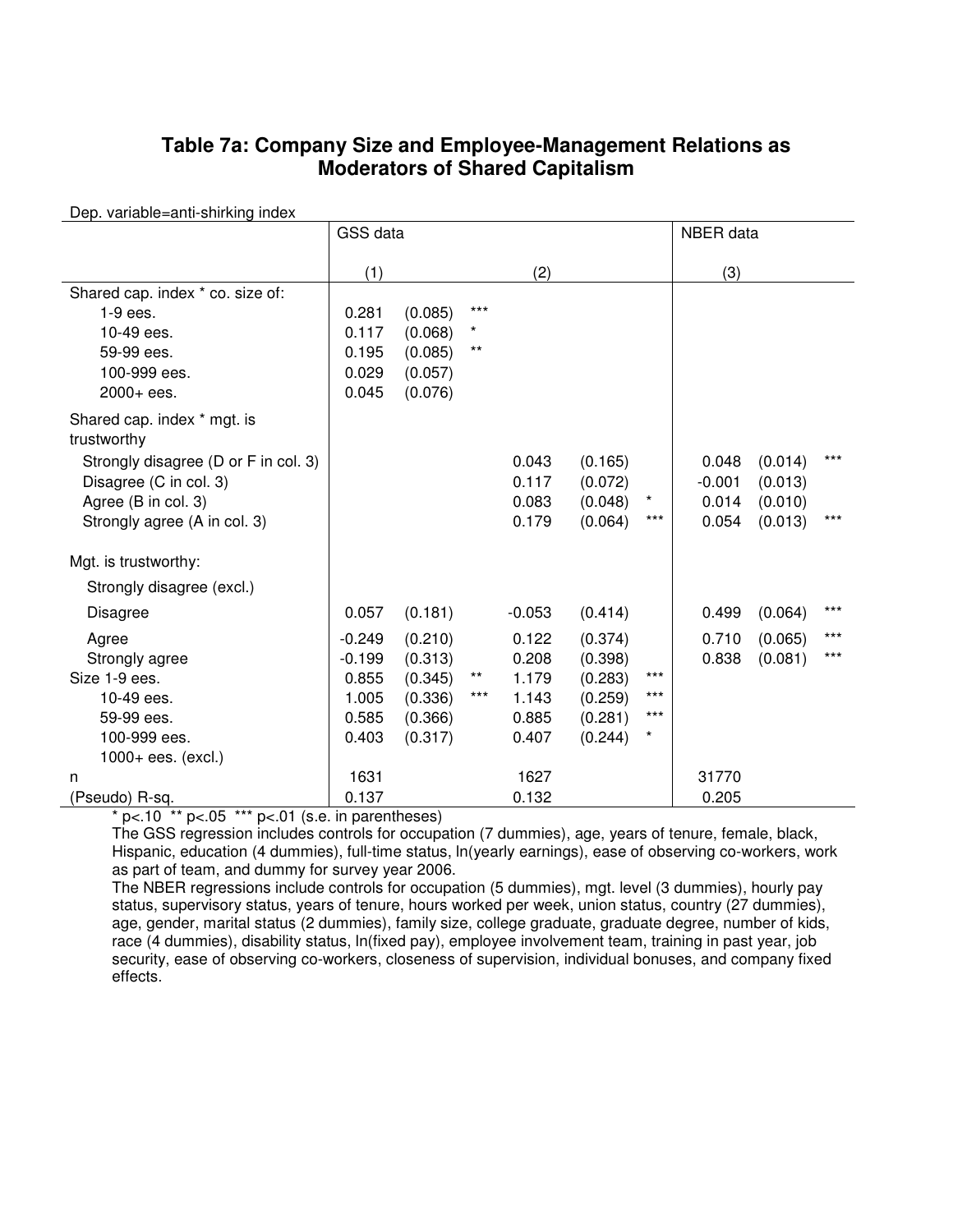## **Table 7b: Company Policies as Moderators of Shared Capitalism**

|                              | (1)      |         |       | (2)      |         |       |
|------------------------------|----------|---------|-------|----------|---------|-------|
| Shared capitalism index      | 0.028    | (0.010) | $***$ | $-0.018$ | (0.018) |       |
|                              |          |         |       |          |         |       |
| Employee involvement team    | 0.544    | (0.030) | ***   |          |         |       |
| Formal training              | 0.232    | (0.029) | $***$ |          |         |       |
| Job security                 | 0.431    | (0.040) | ***   |          |         |       |
| High perf. policy index      |          |         |       | 0.259    | (0.030) | ***   |
| * shared capitalism index    |          |         |       | 0.035    | (0.006) | $***$ |
|                              |          |         |       |          |         |       |
| How closely supervised       | $-0.014$ | (0.006) | **    | 0.030    | (0.010) | $***$ |
| * shared capitalism index    |          |         |       | $-0.013$ | (0.002) | ***   |
|                              |          |         |       |          |         |       |
| Fixed pay at or above market | 0.181    | (0.028) | ***   | 0.043    | (0.050) |       |
| * shared capitalism index    |          |         |       | 0.034    | (0.010) | $***$ |
|                              |          |         |       |          |         |       |
| n                            | 28424    |         |       | 28424    |         |       |
| Pseudo) R-sq.                | 0.193    |         |       | 0.194    |         |       |

Dep. variable=anti-shirking index

\* p<.10 \*\* p<.05 \*\*\* p<.01 (s.e. in parentheses)

Based on NBER data. The regressions include controls for occupation (5 dummies), mgt. level (3 dummies), hourly pay status, supervisory status, years of tenure, hours worked per week, union status, country (27 dummies), age, gender, marital status (2 dummies), family size, college graduate, graduate degree, number of kids, race (4 dummies), disability status, ln(fixed pay), ease of observing co-workers, individual bonuses, and company fixed effects.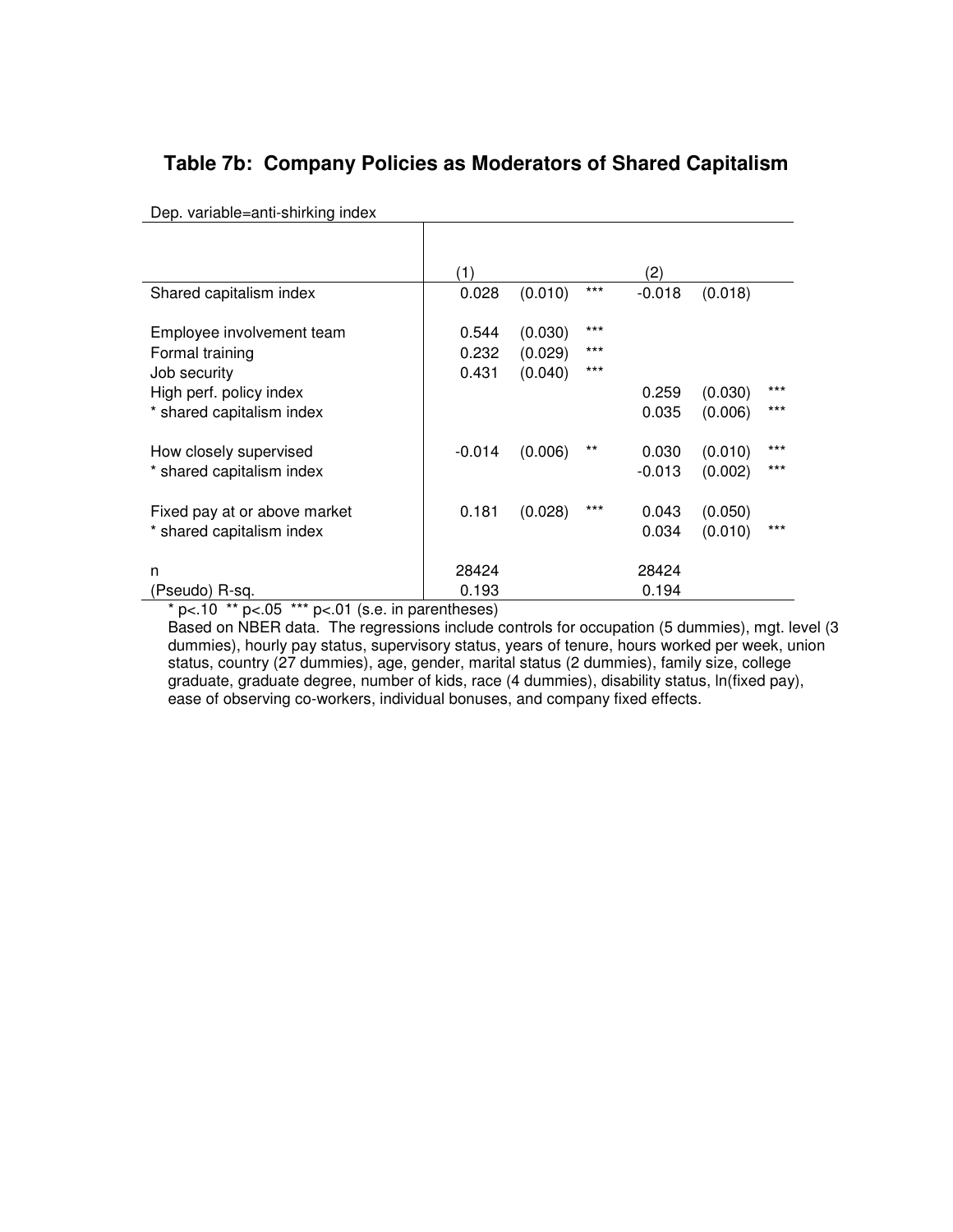|                                                      |       | <b>Position in shared</b><br>capitalism <sup>^</sup> |               |              | Coeff. on              |
|------------------------------------------------------|-------|------------------------------------------------------|---------------|--------------|------------------------|
|                                                      | All   | Lower                                                | <b>Middle</b> | <b>Upper</b> | SC index <sup>^^</sup> |
|                                                      | (1)   | (2)                                                  | (3)           | (4)          | (5)                    |
| WHY YOU MIGHT DO SOMETHING                           |       |                                                      |               |              |                        |
| I like helping others                                | 44.9% | 47.2%                                                | 43.2%         | 42.8%        | 0.001                  |
| Employee might help me in the future                 | 31.0% | 32.0%                                                | 30.5%         | 29.7%        | 0.003                  |
| Poor performance will cost me and other employees in |       |                                                      |               |              |                        |
| bonus or stock value                                 | 42.9% | 32.0%                                                | 48.5%         | 58.2%        | $0.038***$             |
| Other employees appreciate it when someone steps     |       |                                                      |               |              |                        |
| forward                                              | 23.9% | 19.9%                                                | 24.9%         | 32.0%        | $0.008***$             |
| Want to keep work standards high                     | 46.6% | 41.6%                                                | 46.6%         | 58.9%        | $0.015***$             |
| Employee's poor performance could affect my own job  | 55.9% | 53.2%                                                | 56.9%         | 61.3%        | $0.010***$             |
| Other (What?)                                        | 6.8%  | 5.7%                                                 | 7.0%          | 8.9%         | $0.003***$             |
| n                                                    | 32386 | 13991                                                | 12514         | 5463         |                        |
| WHY YOU MIGHT DO NOTHING                             |       |                                                      |               |              |                        |
| Employee not working well would resent it            | 41.3% | 37.9%                                                | 43.2%         | 44.7%        | $0.015***$             |
| Other employees would react poorly                   | 23.4% | 24.3%                                                | 23.3%         | 21.8%        | 0.000                  |
| It's the supervisor's job, not mine                  | 44.7% | 45.0%                                                | 46.8%         | 39.7%        | 0.001                  |
| Some other employee will probably take action        | 8.4%  | 10.5%                                                | 7.2%          | 6.1%         | 0.000                  |
| There's no financial benefit for me                  | 7.7%  | 10.2%                                                | 6.6%          | 4.9%         | $-0.003***$            |
| Nothing in it for me personally                      | 11.0% | 13.3%                                                | 10.1%         | 8.0%         | $-0.003**$             |
| Other (What?)                                        | 12.4% | 8.8%                                                 | 13.3%         | 19.0%        | $0.007***$             |
| N                                                    | 30363 | 12236                                                | 12284         | 5444         |                        |

## **Table 8: Why People Do/Do not Act against Shirkers**

Based on NBER data

^ Shared capitalism index of 5 or greater="upper", 3 to 4="middle", and 0 to 2="lower"

^^ Based on linear probability models predicting whether employee checked this reason, controlling for ease of observing co-worker, closeness of supervision, occupation (5 dummies), mgt. level (3 dummies), hourly pay status, supervisory status, tenure in years, hours worked per week, union status, age, gender, marital status (2 dummies), family size, college graduate, graduate degree, number of kids, race (4 dummies), disability status, ln(fixed pay), and company fixed effects.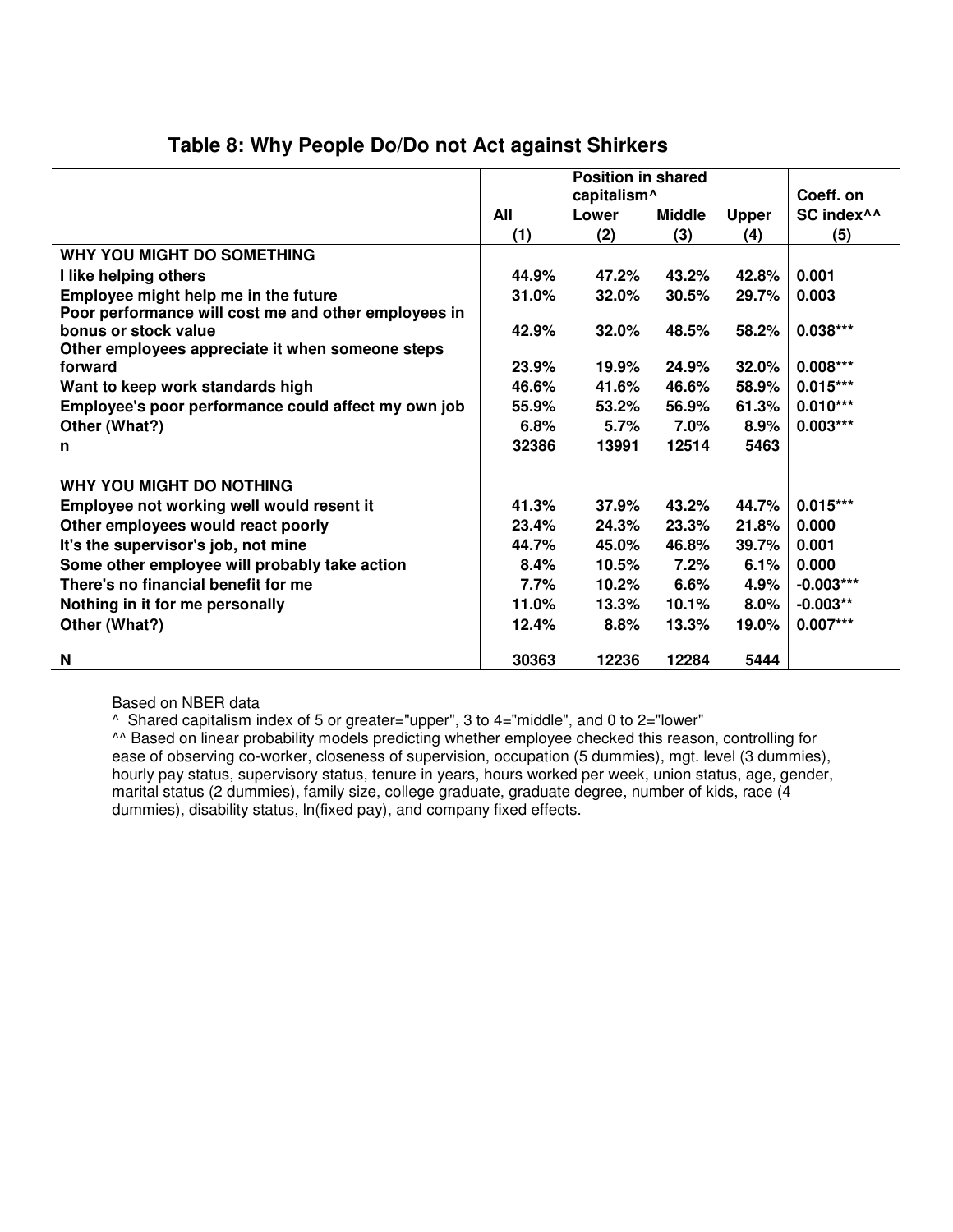## **Table 9: Responses to Anti-Shirking Actions**

|                                  |       |       | Don't |       |
|----------------------------------|-------|-------|-------|-------|
|                                  | Yes   | No    | know  | n     |
| What was the outcome of your     |       |       |       |       |
| actions?                         |       |       |       |       |
| <b>Employee not working well</b> |       |       |       |       |
| resented it                      | 34.7% | 19.1% | 46.2% | 14125 |
| Other employees appreciated it   | 45.0% | 11.4% | 43.6% | 13676 |
| <b>Supervisor appreciated it</b> | 40.1% | 15.5% | 44.4% | 13845 |
| <b>Employee not working well</b> |       |       |       |       |
| improved                         | 35.7% | 38.9% | 25.4% | 14254 |
| <b>Other</b>                     | 28.3% | 9.9%  | 61.8% | 2923  |
|                                  |       |       |       |       |

Based on NBER data.

Workers were asked "Have you ever seen one of your fellow employees not working as hard or well as he or she should over an extended time period?" If yes, they were then asked "What action, if any, did you take?" Those who reported taking some action (see Table 2) were then asked the above question about the outcome.